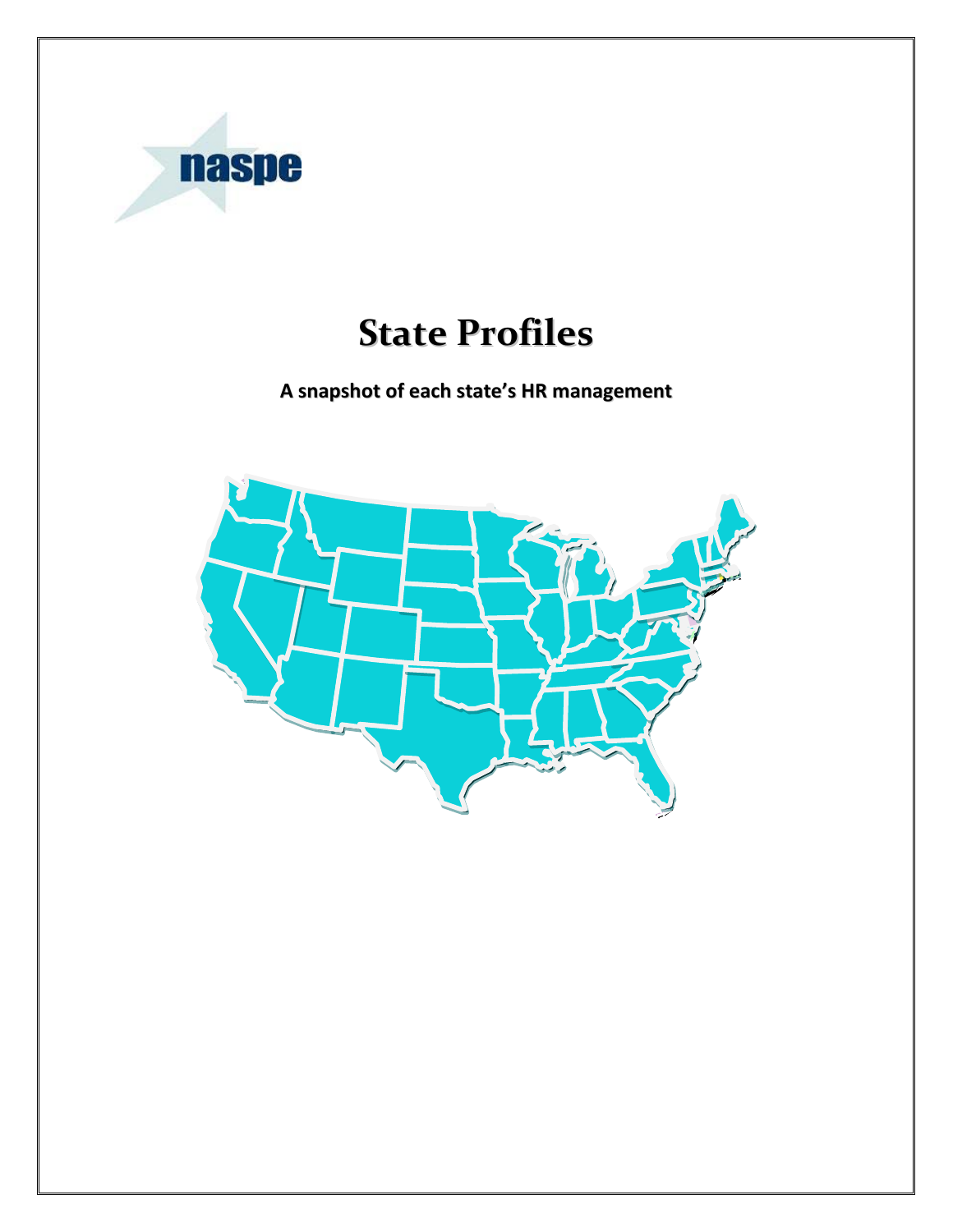# **State Profiles**

Information included in the state profiles has been gathered from NASPE's 2008 and 2009 Annual Surveys. These surveys featured questions on state government HR architecture, HR metrics, workforce demographics, workforce planning and human resource information systems. All data included in this report is as of June 30, 2008 or June 30, 2009 unless otherwise indicated. Any information dated 2007 was reported to the Grading the States: Government Performance Project conducted by the Pew Center on the States.

States with no data reported responded to neither the NASPE 2008 or 2009 surveys nor the 2007 Grading the States effort.

On the following page is a glossary and terminology reference for the purposes of the surveys and this report.

Should you have any questions, contact NASPE Director Leslie Scott at **Iscott@csg.org**.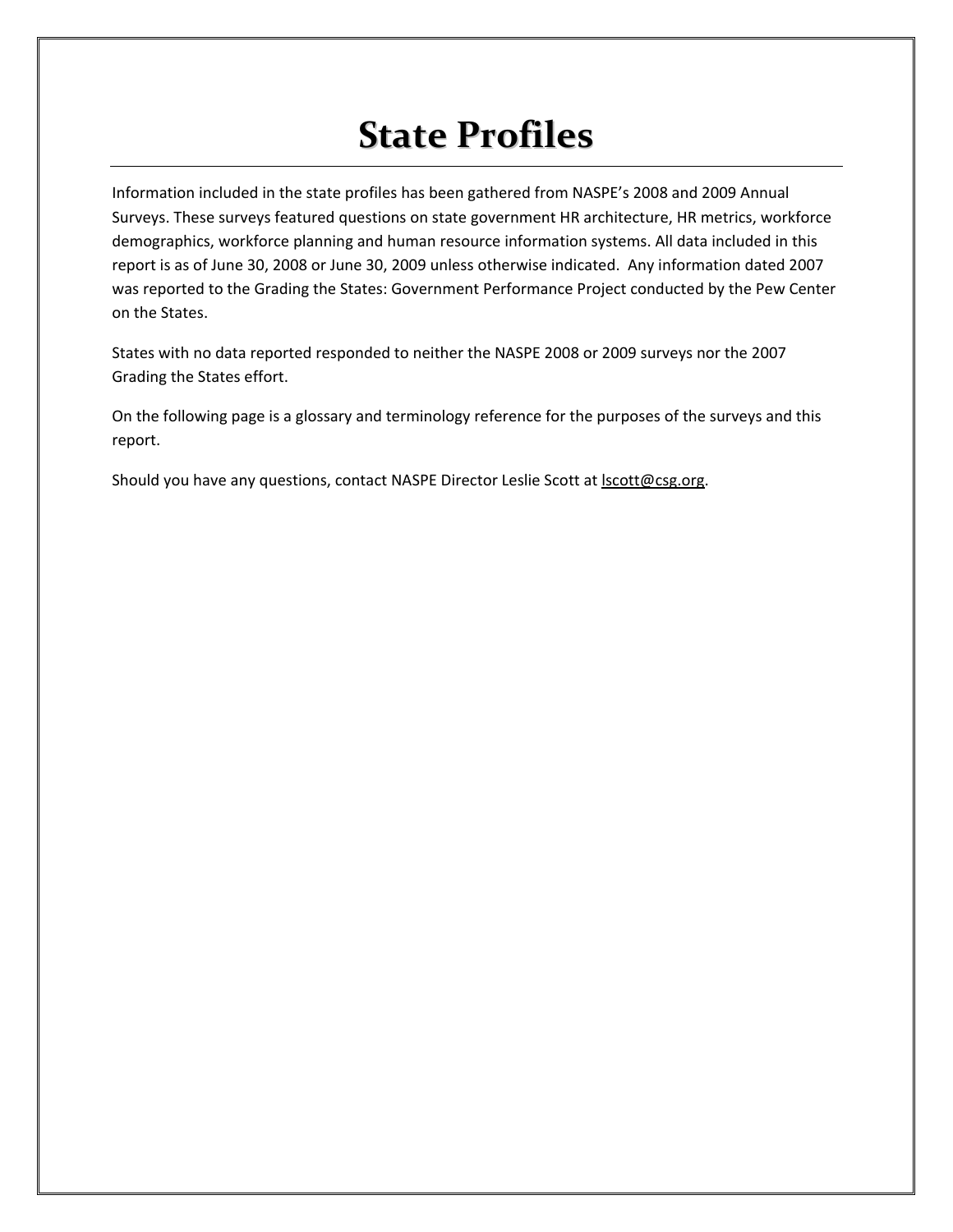# **Glossary and Terminology**

#### **Average Age**

Total number of employees in a category divided into total age for all employees included in that category. (Round to the nearest whole number.)

#### **Average Years of Service**

Total number of employees in a category divided into total years of service for all employees included in that category. (Round to nearest whole number.)

#### **Central (State) HRM Agency**

The central state agency with the primary responsibility for the state human resources, civil service or merit system function.

#### **Classified Employees**

Persons in state government who are in the classified civil service with formal (legal) civil service protections covered by the merit system.

#### **Departments and Agencies (Executive Branch)**

All executive branch departments and agencies except for higher education and quasi-state agencies.

#### **Executive Branch**

All agencies and departments that report to the governor. (Executive Branch of government.)

#### **Fringe Benefit Costs**

Fringe benefit costs include legally mandated payments, retirement and savings plan payments (state's share), insurance and medically related payments (state's share), payments for time not worked, and other benefit payments.

#### **Full‐Time Equivalent (FTE)**

Full-time equivalent employment as defined by the state government. For the purposes of this survey, a full-time employee is counted as 1.00 FTE. An employee who works part-time, for example, 50% of the normal work hours for the position would be counted as .50 FTE.

#### **Higher Education**

All post‐secondary institutions and includes colleges and universities, community colleges, and vocational schools.

#### **Involuntary Separation**

A separation of non‐temporary employee where the agency initiates the separation action. This category generally includes instances in which an employee is being terminated for cause or resigns in lieu of termination. Layoffs, while involuntary, are not included in this definition and are accounted for in their own category.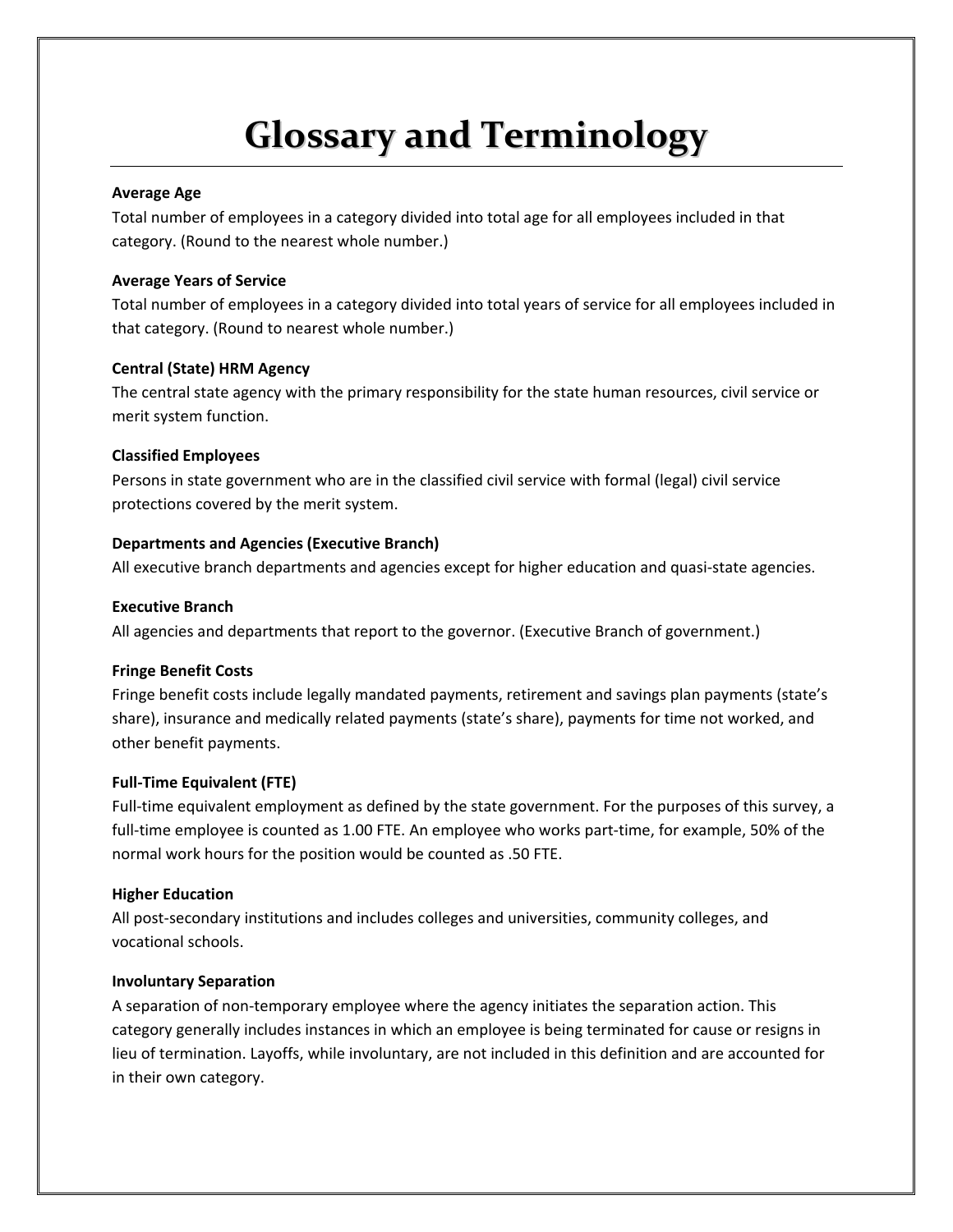#### **Layoff (Laid‐off)**

A separation of any employee caused by the agency due to budgetary constraints or reorganization.

#### **Operating Agencies/Departments**

Refers to other agencies/departments in state government outside of the central HRM agency. Because the terminology is different in each state, such as use of agency or department, please refer to the largest organization when providing your responses. For example, the Health and Human Services Agency may have several departments. For the purposes of this survey, the Health and Human Services Agency would be considered an operating agency/department.

#### **Separation (Separated)**

A personnel action that reflects that the employee has ended employment with state services. For the purposes of this survey, separations do not include situations where the employee transfers between departments. This does include layoffs.

#### **State Service**

The total length of time, in years and months, that an employee has been employed in state government.

#### **Temporary Employee**

Employees, whose period of appointment has a relatively short‐term, pre‐determined end date (generally less than five years). The positions that these employees occupy do not have the expectation of gaining permanent status.

#### **Turnover Rate**

The ratio of the number of non-temporary employees who separated from the state service during a given period to the average number of employees (headcount) during the period.

#### **Types of Employees**

Include all full‐ and part‐time classified employees in "regular ongoing" positions. Exclude all temporary employees, board members who are not full‐time, WAE (when actually employed) employees, and student employees.

#### **Unclassified (or Non‐Classified) Employee**

Employees in state government whose positions are not in the classified service.

#### **Voluntary Separation**

A separation of a non‐temporary employee where the employee initiates the action. Examples are where the employee has accepted a job in the private sector, has home responsibilities, or is returning to school. Retirements, while voluntary, are in a separate category and are excluded from voluntary turnover for the purposes of this survey.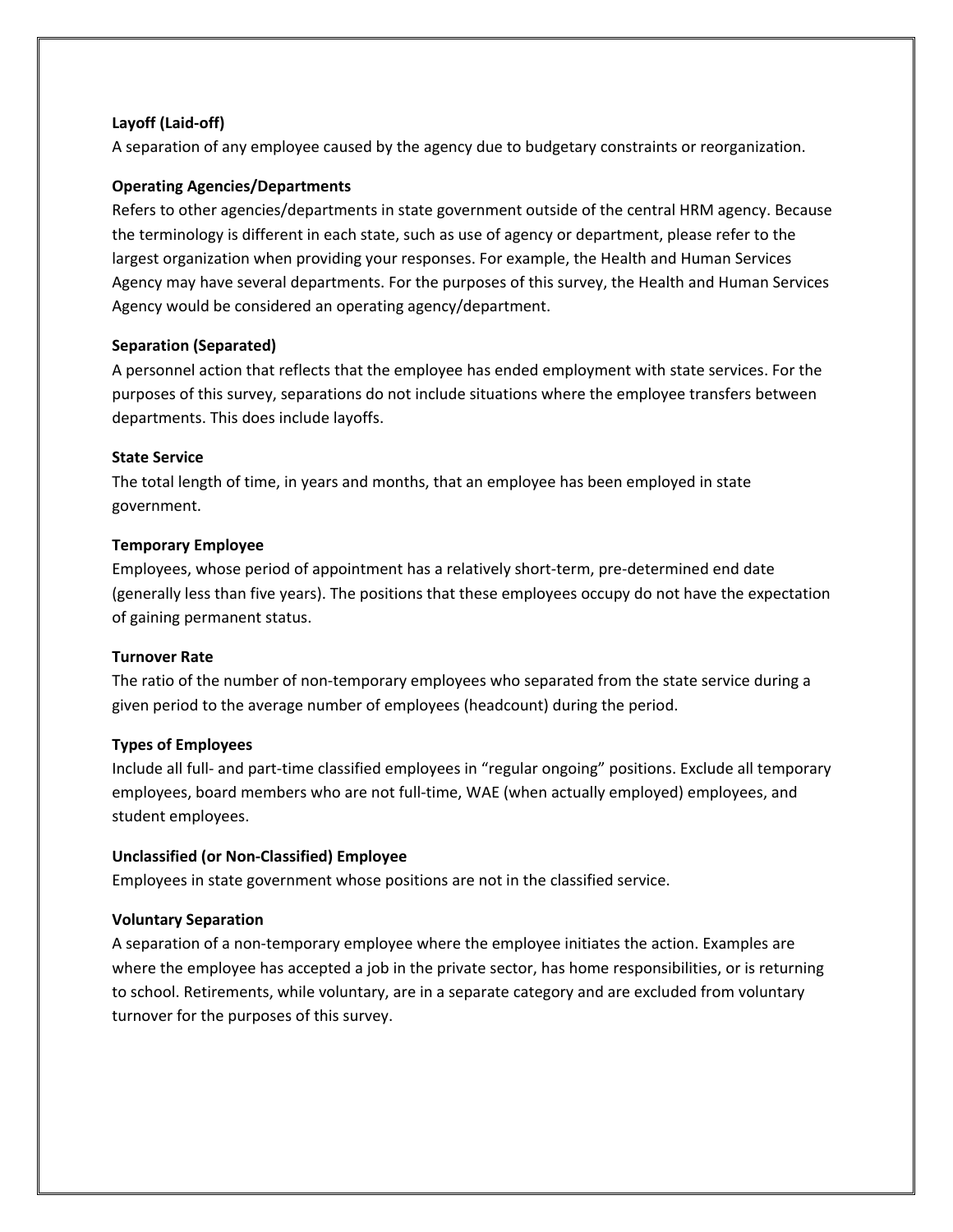## **Alabama**

State Personnel Department

313 Folsom Administration Building • 64 N. Union St., Suite 300 Montgomery, AL 36130\* 334.242.3711 \* http://www.personnel.state.al.us

### **Contact(s)**

**Jackie Graham**  Director jgraham@personnel.state.al.us

### **HR Architecture<sup>a</sup>**

| <b>HR Director Appointed By:</b>                      | Personnel Board or Commission |
|-------------------------------------------------------|-------------------------------|
| <b>Number of Central HR Employees:</b>                | 96                            |
| <b>Number of Classified Employees (in Dept. &amp;</b> | 32,791                        |
| Agencies):                                            |                               |
| <b>Percentage of Unionized Employees:</b>             | < 10%                         |
| <b>Number of Classifications:</b>                     | 1,347                         |
| <b>Healthcare Benefits Responsibility:</b>            | No                            |
| <b>Higher Education Responsibility:</b>               | No                            |
| <b>FY'08</b>                                          |                               |

### **HR** Demographics<sup>a</sup>

| <b>Average State Salary (Classified):</b>         | \$41,596.00 |
|---------------------------------------------------|-------------|
| <b>Average Benefits Contribution (by state):</b>  | ΝA          |
| Average Age of State Employee (years):            | 45          |
| <b>Average Length of Service (years):</b>         | 12          |
| <b>Employee Retirement Eligibility (5 years):</b> | 31.61%      |

#### **HR Information Technology**

| HRIS:                                    | Custom; Seeking funding for new HRIS              |
|------------------------------------------|---------------------------------------------------|
| <b>Online Applicant Tracking System:</b> | Custom; Seeking funds for new online appl. system |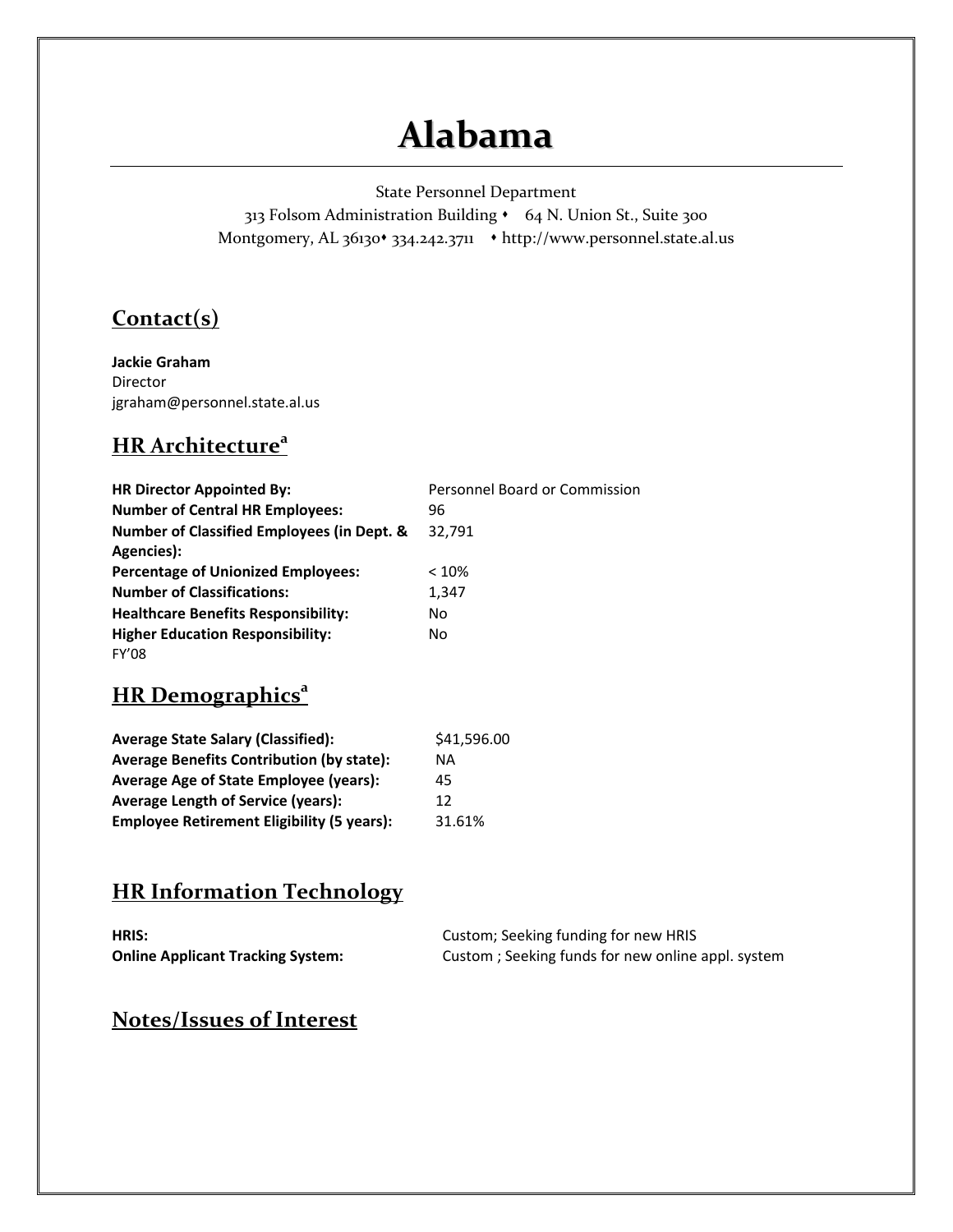## **Alaska**

Division of Personnel and Labor Relations • Department of Administration P.O. Box 110201 • Juneau, AK 99811 907.465.4431 http://www.dop.state.ak.us

#### **Contact(s)**

**Nicki Neal** Director nicki\_neal@admin.state.ak.us

### **HR Architecture(2008)**

| <b>HR Director Appointed By:</b>                      | Governor                               |
|-------------------------------------------------------|----------------------------------------|
| <b>Number of Central HR Employees:</b>                | 170                                    |
| <b>Number of Classified Employees (in Dept. &amp;</b> | $13,309^{(2009)}$                      |
| Agencies):                                            |                                        |
| <b>Percentage of Unionized Employees:</b>             | 99.97%                                 |
| <b>Number of Classifications:</b>                     | 1.079                                  |
| <b>Healthcare Benefits Responsibility:</b>            | Yes                                    |
| <b>Higher Education Responsibility:</b>               | Yes (Vocational/Technical Center only) |

## **HR Demographics(2009)**

| <b>Average State Salary (Classified):</b>         | \$53,964 |
|---------------------------------------------------|----------|
| <b>Average Benefits Contribution (by state):</b>  | \$24,936 |
| <b>Average Age of State Employee (years):</b>     | 45       |
| <b>Average Length of Service (years):</b>         | q        |
| <b>Employee Retirement Eligibility (5 years):</b> | 25.82%   |

#### **HR Information Technology**

**HRIS:** Imagio (Tesseract) (original go-live date: May 1990) Seeking funds for new system **Online Applicant Tracking System:** Custom (original go-live date: 1997) Currently seeking funds for new system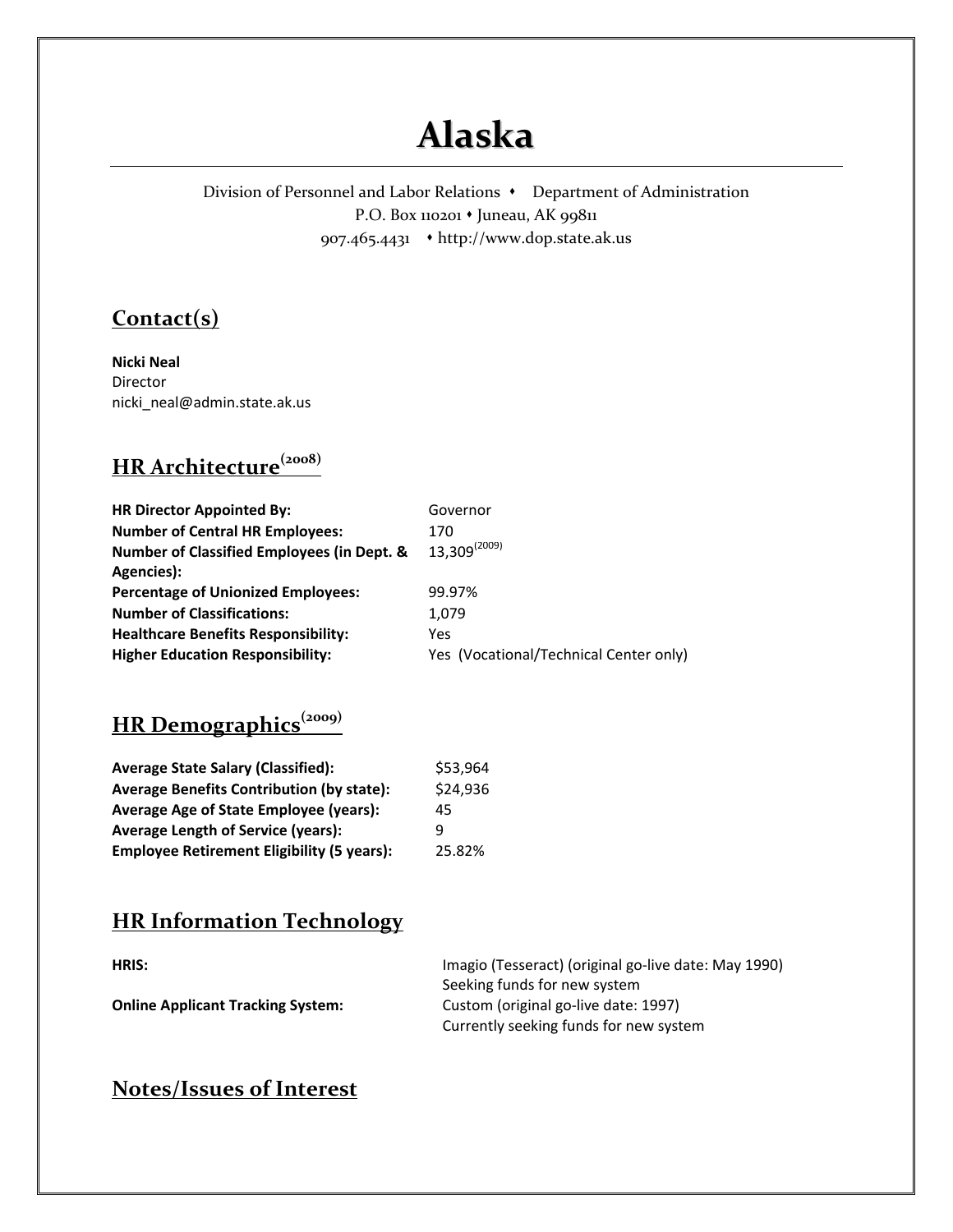## **Arizona**

Human Resources Division • Department of Administration 100 North 15<sup>th</sup> Avenue, Suite 261 • Phoenix, AZ 85007 602.542.8378 http://www.hr.az.gov

#### **Contact(s)**

**Kathy Peckardt** Director kathy.peckardt@ad.state.az.us

### **HR Architecture(2008)**

| <b>HR Director Appointed By:</b>                      | Agency Head |
|-------------------------------------------------------|-------------|
| <b>Number of Central HR Employees:</b>                | 139         |
| <b>Number of Classified Employees (in Dept. &amp;</b> | 31,160      |
| Agencies):                                            |             |
| <b>Percentage of Unionized Employees:</b>             | O           |
| <b>Number of Classifications:</b>                     | 1,600       |
| <b>Healthcare Benefits Responsibility:</b>            | No          |
| <b>Higher Education Responsibility:</b>               | No          |

## **HR Demographics(2008)**

| <b>Average State Salary (Classified):</b>         | \$36,442 |
|---------------------------------------------------|----------|
| <b>Average Benefits Contribution (by state):</b>  | ΝA       |
| <b>Average Age of State Employee (years):</b>     | 45       |
| <b>Average Length of Service (years):</b>         | 12       |
| <b>Employee Retirement Eligibility (5 years):</b> | 27.07%   |

#### **HR Information Technology**

**HRIS:** Lawson (original go-live date: January 2004) Upgrading to new version **Online Applicant Tracking System:** Other – Hiring Gateway (original go-live date: Nov. 2004) Currently seeking funds for new system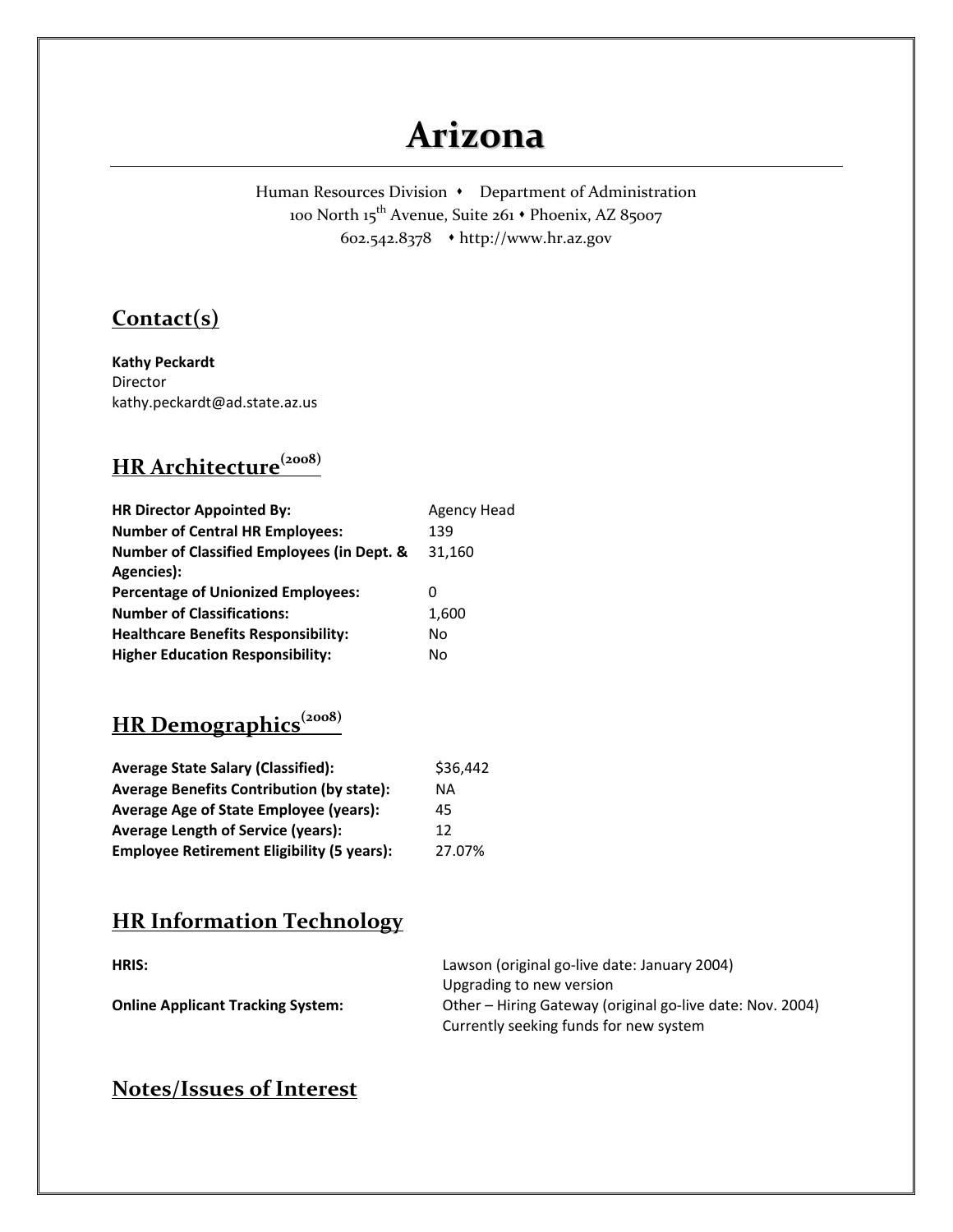## **Arkansas**

Office of Personnel Management • Department of Finance & Administration 1509 West 7<sup>th</sup> St• Little Rock, AR 72201 501.682.1753 http://www.arkansas.gov/dfa/personnel\_mgmt/opm\_index.html

#### **Contact(s)**

**Kay Barnhill Terry** State Personnel Administrator kay.terry@dfa.state.ar.us

Herb Scott State Personnel Deputy Administrator herb.scott@dfa.state.ar.us

### **HR Architecture(2009)**

| <b>HR Director Appointed By:</b>                      |        |
|-------------------------------------------------------|--------|
| <b>Number of Central HR Employees:</b>                |        |
| <b>Number of Classified Employees (in Dept. &amp;</b> | 28.556 |
| Agencies):                                            |        |
| <b>Percentage of Unionized Employees:</b>             |        |
| <b>Number of Classifications:</b>                     |        |
| Healthcare Benefits Responsibility:                   |        |
| <b>Higher Education Responsibility:</b>               |        |

### **HR Demographics (2009)**

| <b>Average State Salary (Classified):</b>         | \$35,956 |
|---------------------------------------------------|----------|
| <b>Average Benefits Contribution (by state):</b>  |          |
| <b>Average Age of State Employee (years):</b>     | 45       |
| <b>Average Length of Service (years):</b>         | q        |
| <b>Employee Retirement Eligibility (5 years):</b> | 7.2%     |

#### **HR Information Technology**

**HRIS:**

**Online Applicant Tracking System:**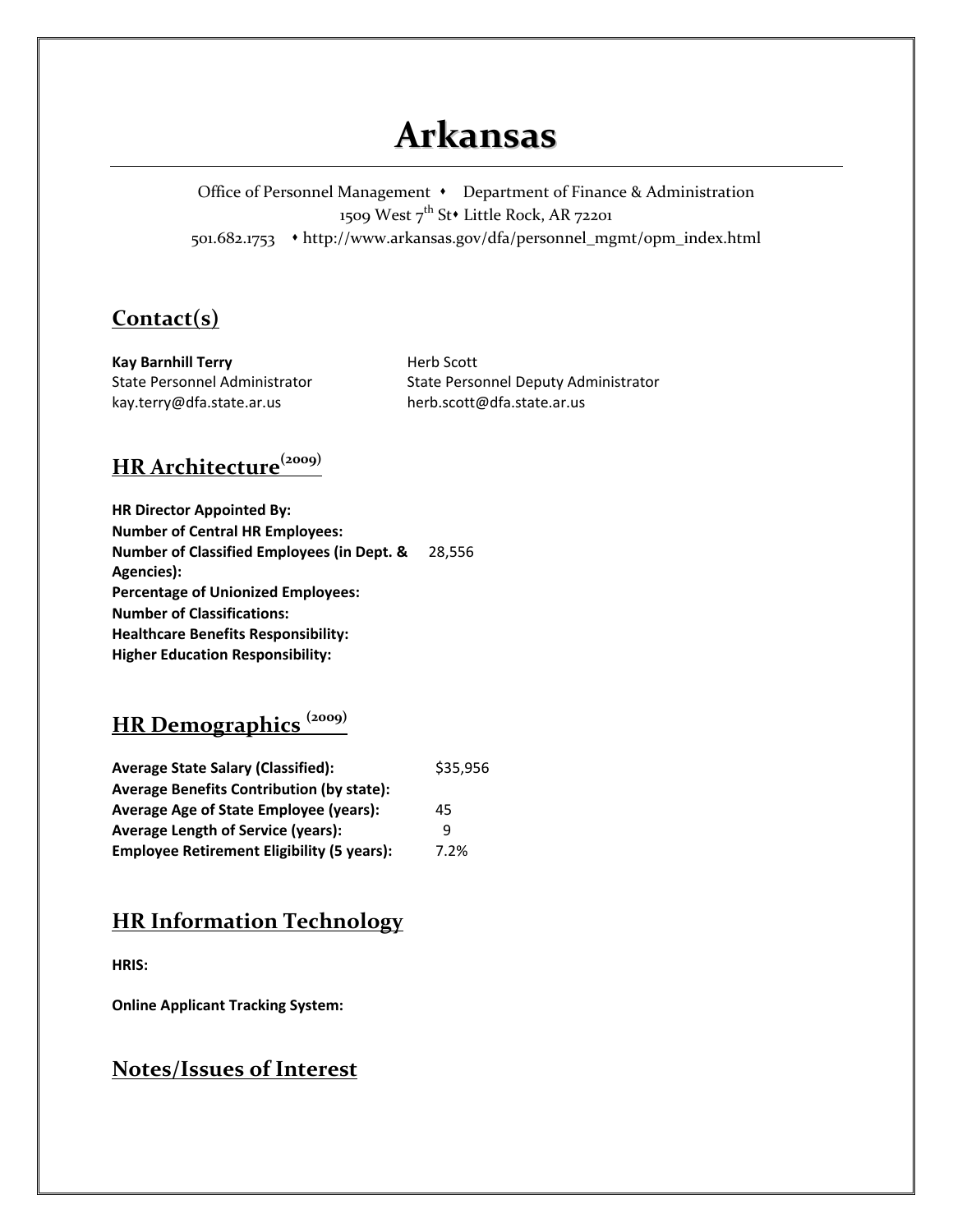# **California**

State Personnel Board 801 Capitol Mall • Sacramento, CA 95814 916.653.1028 http://www.spb.ca.gov

Department of Personnel Administration 1515 S St. North Building, Suite 440 Sacramento, CA 95814 916.322.5193 http://www.dpa.ca.gov

#### **Contact(s)**

**Suzanne Ambrose**  Executive Officer, State Personnel Board sambrose@spb.ca.gov

#### **Debbie Endsley**

Director, Department of Personnel Administration davegilb@dpa.ca.gov

### **HR Architecture(2008)**

| <b>HR Director Appointed By:</b>                      | Personnel Board (SPB); Governor (DPA) |
|-------------------------------------------------------|---------------------------------------|
| <b>Number of Central HR Employees:</b>                | 166 (SPB); 228 (DPA)                  |
| <b>Number of Classified Employees (in Dept. &amp;</b> | 240.028                               |
| Agencies):                                            |                                       |
| <b>Percentage of Unionized Employees:</b>             | 90.28%                                |
| <b>Number of Classifications:</b>                     | 3.987                                 |
| <b>Healthcare Benefits Responsibility:</b>            | Yes (DPA)                             |
| <b>Higher Education Responsibility:</b>               | No                                    |

### **HR Demographics(2008)**

| <b>Average State Salary (Classified):</b>         | \$64,467 |
|---------------------------------------------------|----------|
| <b>Average Benefits Contribution (by state):</b>  | \$23,968 |
| <b>Average Age of State Employee (years):</b>     | 45       |
| <b>Average Length of Service (years):</b>         | ΝA       |
| <b>Employee Retirement Eligibility (5 years):</b> | 38.82%   |

#### **HR Information Technology**

| HRIS:                                    | Custom                              |
|------------------------------------------|-------------------------------------|
| <b>Online Applicant Tracking System:</b> | Current: Custom; JobAps Spring 2009 |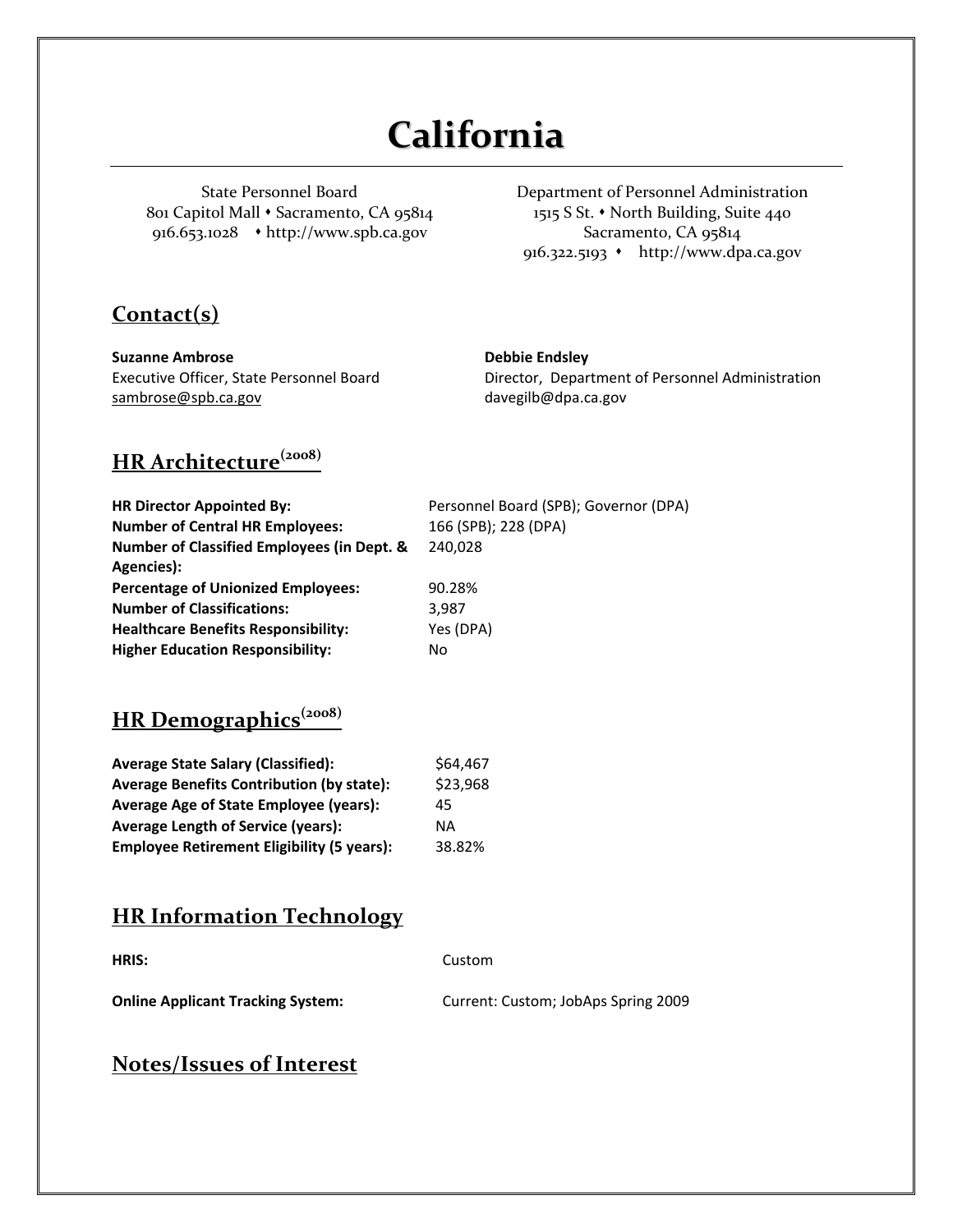# **Colorado**

Division of Human Resources • Department of Personnel & Administration 1313 Sherman St., Room 122 • Denver, CO 80203 303.866.2105 http://www.colorado.gov/dpa/dhr/

### **Contact(s)**

**Guy Mellor** Director guy.mellor@state.co.us

#### **Tom Montoya**

Deputy Director tom.montoya@state.co.us

### **HR Architecture(2008)**

| <b>HR Director Appointed By:</b>                      | Agency Head                                      |
|-------------------------------------------------------|--------------------------------------------------|
| <b>Number of Central HR Employees:</b>                | 41                                               |
| <b>Number of Classified Employees (in Dept. &amp;</b> | 24.129                                           |
| Agencies):                                            |                                                  |
| <b>Percentage of Unionized Employees:</b>             | 96.52% (labor-management partnership agreements) |
| <b>Number of Classifications:</b>                     | 518                                              |
| <b>Healthcare Benefits Responsibility:</b>            | Yes                                              |
| <b>Higher Education Responsibility:</b>               | Yes                                              |

## **HR Demographics(2008)**

| <b>Average State Salary (Classified):</b>         | \$55,560 |
|---------------------------------------------------|----------|
| <b>Average Benefits Contribution (by state):</b>  | \$21,113 |
| Average Age of State Employee (years):            | 46       |
| <b>Average Length of Service (years):</b>         | q        |
| <b>Employee Retirement Eligibility (5 years):</b> | 27.05%   |

#### **HR Information Technology**

| HRIS:                                    | PeopleSoft; SAP; Other (Integral) Original go-live date: 1986 |
|------------------------------------------|---------------------------------------------------------------|
|                                          | Upgrading to new version                                      |
| <b>Online Applicant Tracking System:</b> | JobAps (Dept. of Transportation – July 2008)                  |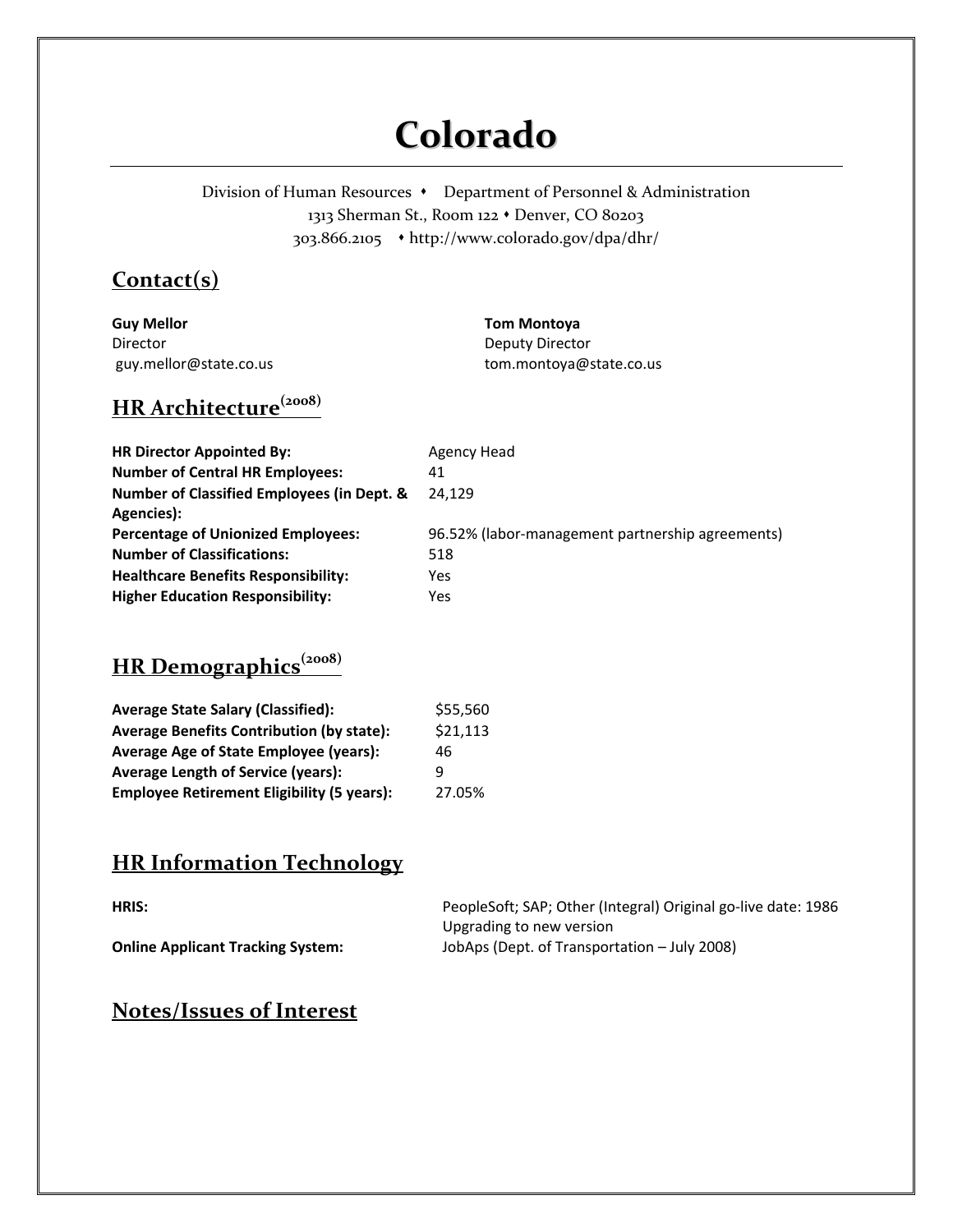## **Connecticut**

Human Resource Management • Department of Administrative Services 165 Capitol Ave., Room 411 . Hartford, CT 06106 860.713.5204 http://www.das.state.ct.us/HR/HR\_Managers.asp

#### **Contact(s)**

**Pamela Libby** Director pamela.libby@po.state.ct.us **Martin Anderson, Ph.D** Director, Perf. Measurement & Org. Research martin.anderson@po.state.ct.us

#### **HR Architecture**

**HR Director Appointed By: Number of Central HR Employees: Number of Classified Employees (in Dept. & Agencies):** 35,813 (2007) **Percentage of Unionized Employees: Number of Classifications: Healthcare Benefits Responsibility: Higher Education Responsibility:**

#### **HR Demographics**

**Average State Salary (Classified): Average Benefits Contribution (by state): Average Age of State Employee (years):** 45<sup>(2007)</sup><br>**Average Length of Service (vears):** 14<sup>(2007)</sup> **Average Length of Service (years): Employee Retirement Eligibility (5 years):**

#### **HR Information Technology**

**HRIS: Online Applicant Tracking System:**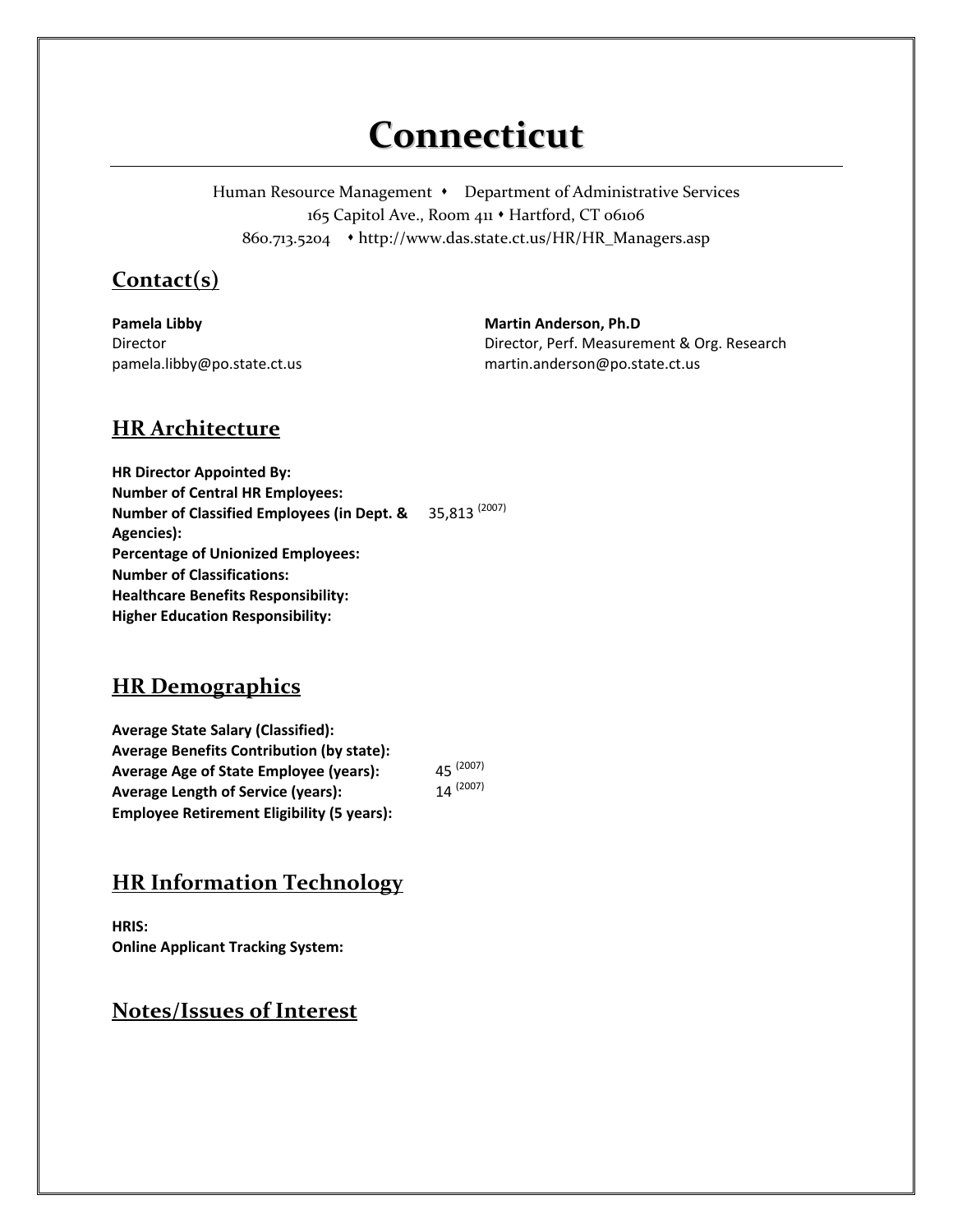## **Delaware**

Human Resource Management  $\bullet$  Office of Management and Budget Carvel Office Building • 820 N. French St., 10<sup>th</sup> Floor Wilmington, DE 19801 + 302.577.8977 + http://www.delawarepersonnel.com/

#### **Contact(s)**

| Linda McCloskey             | Joe Hickey                |
|-----------------------------|---------------------------|
| Director                    | Deputy Director           |
| linda.mccloskey@state.de.us | joseph.hickey@state.de.us |

#### **HR Architecture<sup>a</sup>**

| <b>HR Director Appointed By:</b>                      | Agency Head (Office of Management & Budget) |
|-------------------------------------------------------|---------------------------------------------|
| <b>Number of Central HR Employees:</b>                | 60                                          |
| <b>Number of Classified Employees (in Dept. &amp;</b> | 12.433                                      |
| Agencies):                                            |                                             |
| <b>Percentage of Unionized Employees:</b>             | 43.81%                                      |
| <b>Number of Classifications:</b>                     | 815                                         |
| <b>Healthcare Benefits Responsibility:</b>            | No                                          |
| <b>Higher Education Responsibility:</b>               | No                                          |

### **HR** Demographics<sup>a</sup>

| <b>Average State Salary (Classified):</b>         | \$40,017 |
|---------------------------------------------------|----------|
| <b>Average Benefits Contribution (by state):</b>  | \$10,424 |
| Average Age of State Employee (years):            | 45       |
| <b>Average Length of Service (years):</b>         | 11       |
| <b>Employee Retirement Eligibility (5 years):</b> | 36.28%   |

### **HR Information Technology**

| HRIS:                                    | PeopleSoft v 8.8 (original go-live date: 1999) |
|------------------------------------------|------------------------------------------------|
| <b>Online Applicant Tracking System:</b> | JobAps (original go-live date: March 2007)     |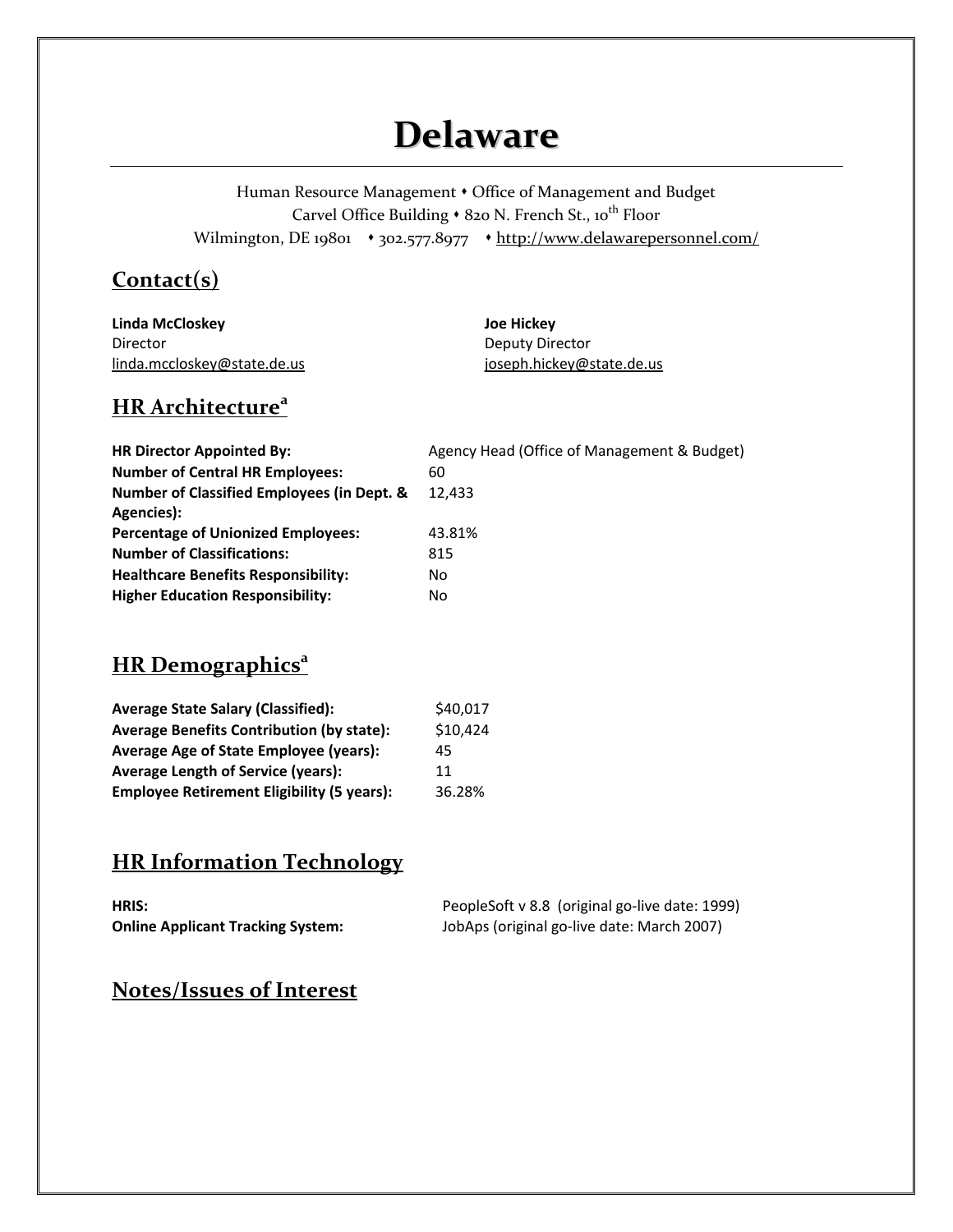# **District of Columbia**

Department of Human Resources One Judiciary Square • 441 4<sup>th</sup> St. NW, Suite 300S Washington, DC 2001 202.671.1300 http://dchr.dc.gov/dcop/site/default.asp

#### **Contact(s)**

**Brender L. Gregory** Director brender.gregory@dc.gov

**Diana Haines‐Walton** Deputy Director diana.haines‐walton@dc.gov

#### **HR Architecture**

**HR Director Appointed By: Number of Central HR Employees: Number of Classified Employees (in Dept. & Agencies): Percentage of Unionized Employees: Number of Classifications: Healthcare Benefits Responsibility: Higher Education Responsibility:**

#### **HR Demographics**

**Average State Salary (Classified): Average Benefits Contribution (by state): Average Age of State Employee (years): Average Length of Service (years): Employee Retirement Eligibility (5 years):**

#### **HR Information Technology**

**HRIS: Online Applicant Tracking System:**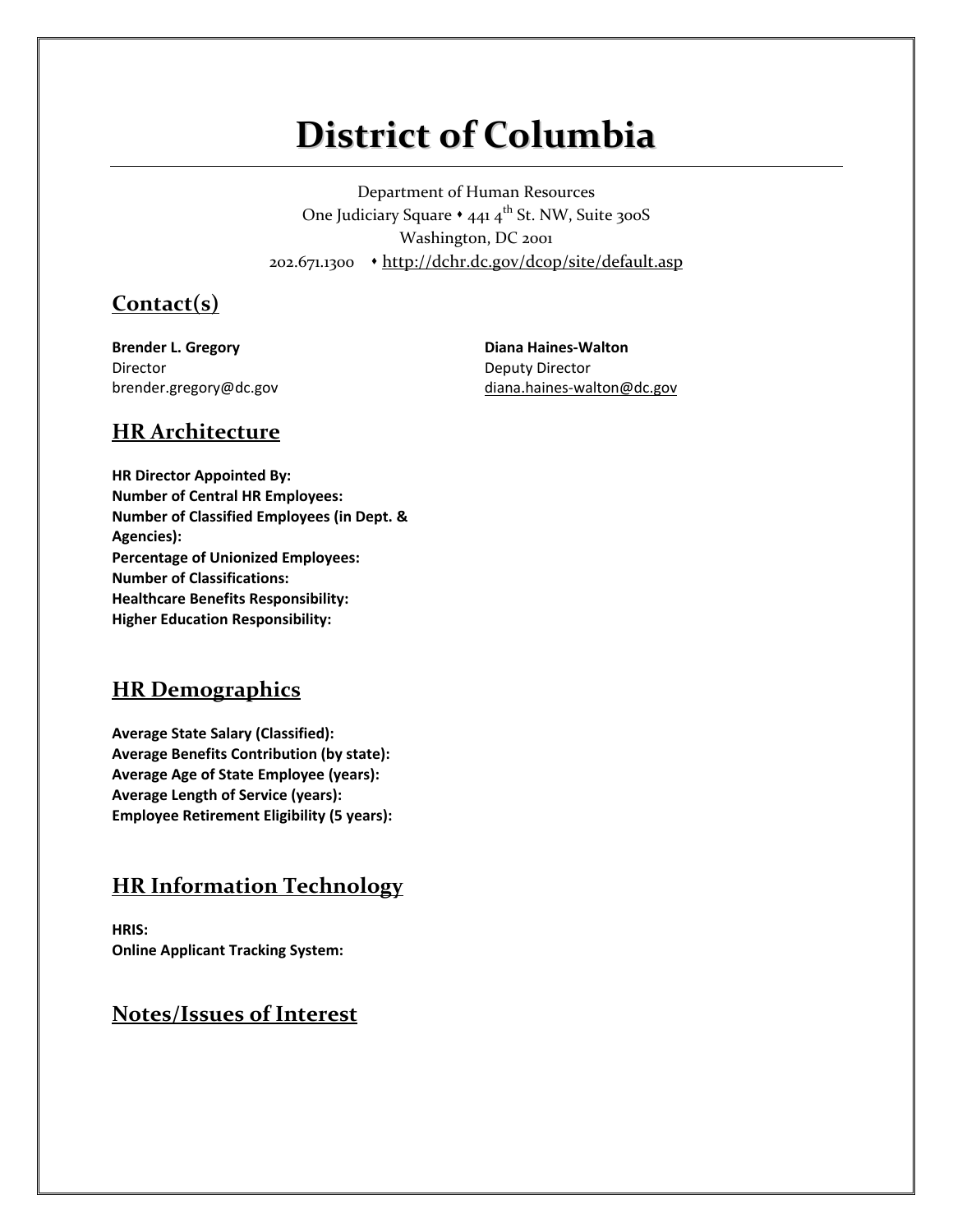# **Florida**

Division of Human Resource Management Department of Management Services 4050 Esplanade Way Tallahassee, FL 32399‐0950 850.413.8725 http://www.dms.myflorida.com/agency\_administration/human\_resources

#### **Contact(s)**

**Sharon Larson**  Director sharon.larson@dms.myflorida.com

**Libby Farmer** Deputy Director libby.farmer@dms.myflorida.com

## **HR Architecture(2008)**

| <b>HR Director Appointed By:</b>           | Agency Head              |
|--------------------------------------------|--------------------------|
| <b>Number of Central HR Employees:</b>     | 20                       |
| Number of Classified Employees (in Dept. & | 85,460 <sup>(2009)</sup> |
| Agencies):                                 |                          |
| <b>Percentage of Unionized Employees:</b>  | 98.46%                   |
| <b>Number of Classifications:</b>          | 194                      |
| <b>Healthcare Benefits Responsibility:</b> | No                       |
| <b>Higher Education Responsibility:</b>    | No                       |

## **HR Demographics (2009)**

| <b>Average State Salary (Classified):</b>         | \$34,653 |
|---------------------------------------------------|----------|
| <b>Average Benefits Contribution (by state):</b>  | \$23,438 |
| Average Age of State Employee (years):            | 44       |
| <b>Average Length of Service (years):</b>         | 11       |
| <b>Employee Retirement Eligibility (5 years):</b> | 9.47%    |

### **HR Information Technology**

| HRIS:                                    | SAP 4.6C (original go-live date: 8-11/2004)       |
|------------------------------------------|---------------------------------------------------|
| <b>Online Applicant Tracking System:</b> | Authoria 3.5 (original go-live date: May 3, 2003) |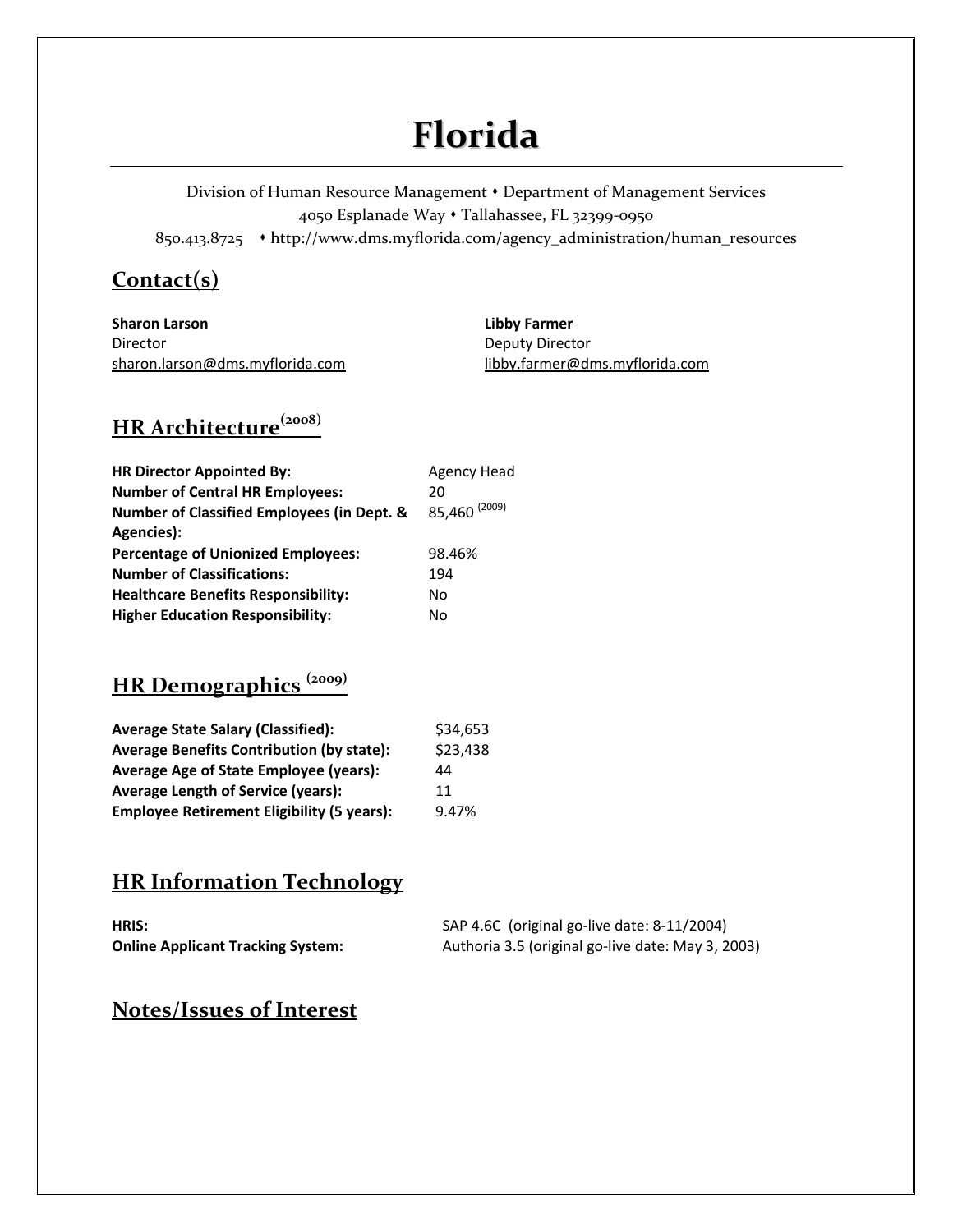# **Georgia**

State Personnel Administration West Tower, Room 504  $\cdot$  2 Martin Luther King, Jr. Dr. SW Atlanta, GA 30334 · 404.656.2705 http://www.spa.ga.gov/index.asp

#### **Contact(s)**

**Raymond E. "Steve" Stevenson** Commissioner steve.stevenson@spa.ga.gov

**Lee Rudd** Deputy Commissioner lee.rudd@spa.gov

#### **HR Architecture**

| <b>HR Director Appointed By:</b>           | Governor                 |
|--------------------------------------------|--------------------------|
| <b>Number of Central HR Employees:</b>     |                          |
| Number of Classified Employees (in Dept. & | 77,934 <sup>(2009)</sup> |
| Agencies):                                 |                          |
| <b>Percentage of Unionized Employees:</b>  |                          |
| <b>Number of Classifications:</b>          |                          |
| <b>Healthcare Benefits Responsibility:</b> | No                       |
| <b>Higher Education Responsibility:</b>    |                          |

**HR Demographics(2009)**

| <b>Average State Salary (Classified):</b>         | \$37,294 |
|---------------------------------------------------|----------|
| <b>Average Benefits Contribution (by state):</b>  | \$15,170 |
| <b>Average Age of State Employee (years):</b>     |          |
| <b>Average Length of Service (years):</b>         |          |
| <b>Employee Retirement Eligibility (5 years):</b> | 49.29    |

#### **HR Information Technology**

| HRIS:                                    | PeopleSoft |
|------------------------------------------|------------|
| <b>Online Applicant Tracking System:</b> |            |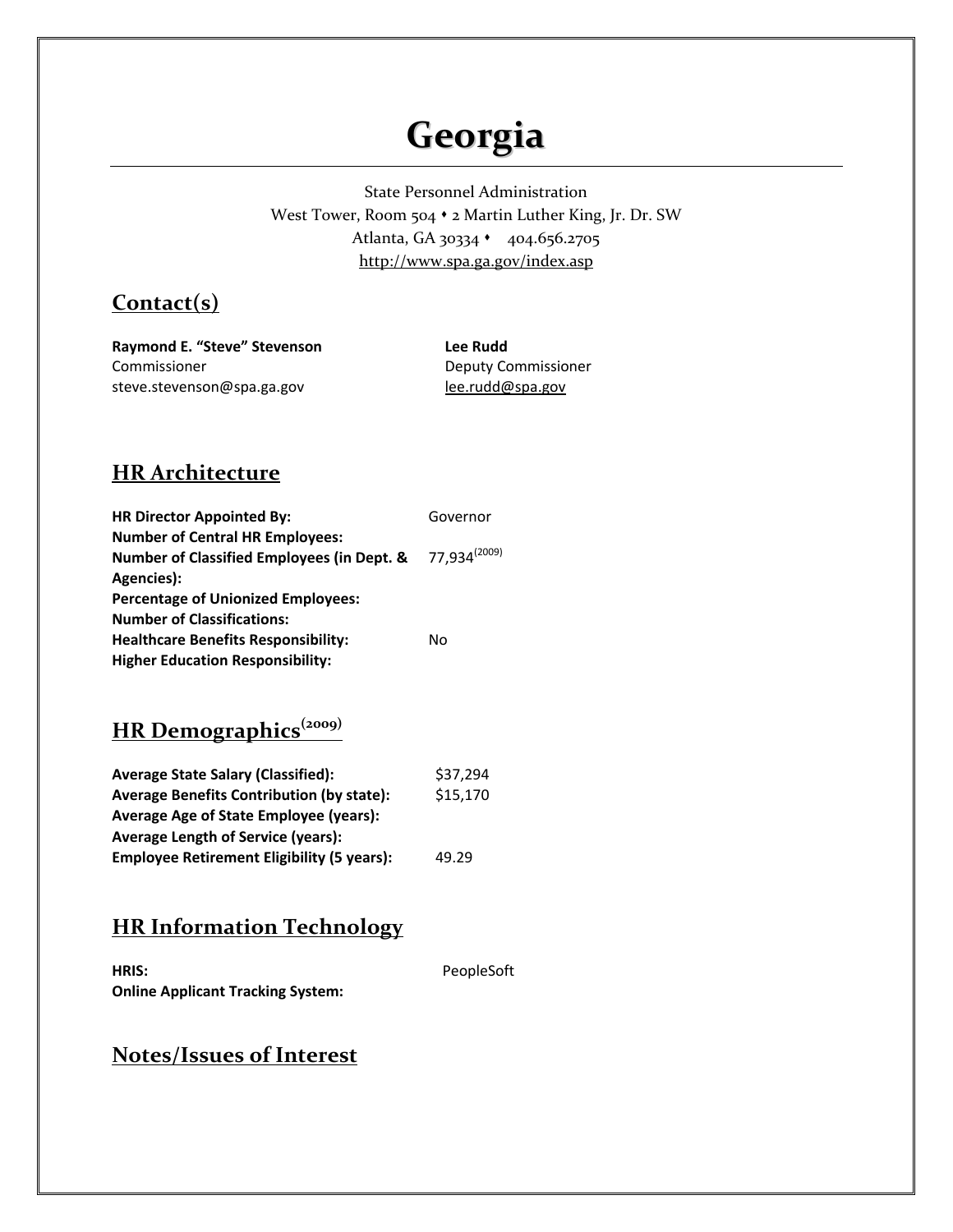## **Guam**

Human Resources Division • Department of Administration P.O. Box 884 · Agana, GU 96932 671.475.1101 http://www.hr.doa.guam.gov/

#### **Contact(s)**

**Lourdes M. Perez** Director, Dept. of Admin. doadir@mail.gov.gu

**Joseph Manibusan** Deputy Director, Dept. of Admin. jmanibus@mail.gov.gu

**Cecilia G. Martinez** Director, HR Division cgmartnz@mail.gov.gu

#### **HR Architecture**

**HR Director Appointed By: Number of Central HR Employees: Number of Classified Employees (in Dept. & Agencies): Percentage of Unionized Employees: Number of Classifications: Healthcare Benefits Responsibility: Higher Education Responsibility:**

#### **HR Demographics**

**Average State Salary (Classified): Average Benefits Contribution (by state): Average Age of State Employee (years): Average Length of Service (years): Employee Retirement Eligibility (5 years):**

#### **HR Information Technology**

**HRIS: Online Applicant Tracking System:**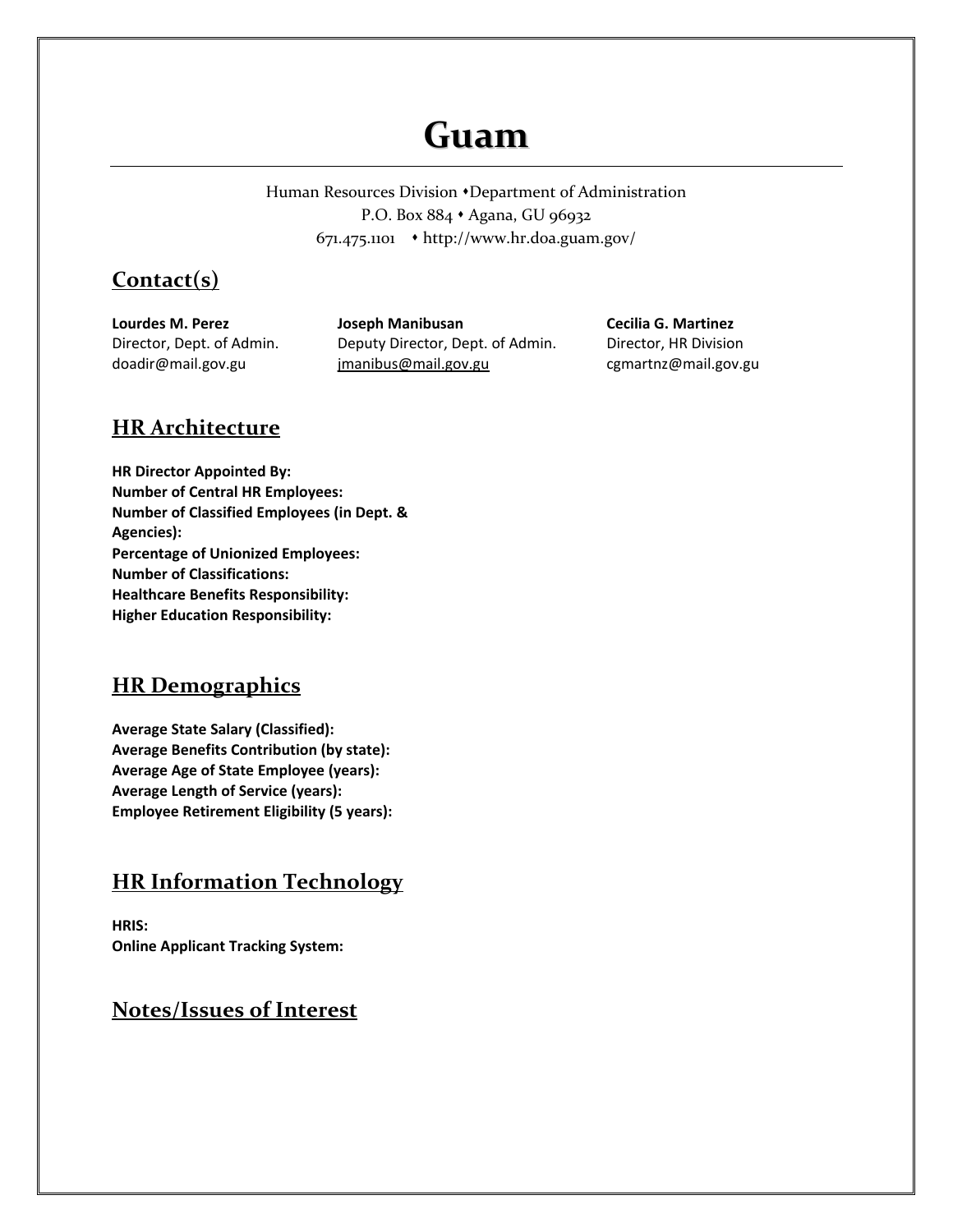## **Hawaii**

Department of HR Development 235 S. Beretania St., 14<sup>th</sup> Floor • Honolulu, HI 96813 808.587.1100 http://hawaii.gov/hrd

#### **Contact(s)**

**Marie Laderta**  Director marie.c.laderta@hawaii.gov **Cindy Inouye** Deputy Director cindy.s.inouye@hawaii.gov

#### **HR Architecture**

**HR Director Appointed By: Number of Central HR Employees: Number of Classified Employees (in Dept. & Agencies): Percentage of Unionized Employees: Number of Classifications: Healthcare Benefits Responsibility: Higher Education Responsibility:**

#### **HR Demographics**

**Average State Salary (Classified): Average Benefits Contribution (by state): Average Age of State Employee (years): Average Length of Service (years): Employee Retirement Eligibility (5 years):**

#### **HR Information Technology**

**HRIS: Online Applicant Tracking System:**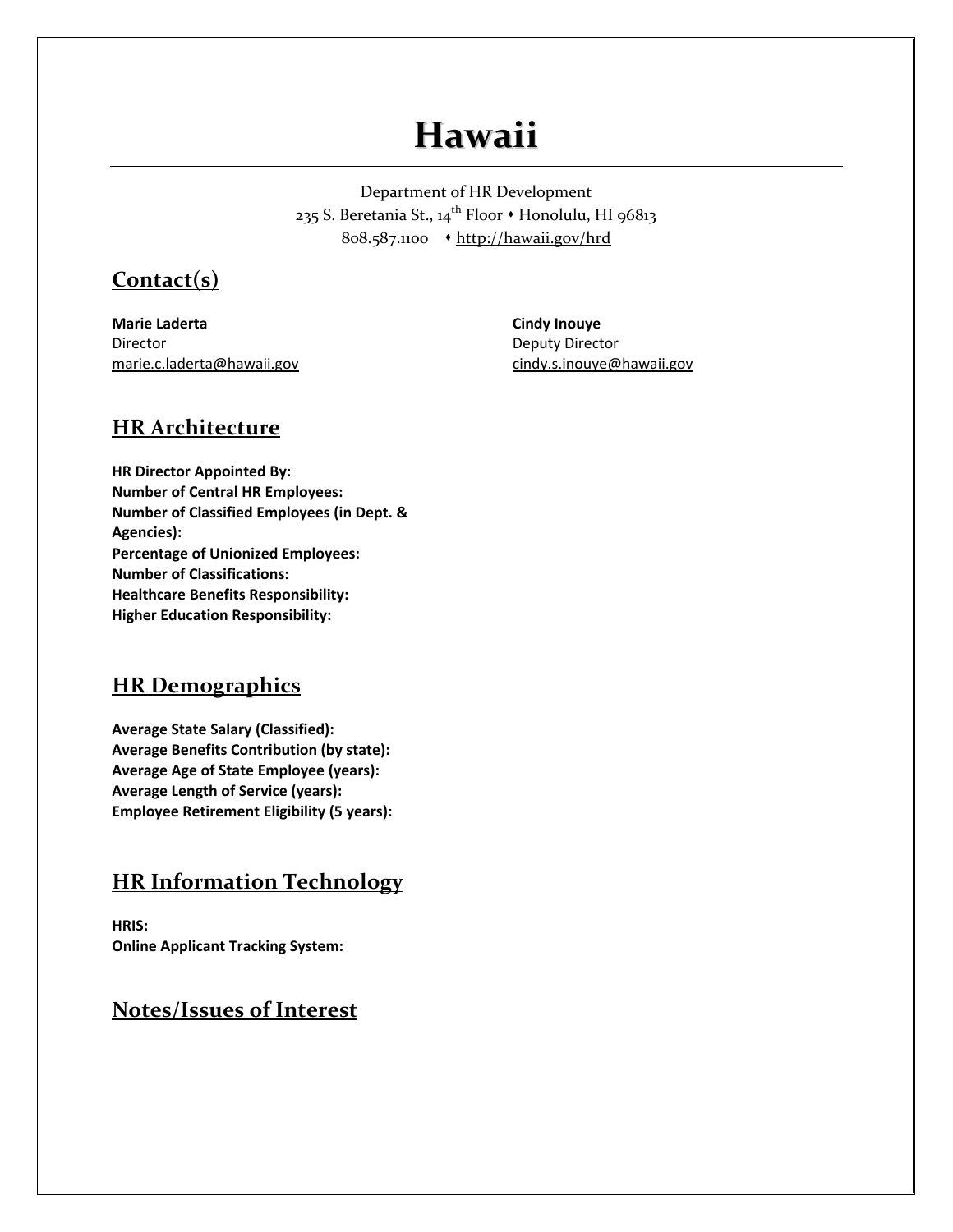# **Idaho**

Division of Financial Management/Division of Human Resources 700 W. Jefferson, Room 122 · Boise, ID 83720-0032 208.854.3054 http://www.dhr.idaho.gov

#### **Contact(s)**

**Judie Wright** Bureau Chief jwright@dfm.idaho.gov

#### **HR Architecture (2007)**

**HR Director Appointed By: Number of Central HR Employees: Number of Classified Employees (in Dept. &** 11,777 **Agencies): Percentage of Unionized Employees: Number of Classifications: Healthcare Benefits Responsibility: Higher Education Responsibility:**

### **HR Demographics (2007)**

| <b>Average State Salary (Classified):</b>         | \$40,365 |
|---------------------------------------------------|----------|
| <b>Average Benefits Contribution (by state):</b>  | \$15,394 |
| <b>Average Age of State Employee (years):</b>     | 46       |
| <b>Average Length of Service (years):</b>         | 11       |
| <b>Employee Retirement Eligibility (5 years):</b> |          |

#### **HR Information Technology**

**HRIS:** PeopleSoft **Online Applicant Tracking System:**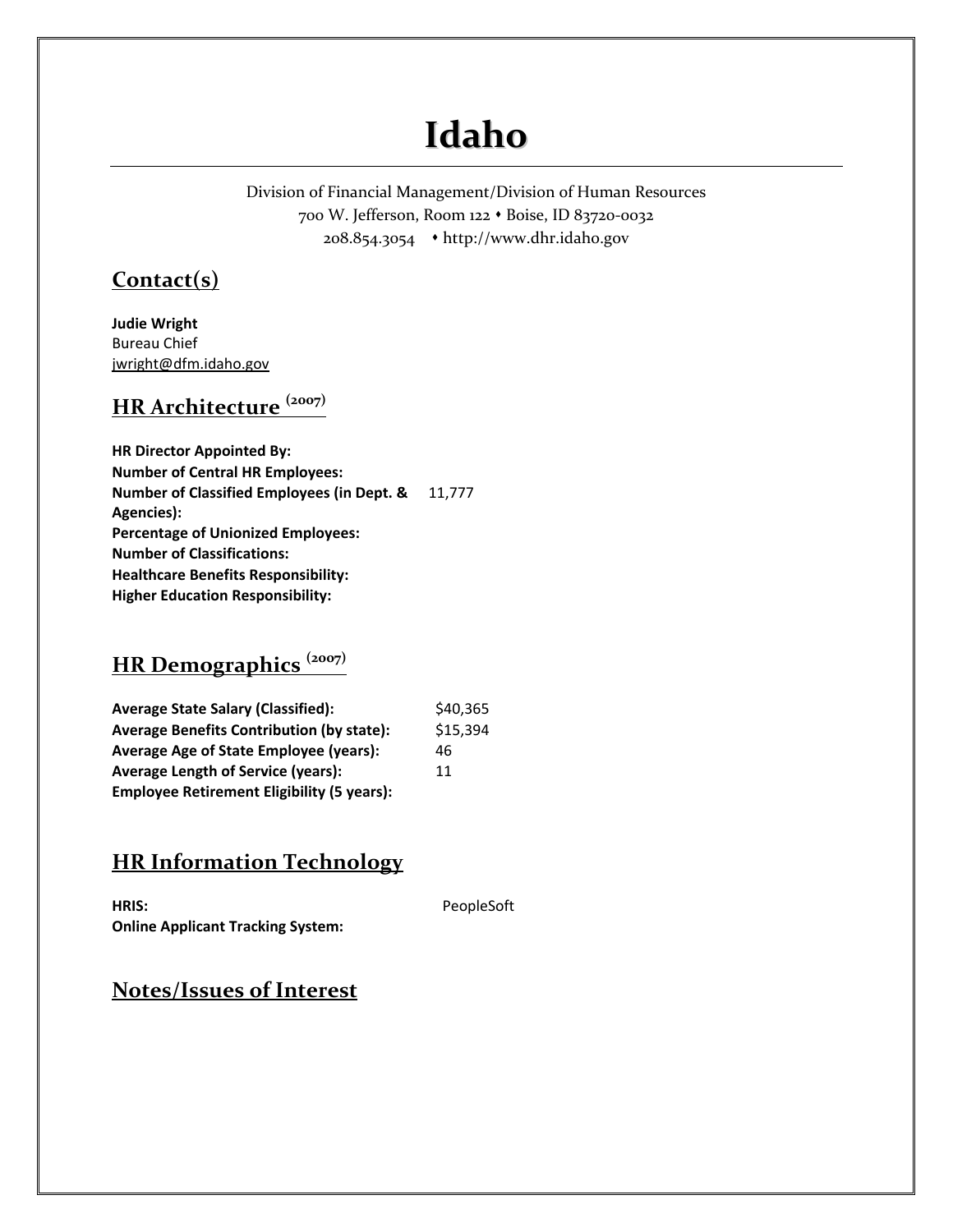## **Illinois**

Bureau of Personnel • Central Management Services Stratton Building, 401 S. Spring, Room 503 • Springfield, IL 62706-4100 217.524.8773 • http://www.cms.il.gov

#### **Contact**

**Anne McElroy**  Deputy Director, Central Management Services anne.mcelroy@illinois.gov

#### **HR Architecture (2007)**

**HR Director Appointed By: Number of Central HR Employees: Number of Classified Employees (in Dept. &** 50,438 (FTE) **Agencies): Percentage of Unionized Employees: Number of Classifications: Healthcare Benefits Responsibility: Higher Education Responsibility:**

### **HR Demographics (2007)**

| <b>Average State Salary (Classified):</b>         | \$52,614.36 |
|---------------------------------------------------|-------------|
| <b>Average Benefits Contribution (by state):</b>  |             |
| <b>Average Age of State Employee (years):</b>     | 46          |
| <b>Average Length of Service (years):</b>         | 14          |
| <b>Employee Retirement Eligibility (5 years):</b> |             |

#### **HR Information Technology**

**HRIS: Online Applicant Tracking System:**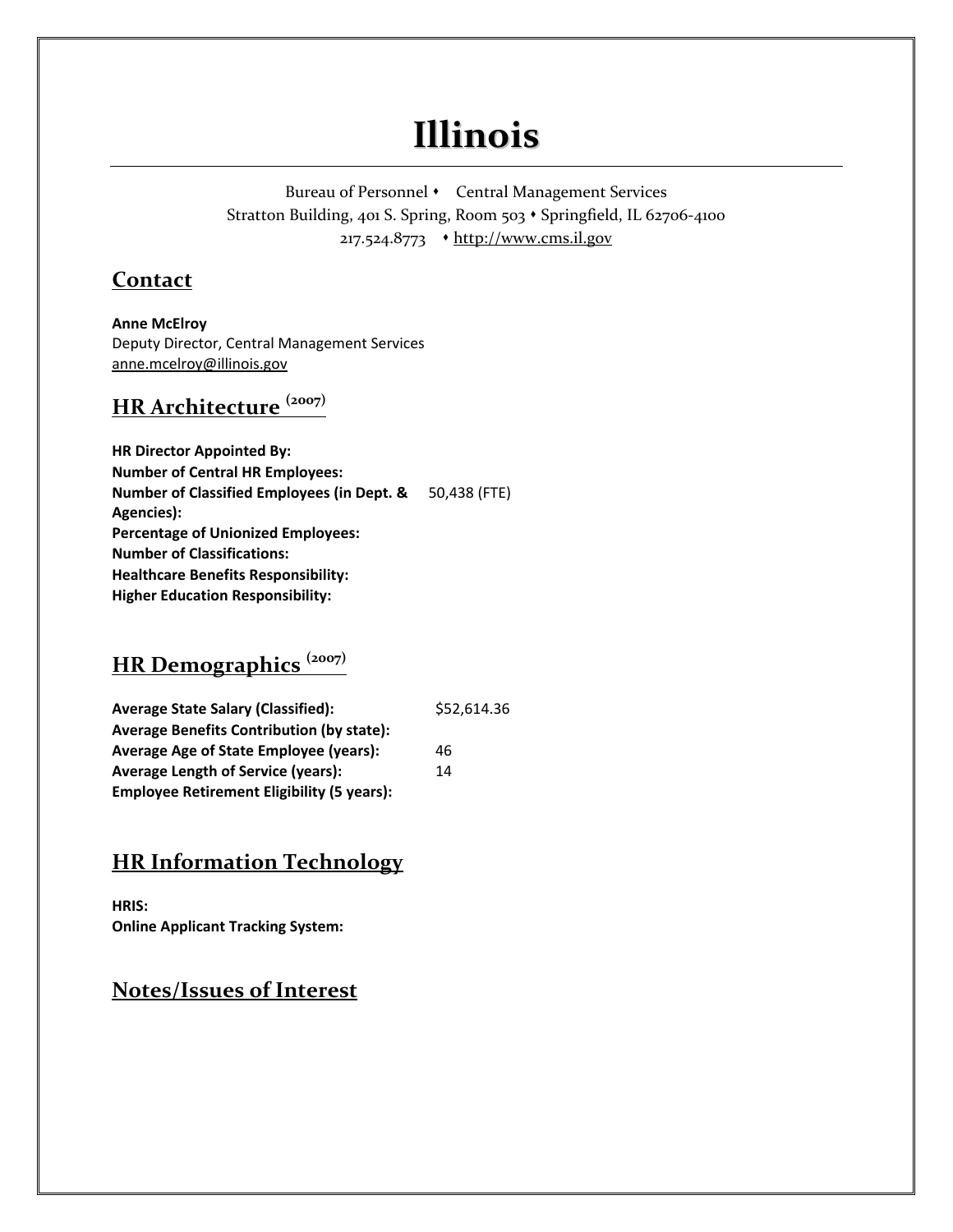## **Indiana**

State Personnel Department 402 W. Washington St., Room W161 Indianapolis, IN 46204 317.234.4646 http://www.in.gov/spd

#### **Contact**

**Dan Hackler**  Director dhackler@spd.in.gov **Jack Borgerding** Deputy Director jborgerding@spd.in.gov

## **HR Architecture(2008)**

| <b>HR Director Appointed By:</b>                      | Governor      |
|-------------------------------------------------------|---------------|
| <b>Number of Central HR Employees:</b>                | 112           |
| <b>Number of Classified Employees (in Dept. &amp;</b> | 17,864 (2009) |
| Agencies):                                            |               |
| <b>Percentage of Unionized Employees:</b>             | 0%            |
| <b>Number of Classifications:</b>                     | 981           |
| <b>Healthcare Benefits Responsibility:</b>            | Yes           |
| <b>Higher Education Responsibility:</b>               | No            |

## **HR Demographics (2009)**

| <b>Average State Salary (Classified):</b>         | \$35,954 |
|---------------------------------------------------|----------|
| <b>Average Benefits Contribution (by state):</b>  | \$16,913 |
| Average Age of State Employee (years):            | 46       |
| <b>Average Length of Service (years):</b>         | 11       |
| <b>Employee Retirement Eligibility (5 years):</b> | 33.03%   |

#### **HR Information Technology**

| HRIS:                                    | PeopleSoft 8.9 (Original Go-Live Date: October 1999)  |
|------------------------------------------|-------------------------------------------------------|
| <b>Online Applicant Tracking System:</b> | PeopleSoft eRecruit 8.9 (Original Go Live Date: 2004) |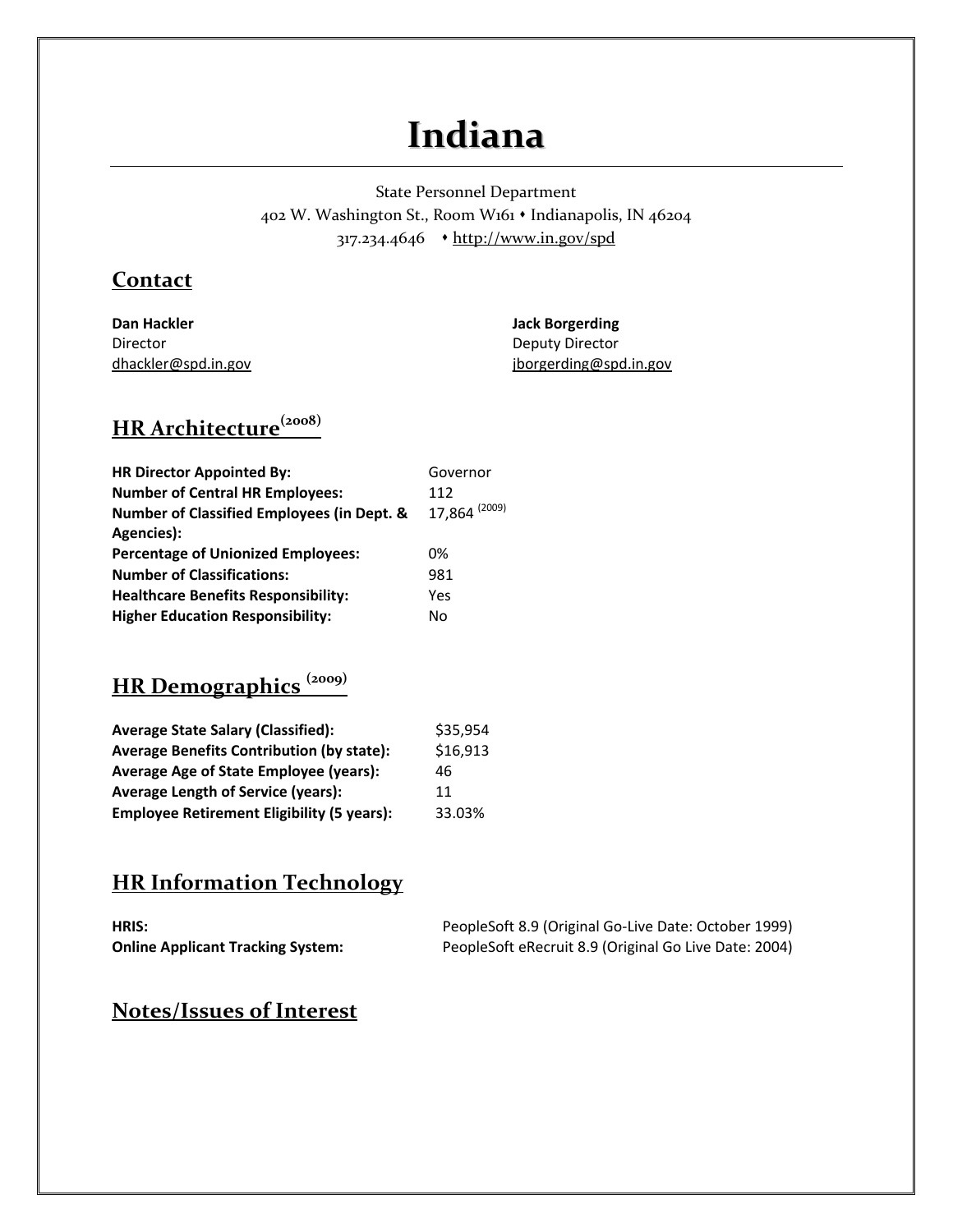## **Iowa**

Human Resources Enterprise • Department of Administrative Services Grimes State Office Building, 400 E. 14<sup>th</sup> St. • Des Moines, IA 50319 515.281.5064 http://das.hre.iowa.gov/

#### **Contact**

**Nancy Berggren**  Chief Operating Officer nancy.berggren@iowa.gov

#### **HR Architecture**

**HR Director Appointed By:** Agency Head **Number of Central HR Employees: Number of Classified Employees (in Dept. & Agencies): Percentage of Unionized Employees: Number of Classifications: Healthcare Benefits Responsibility: Higher Education Responsibility:**

## **HR Demographics (2007)**

**Average State Salary (Classified):** \$47,596.69 **Average Benefits Contribution (by state):** \$14,046.12 **Average Age of State Employee (years): Average Length of Service (years): Employee Retirement Eligibility (5 years):**

#### **HR Information Technology**

**HRIS: Online Applicant Tracking System:**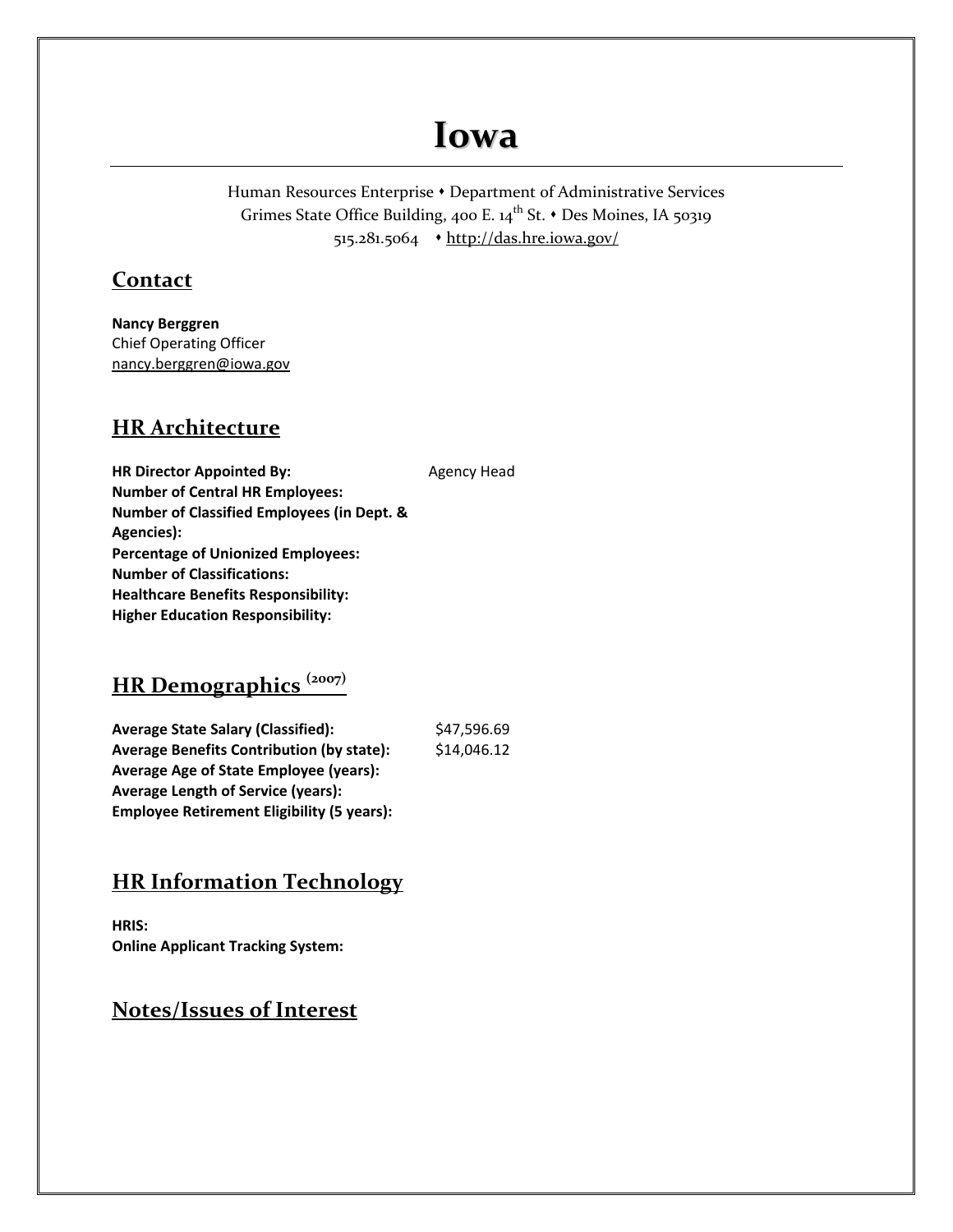## **Kansas**

Division of Personnel Services • Department of Administration Landon State Office Building, 900 SW Jackson, Room 951-S • Topeka, KS 66612-1251 785.296.2541 http://www.da.ks.gov/ps/

#### **Contact**

**George Vega**  Director george.vega@da.state.ks.us

#### **HR Architecture**

| Agency Head              |
|--------------------------|
|                          |
| 19,376 <sup>(2007)</sup> |
|                          |
|                          |
|                          |
|                          |
|                          |
|                          |

## **HR Demographics(2007)**

| <b>Average State Salary (Classified):</b>         | \$36,398 |
|---------------------------------------------------|----------|
| <b>Average Benefits Contribution (by state):</b>  | \$6,104  |
| Average Age of State Employee (years):            | 45       |
| <b>Average Length of Service (years):</b>         | 12       |
| <b>Employee Retirement Eligibility (5 years):</b> |          |

#### **HR Information Technology**

**HRIS: Online Applicant Tracking System:**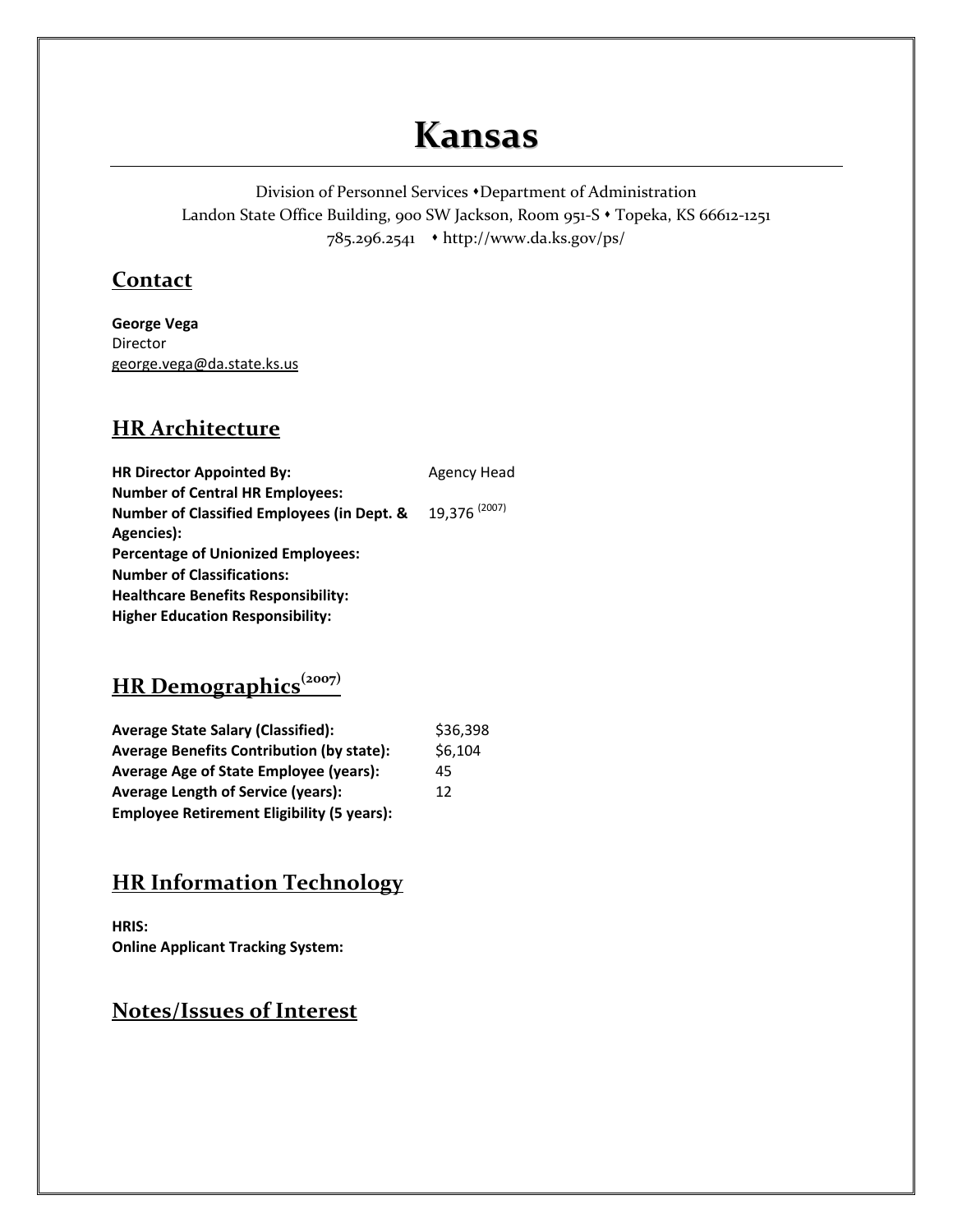# **Kentucky**

Personnel Cabinet 200 Fair Oaks Lane, Suite 516 Frankfort, KY 40601 502.564.7430 • http://personnel.ky.gov/

#### **Contact(s)**

**Nikki Jackson** Secretary nikki.jackson@ky.gov **Timothy Longmeyer** Deputy Secretary timothy.longmeyer@ky.gov

### **HR Architecture(2008)**

| <b>HR Director Appointed By:</b>                      | Governor                 |
|-------------------------------------------------------|--------------------------|
| <b>Number of Central HR Employees:</b>                | 224                      |
| <b>Number of Classified Employees (in Dept. &amp;</b> | 27,950 <sup>(2009)</sup> |
| Agencies):                                            |                          |
| <b>Percentage of Unionized Employees:</b>             | 0%                       |
| <b>Number of Classifications:</b>                     | 1,130                    |
| <b>Healthcare Benefits Responsibility:</b>            | Yes                      |
| <b>Higher Education Responsibility:</b>               | No                       |

## **HR Demographics(2009)**

| <b>Average State Salary (Classified):</b>         | \$37,721 |
|---------------------------------------------------|----------|
| <b>Average Benefits Contribution (by state):</b>  | \$7,965  |
| <b>Average Age of State Employee (years):</b>     | 44       |
| <b>Average Length of Service (years):</b>         | q        |
| <b>Employee Retirement Eligibility (5 years):</b> | 6.54%    |

#### **HR Information Technology**

| HRIS:                                    | SAP Ecc 6.0 (Original Go-Live Date: January 2009; adjusted |
|------------------------------------------|------------------------------------------------------------|
|                                          | March 2009)                                                |
| <b>Online Applicant Tracking System:</b> | Kenexa/BrassRing (Original Go Live Date: November 2007)    |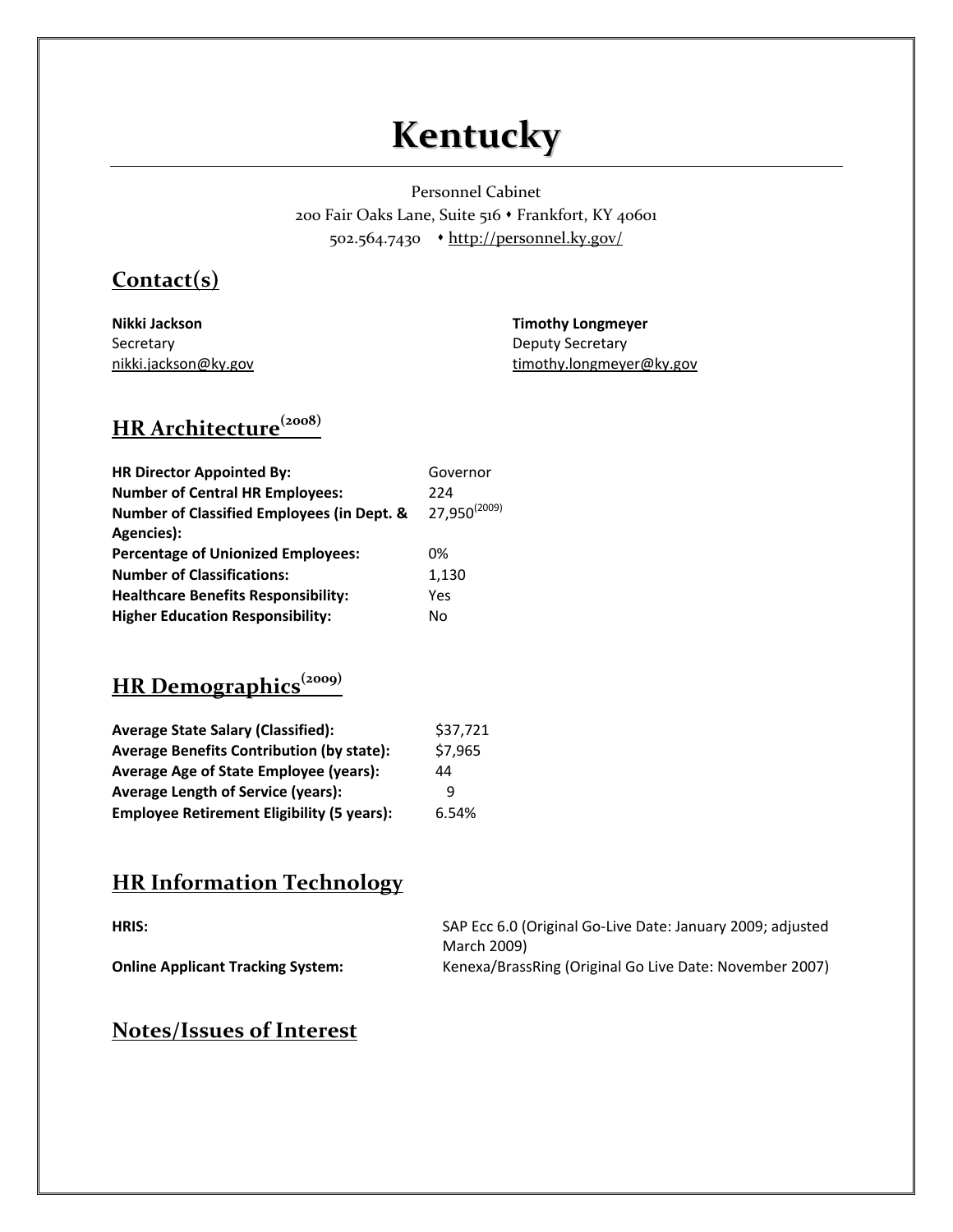## **Louisiana**

Department of State Civil Service 1201 N. Third St. • Baton Rouge, LA 70804-9111 225.342.8273 www.civilservice.la.gov

#### **Contact(s)**

| <b>Shannon Templet</b> | Jean Jones        |
|------------------------|-------------------|
| Director               | Deputy Director   |
| shannon.templet@la.gov | jean.jones@la.gov |

## **HR Architecture(2008)**

| <b>HR Director Appointed By:</b>                      | Personnel Board or Commission |
|-------------------------------------------------------|-------------------------------|
| <b>Number of Central HR Employees:</b>                | 94                            |
| <b>Number of Classified Employees (in Dept. &amp;</b> | 39.892 <sup>(2009)</sup>      |
| Agencies):                                            |                               |
| <b>Percentage of Unionized Employees:</b>             | 0                             |
| <b>Number of Classifications:</b>                     | 1,406                         |
| <b>Healthcare Benefits Responsibility:</b>            | No                            |
| <b>Higher Education Responsibility:</b>               | Yes                           |

## **HR Demographics(2009)**

| <b>Average State Salary (Classified):</b>         | \$43,621 |
|---------------------------------------------------|----------|
| <b>Average Benefits Contribution (by state):</b>  | \$15,330 |
| Average Age of State Employee (years):            | 44       |
| <b>Average Length of Service (years):</b>         | 12       |
| <b>Employee Retirement Eligibility (5 years):</b> | 31.92%   |

### **HR Information Technology**

| HRIS:                                    | SAP    |
|------------------------------------------|--------|
| <b>Online Applicant Tracking System:</b> | NEOGOV |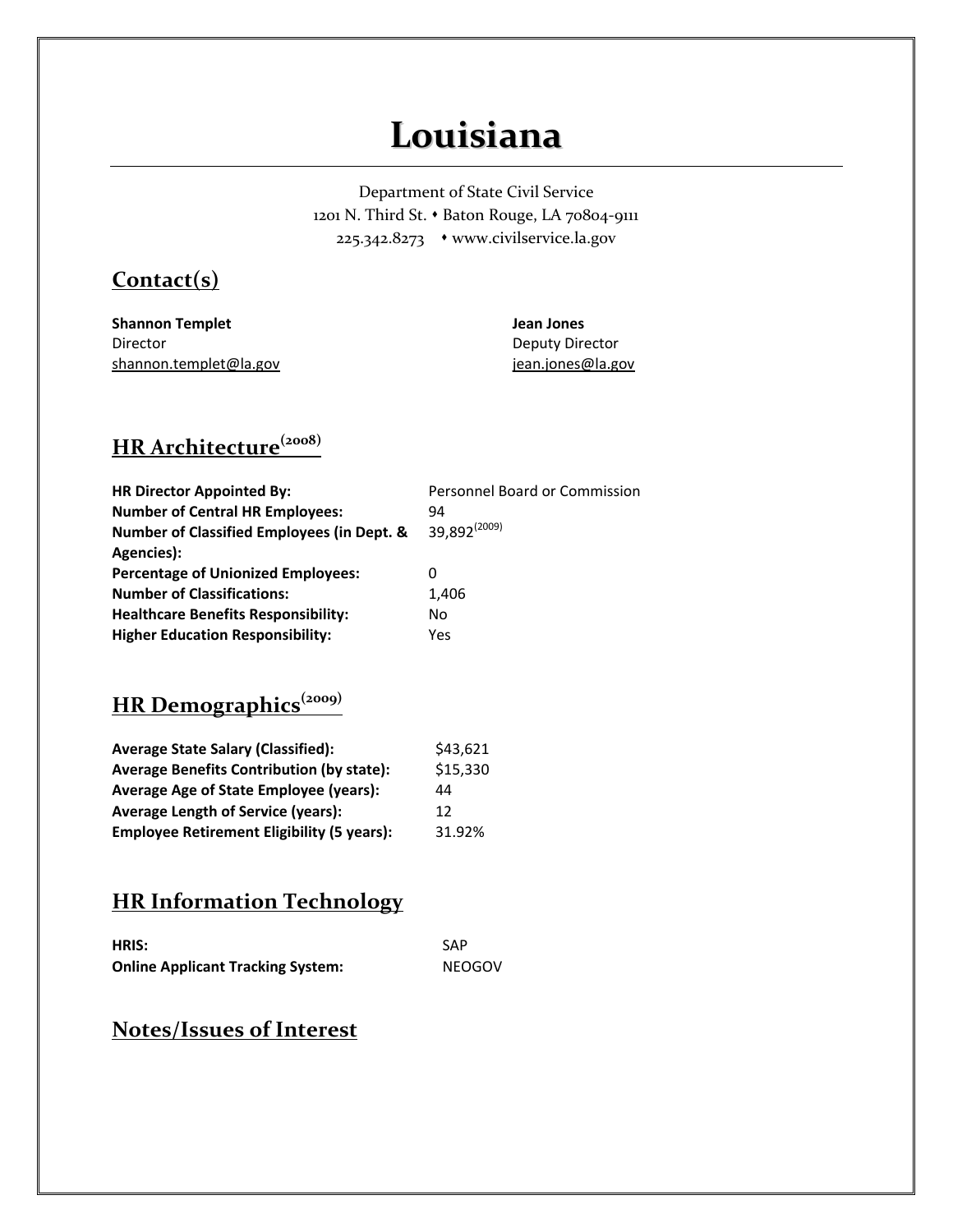## **Maine**

Bureau of Human Resources #4 State House Station • 220 Capitol St. Augusta, ME 04330 207.287.6780 www.maine.gov/bhr

#### **Contact(s)**

**Alicia Kellogg** Director alicia.kellogg@maine.gov

## **HR Architecture(2008)**

| <b>HR Director Appointed By:</b>                      | <b>Agency Head</b> |
|-------------------------------------------------------|--------------------|
| <b>Number of Central HR Employees:</b>                | 39                 |
| <b>Number of Classified Employees (in Dept. &amp;</b> | 12,120             |
| Agencies):                                            |                    |
| <b>Percentage of Unionized Employees:</b>             | 94.23%             |
| <b>Number of Classifications:</b>                     | 2,478              |
| <b>Healthcare Benefits Responsibility:</b>            | Yes                |
| <b>Higher Education Responsibility:</b>               | No                 |

## **HR Demographics(2008)**

| <b>Average State Salary (Classified):</b>         | \$38,868 |
|---------------------------------------------------|----------|
| <b>Average Benefits Contribution (by state):</b>  |          |
| Average Age of State Employee (years):            | 47       |
| <b>Average Length of Service (years):</b>         | h        |
| <b>Employee Retirement Eligibility (5 years):</b> | 7.63%    |

### **HR Information Technology**

| HRIS:                                    | Custom-developed |
|------------------------------------------|------------------|
| <b>Online Applicant Tracking System:</b> | Custom-developed |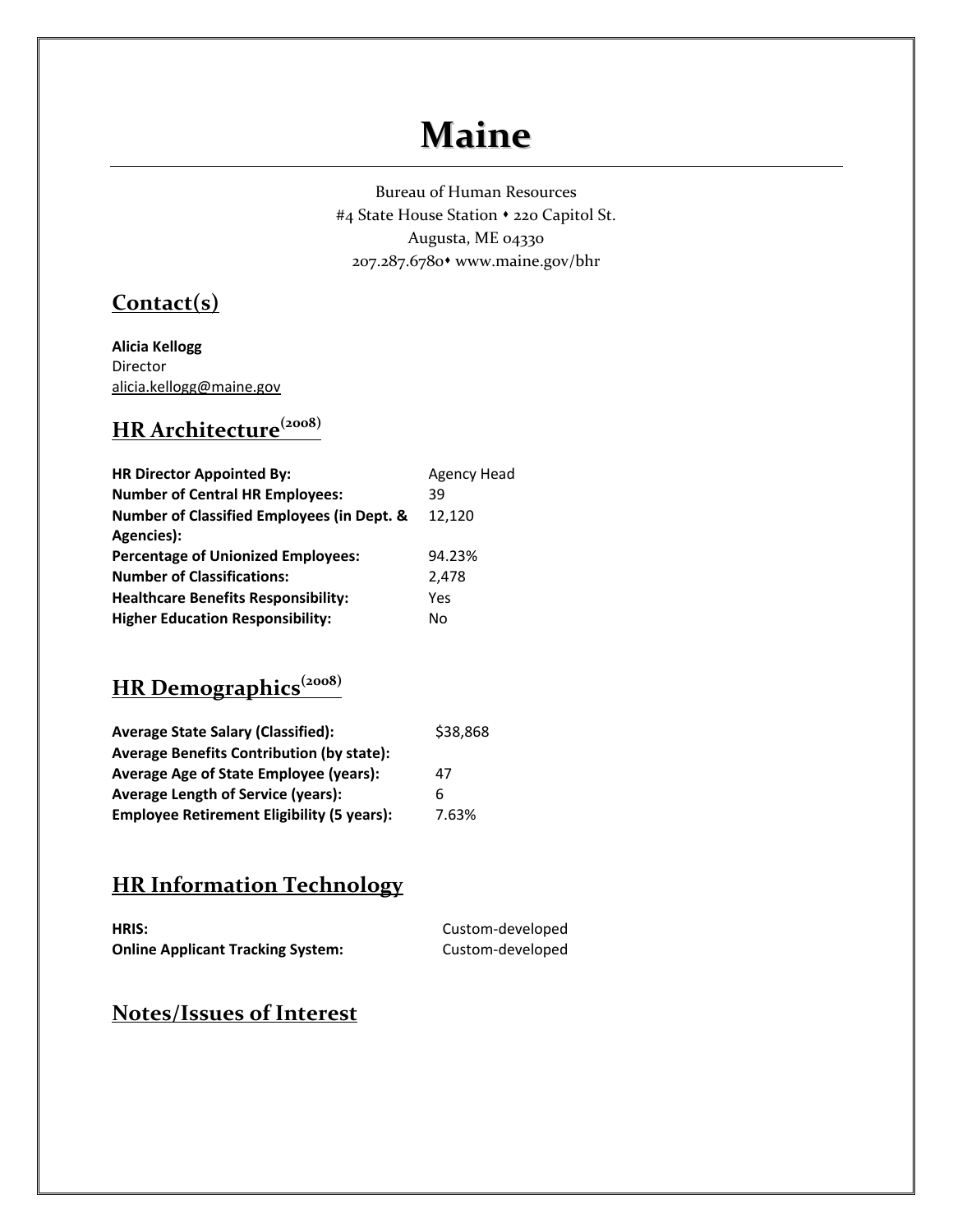# **Maryland**

Office of Personnel Services & Benefits Department of Management & Budget • 301 W. Preston St., Rm. 609 Baltimore, MD 21201 410.767.4715 \* www.dbm.md.us

#### **Contact(s)**

**Cynthia Kollner** Executive Director ckollner@dbm.state.md.us

## **HR Architecture (2008)**

| <b>HR Director Appointed By:</b>                      | Governor |
|-------------------------------------------------------|----------|
| <b>Number of Central HR Employees:</b>                | 56       |
| <b>Number of Classified Employees (in Dept. &amp;</b> | 12.120   |
| Agencies):                                            |          |
| <b>Percentage of Unionized Employees:</b>             | 60.09%   |
| <b>Number of Classifications:</b>                     | 1,069    |
| <b>Healthcare Benefits Responsibility:</b>            | Yes      |
| <b>Higher Education Responsibility:</b>               | No       |

## **HR Demographics (2008)**

| <b>Average State Salary (Classified):</b>         | \$47,490 |
|---------------------------------------------------|----------|
| <b>Average Benefits Contribution (by state):</b>  | \$24,237 |
| Average Age of State Employee (years):            | 46       |
| <b>Average Length of Service (years):</b>         | 13       |
| <b>Employee Retirement Eligibility (5 years):</b> | 19.50%   |

### **HR Information Technology**

**HRIS: Online Applicant Tracking System:** NEOGOV and Sigma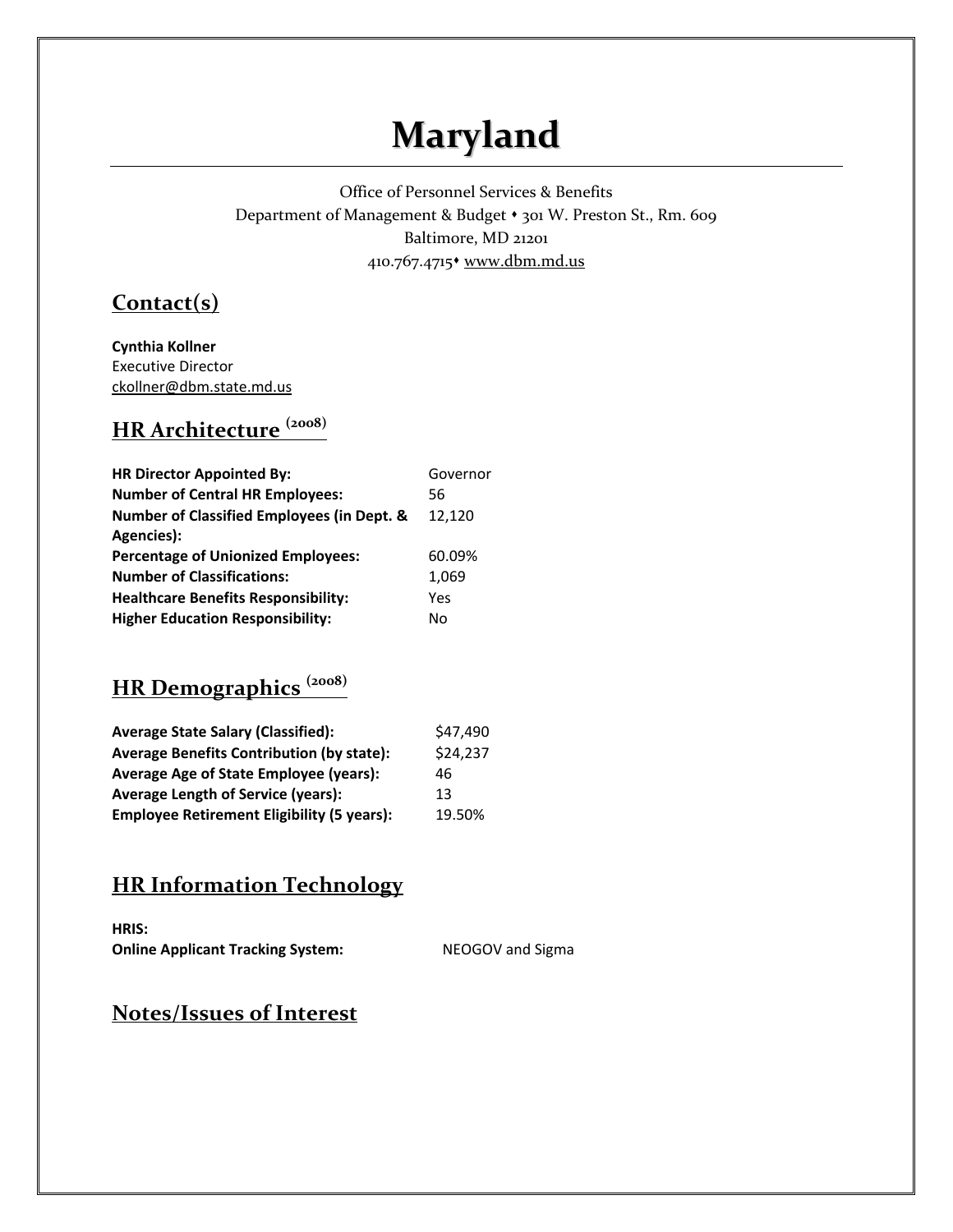## **Massachusetts**

Human Resources Division 1 Ashburton Place, Rm. 301 Boston, MA 02108 617.878.9705 http://www.mass.gov/?pageID=hrdhomepage&L=1&L0=Home&sid=Ehrd

#### **Contact(s)**

**Paul Dietl** Chief Human Resources Officer Paul.d.dietl@massmail.state.ma.us

## **HR Architecture (2009)**

| <b>HR Director Appointed By:</b>                      | Governor |
|-------------------------------------------------------|----------|
| <b>Number of Central HR Employees:</b>                |          |
| <b>Number of Classified Employees (in Dept. &amp;</b> | 28.265   |
| Agencies):                                            |          |
| <b>Percentage of Unionized Employees:</b>             |          |
| <b>Number of Classifications:</b>                     |          |
| Healthcare Benefits Responsibility:                   |          |
| <b>Higher Education Responsibility:</b>               |          |

## **HR Demographics(2009)**

| <b>Average State Salary (Classified):</b>         | \$55,783 |
|---------------------------------------------------|----------|
| <b>Average Benefits Contribution (by state):</b>  | \$15,507 |
| Average Age of State Employee (years):            | 47       |
| <b>Average Length of Service (years):</b>         | 15       |
| <b>Employee Retirement Eligibility (5 years):</b> | 39.46    |

#### **HR Information Technology**

**HRIS: Online Applicant Tracking System:**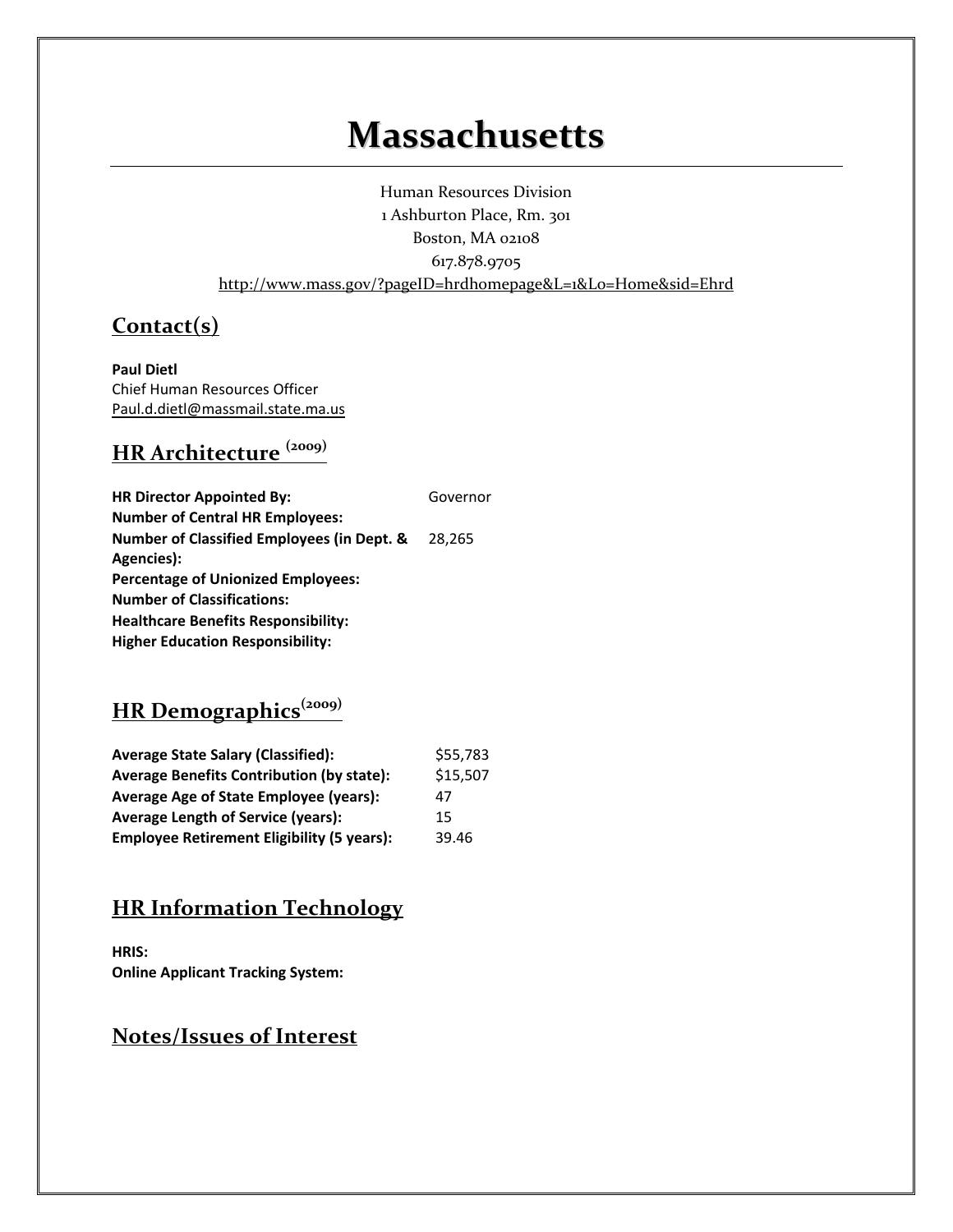# **Michigan**

Civil Service Commission 400 S. Pine St. Lansing, MI 48909‐7502 517.373.3020\* www.michigan.gov/mdcs

#### **Contact(s)**

**Jeremy Stephens** State Personnel Director stephensj5@michigan.gov **Janet McClelland** Deputy State Personnel Director mcclellandj@michigan.gov

### **HR Architecture(2007)**

| <b>HR Director Appointed By:</b>                      | Personnel Board or Commission |
|-------------------------------------------------------|-------------------------------|
| <b>Number of Central HR Employees:</b>                | 176                           |
| <b>Number of Classified Employees (in Dept. &amp;</b> | 53.480                        |
| Agencies):                                            |                               |
| <b>Percentage of Unionized Employees:</b>             | 72.35%                        |
| <b>Number of Classifications:</b>                     | 1,882                         |
| <b>Healthcare Benefits Responsibility:</b>            | Yes                           |
| <b>Higher Education Responsibility:</b>               | No                            |

## **HR Demographics(2007)**

| <b>Average State Salary (Classified):</b>         | \$53,369 |
|---------------------------------------------------|----------|
| <b>Average Benefits Contribution (by state):</b>  | \$40,261 |
| Average Age of State Employee (years):            | 46       |
| <b>Average Length of Service (years):</b>         | 14       |
| <b>Employee Retirement Eligibility (5 years):</b> | 30.25%   |

#### **HR Information Technology**

| HRIS:                                    | Lawson |
|------------------------------------------|--------|
| <b>Online Applicant Tracking System:</b> | NEOGOV |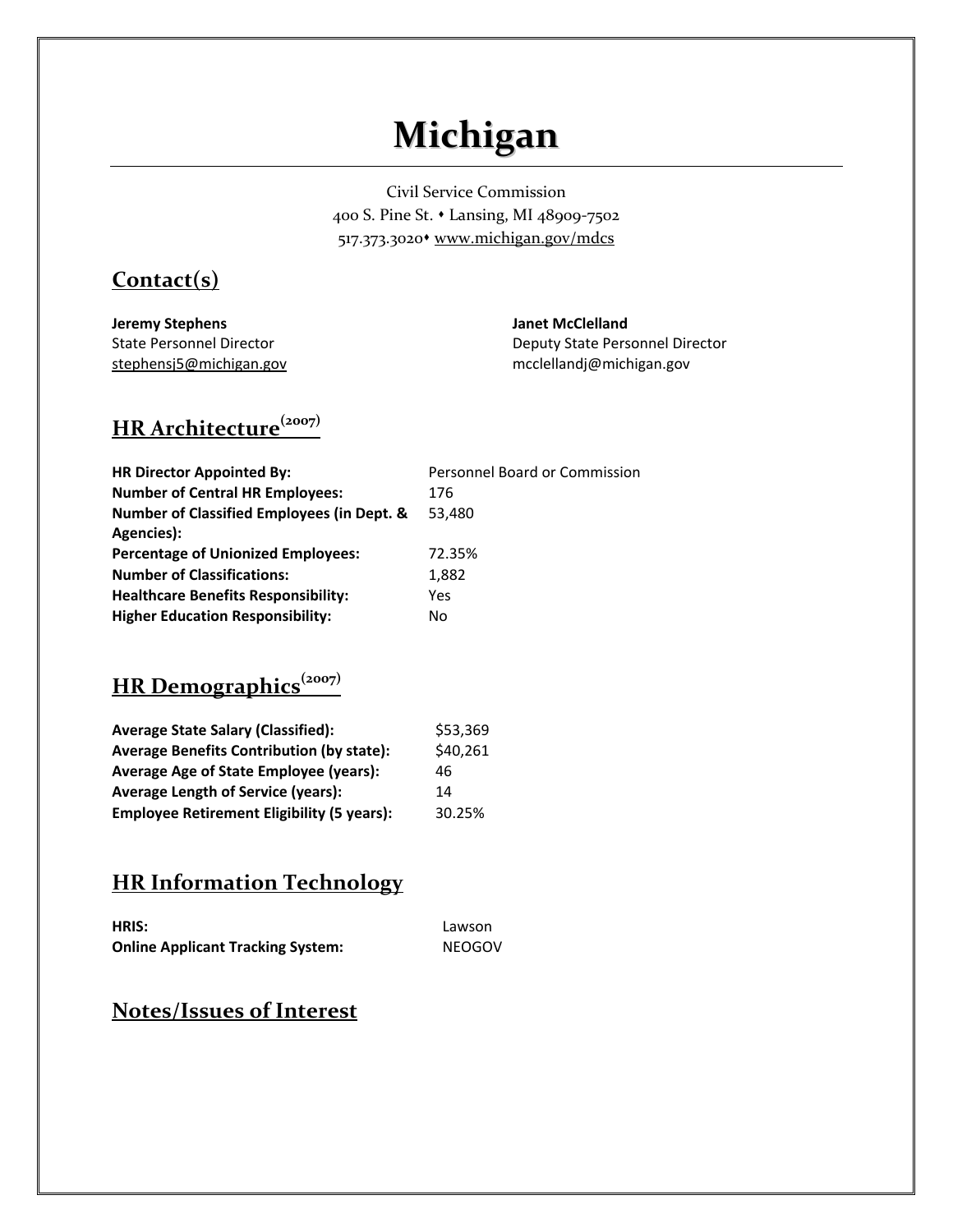## **Minnesota**

Management & Budget 200 Centennial Building • 658 Cedar St. St. Paul, MN 55155 651.208.8008 http://www.mmb.state.mn.us/

#### **Contact(s)**

**Judy Plante** Assistant Commissioner judy.plante@state.mn.us

## **HR Architecture(2009)**

| <b>HR Director Appointed By:</b>                      | <b>Agency Head</b> |
|-------------------------------------------------------|--------------------|
| <b>Number of Central HR Employees:</b>                |                    |
| <b>Number of Classified Employees (in Dept. &amp;</b> | 30,785             |
| Agencies):                                            |                    |
| <b>Percentage of Unionized Employees:</b>             |                    |
| <b>Number of Classifications:</b>                     |                    |
| <b>Healthcare Benefits Responsibility:</b>            |                    |
| <b>Higher Education Responsibility:</b>               |                    |
|                                                       |                    |

## **HR Demographics (2009)**

| <b>Average State Salary (Classified):</b>         | \$52,200 |
|---------------------------------------------------|----------|
| <b>Average Benefits Contribution (by state):</b>  | \$15,660 |
| Average Age of State Employee (years):            | 47       |
| <b>Average Length of Service (years):</b>         | 13       |
| <b>Employee Retirement Eligibility (5 years):</b> | 21.65%   |

### **HR Information Technology**

**HRIS: Online Applicant Tracking System:**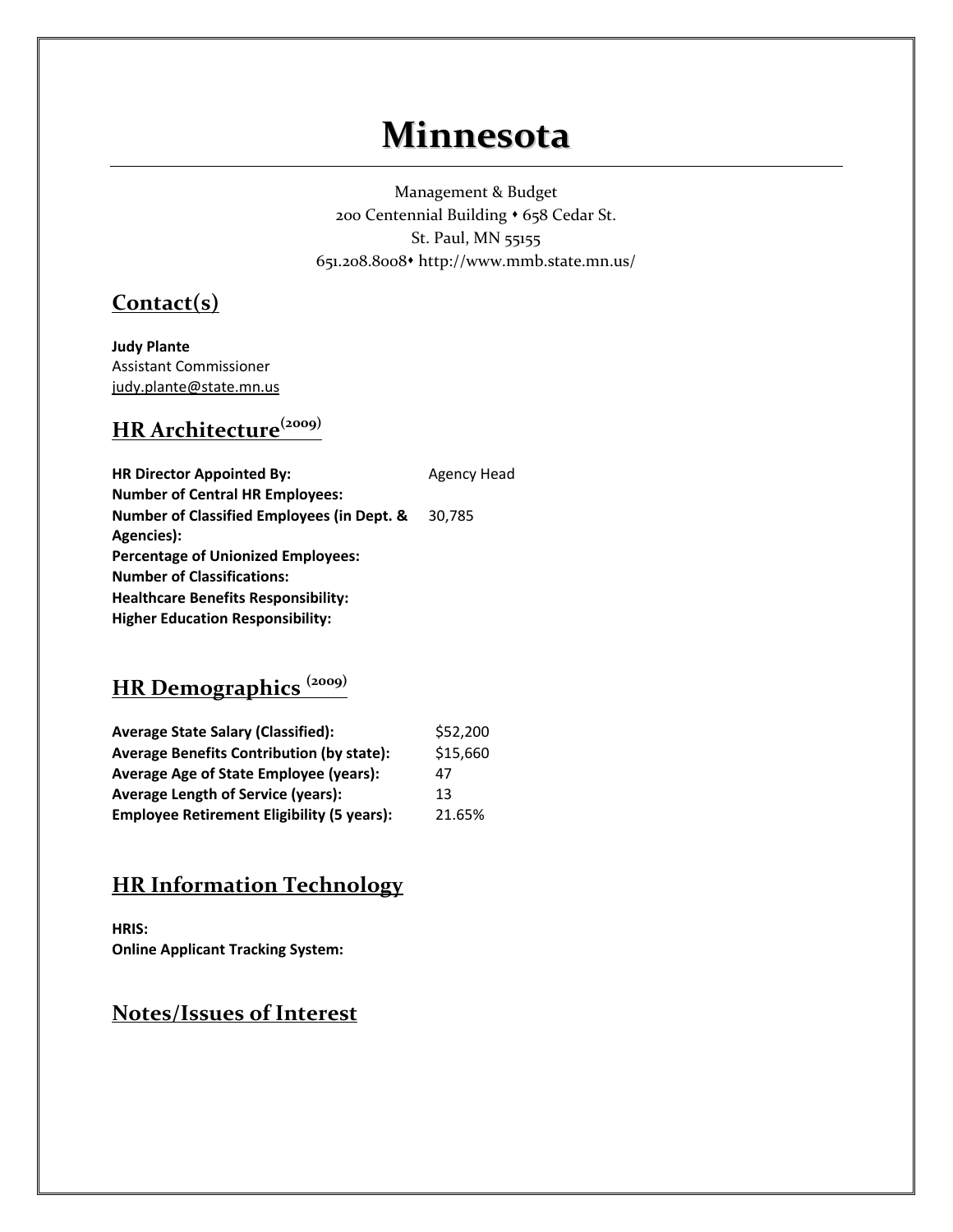# **Mississippi**

State Personnel Board 301 N. Lamar St. Jackson, MS 39201 601.359.2702 www.spb.state.ms.us

#### **Contact(s)**

**Lynn Fitch** Director lfitch@spb.state.ms.us **Mary McDonald** Deputy Director mmcdonald@spb.state.ms.us

## **HR Architecture(2008)**

| <b>HR Director Appointed By:</b>                      | Personnel Board or Commission |
|-------------------------------------------------------|-------------------------------|
| <b>Number of Central HR Employees:</b>                |                               |
| <b>Number of Classified Employees (in Dept. &amp;</b> | 26.754                        |
| Agencies):                                            |                               |
| <b>Percentage of Unionized Employees:</b>             | 0                             |
| <b>Number of Classifications:</b>                     |                               |
| <b>Healthcare Benefits Responsibility:</b>            |                               |
| <b>Higher Education Responsibility:</b>               | No                            |

## **HR Demographics(2008)**

| <b>Average State Salary (Classified):</b>         | \$32,407 |
|---------------------------------------------------|----------|
| <b>Average Benefits Contribution (by state):</b>  | \$11,623 |
| Average Age of State Employee (years):            | 44       |
| <b>Average Length of Service (years):</b>         | 10       |
| <b>Employee Retirement Eligibility (5 years):</b> | 38.82%   |

### **HR Information Technology**

| HRIS:                                    | Custom-developed |
|------------------------------------------|------------------|
| <b>Online Applicant Tracking System:</b> | Custom-developed |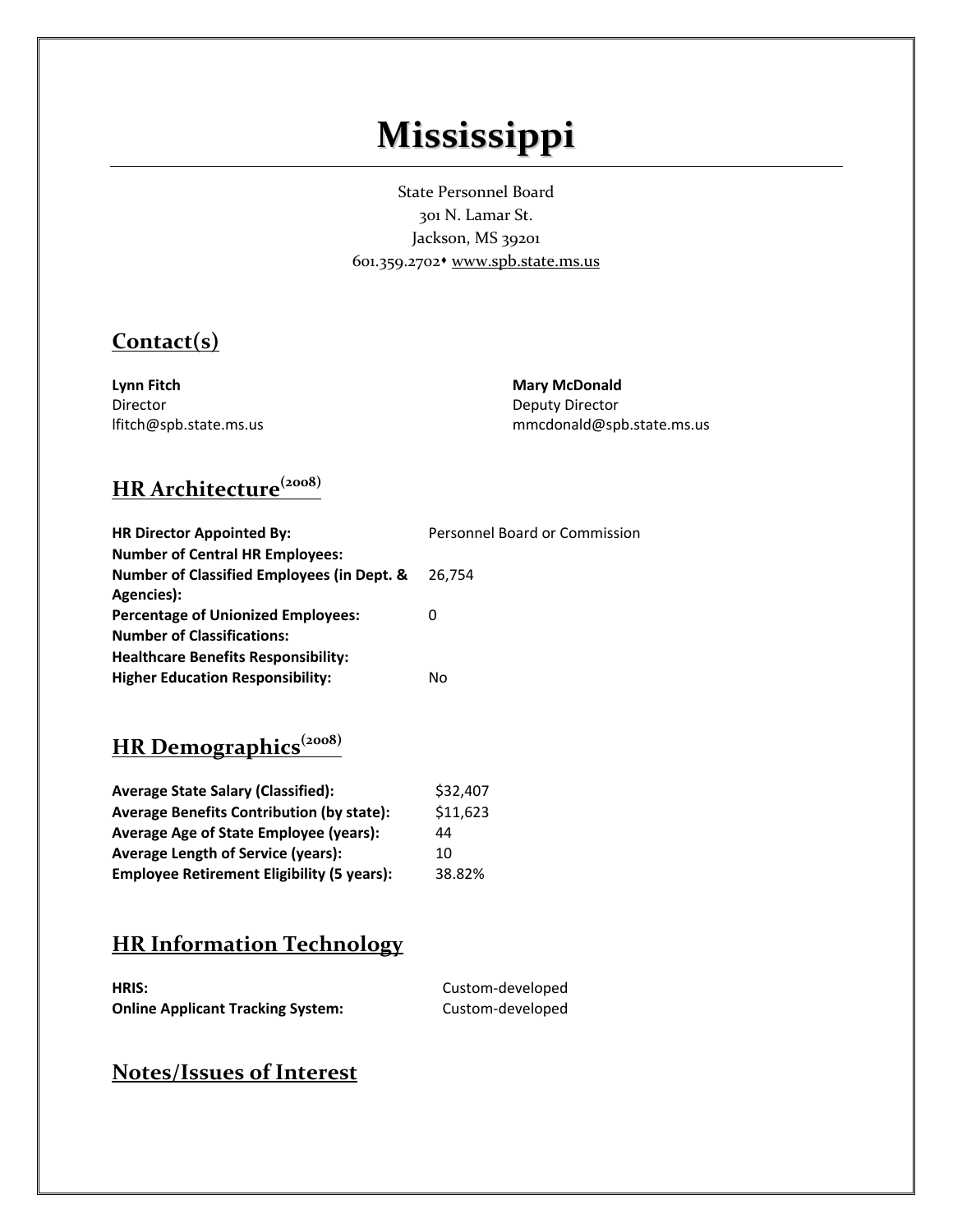## **Missouri**

Division of Personnel  $\cdot$ Office of Administration 301 W. High St., Suite 430\*Jefferson City, MO 65102-0388 573.751.4514 http://oa.mo.gov/pers/meritsys.htm

#### **Contact(s)**

**Chester White** Director chester.white@oa.mo.gov

### **HR Architecture(2007)**

**HR Director Appointed By:** Agency Head **Number of Central HR Employees: Number of Classified Employees (in Dept. &** 37,121 **Agencies): Percentage of Unionized Employees: Number of Classifications: Healthcare Benefits Responsibility: Higher Education Responsibility:**

#### **HR Demographics(2007)**

| <b>Average State Salary (Classified):</b>        | \$30,716 |
|--------------------------------------------------|----------|
| <b>Average Benefits Contribution (by state):</b> | \$15,208 |

**Average Age of State Employee (years): Average Length of Service (years): Employee Retirement Eligibility (5 years):**

### **HR Information Technology**

**HRIS: Online Applicant Tracking System:**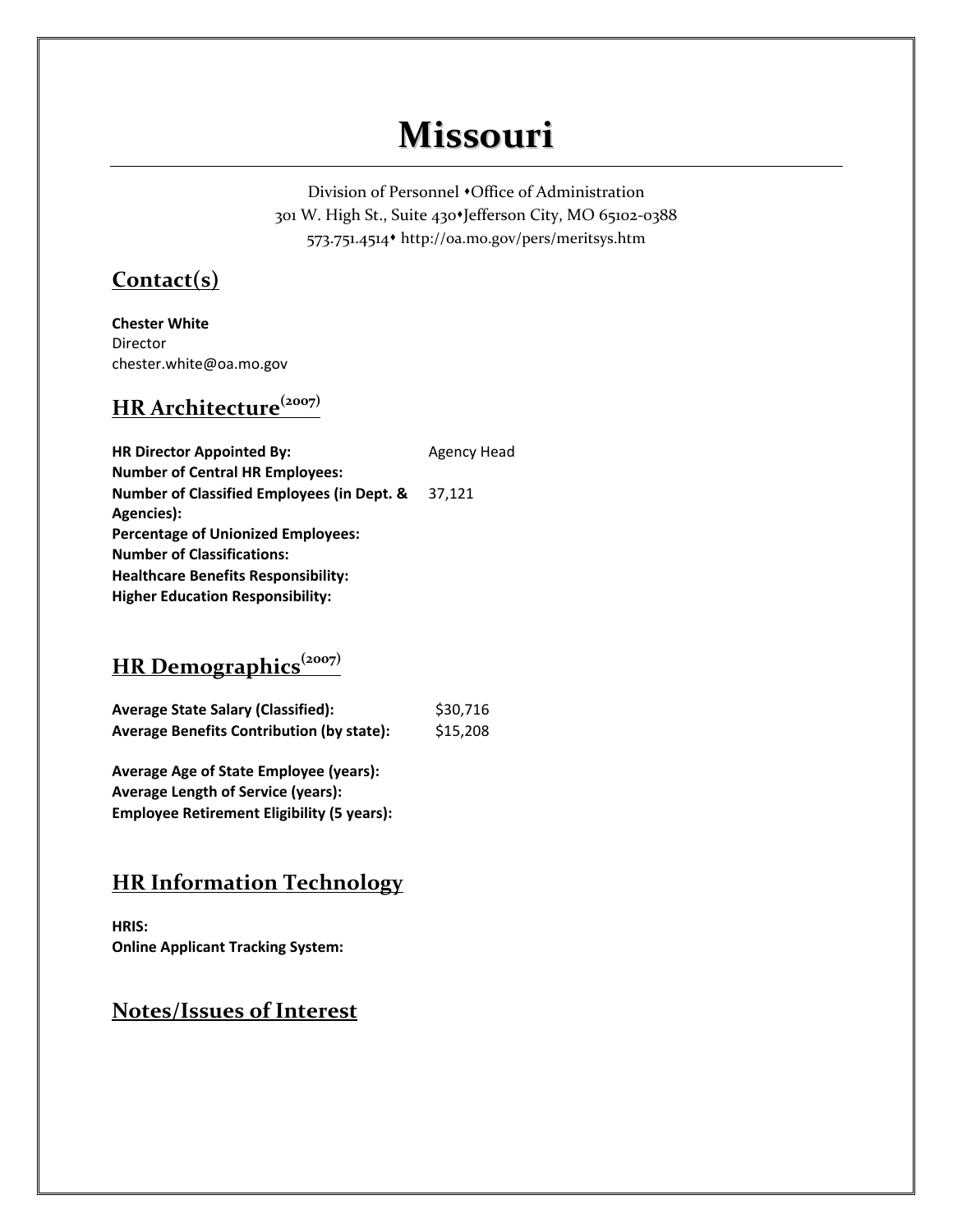## **Montana**

Division of Human Resources • Department of Administration P.O. Box 200127 Helena, MT 59620 406.444.3894 http://hr.mt.gov/default.mcpx

#### **Contact(s)**

**Randy Morris** Special Projects Administrator ramorris@mt.gov

**Peggy Davis** Administrator pedavis@mt.gov

### **HR Architecture(2008)**

| Agency Head       |
|-------------------|
| 51                |
| $12,403^{(2009)}$ |
|                   |
| 52.95%            |
| 395               |
| Yes               |
| No                |
|                   |

## **HR Demographics(2009)**

| <b>Average State Salary (Classified):</b>         | \$41,947 |
|---------------------------------------------------|----------|
| <b>Average Benefits Contribution (by state):</b>  | \$20,072 |
| <b>Average Age of State Employee (years):</b>     | 47       |
| <b>Average Length of Service (years):</b>         | 11       |
| <b>Employee Retirement Eligibility (5 years):</b> | 77%      |

#### **HR Information Technology**

| HRIS:                                    | PeopleSoft       |
|------------------------------------------|------------------|
| <b>Online Applicant Tracking System:</b> | Planned for 2009 |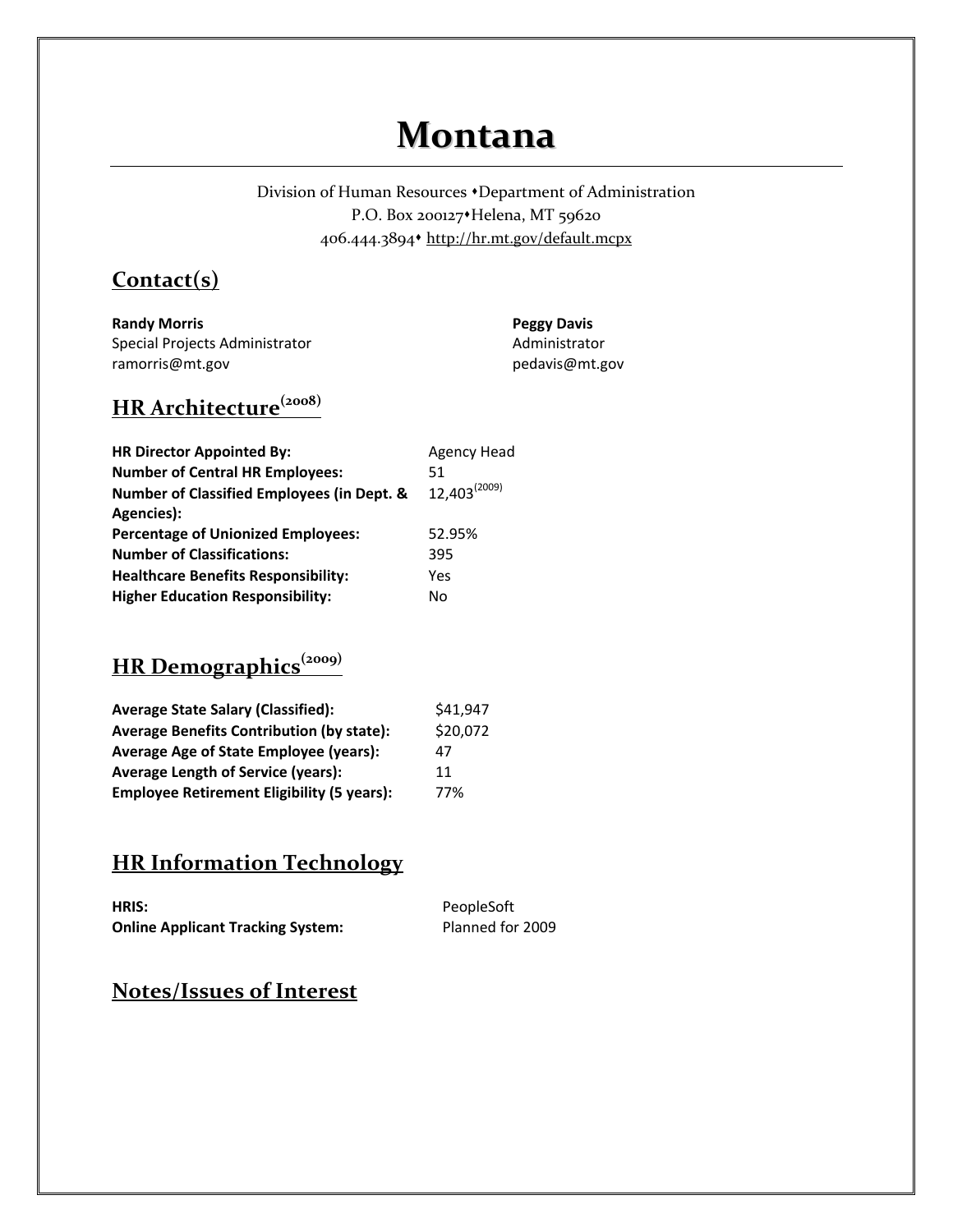# **Nebraska**

State Personnel Division • Department of Administrative Services 301 Centennial Mall South Lincoln, NE 68509 409‐471‐2833 http://www.das.state.ne.us/personnel/

#### **Contact(s)**

**Mike McCrory** Director mike.mccrory@nebraska.gov **Andy Russell** Deputy Director Andy.russell@nebraska.gov

### **HR Architecture (2008)**

| <b>HR Director Appointed By:</b>                      | Agency Head |
|-------------------------------------------------------|-------------|
| <b>Number of Central HR Employees:</b>                | 35          |
| <b>Number of Classified Employees (in Dept. &amp;</b> | 14.057      |
| Agencies):                                            |             |
| <b>Percentage of Unionized Employees:</b>             | 79.57       |
| <b>Number of Classifications:</b>                     | 1,244       |
| <b>Healthcare Benefits Responsibility:</b>            | Yes         |
| <b>Higher Education Responsibility:</b>               | No          |

### **HR Demographics (2008)**

| <b>Average State Salary (Classified):</b>         | \$38,889 |
|---------------------------------------------------|----------|
| <b>Average Benefits Contribution (by state):</b>  | \$19,055 |
| <b>Average Age of State Employee (years):</b>     | 46       |
| <b>Average Length of Service (years):</b>         | 13       |
| <b>Employee Retirement Eligibility (5 years):</b> | 45.04%   |

#### **HR Information Technology**

**HRIS: Online Applicant Tracking System:**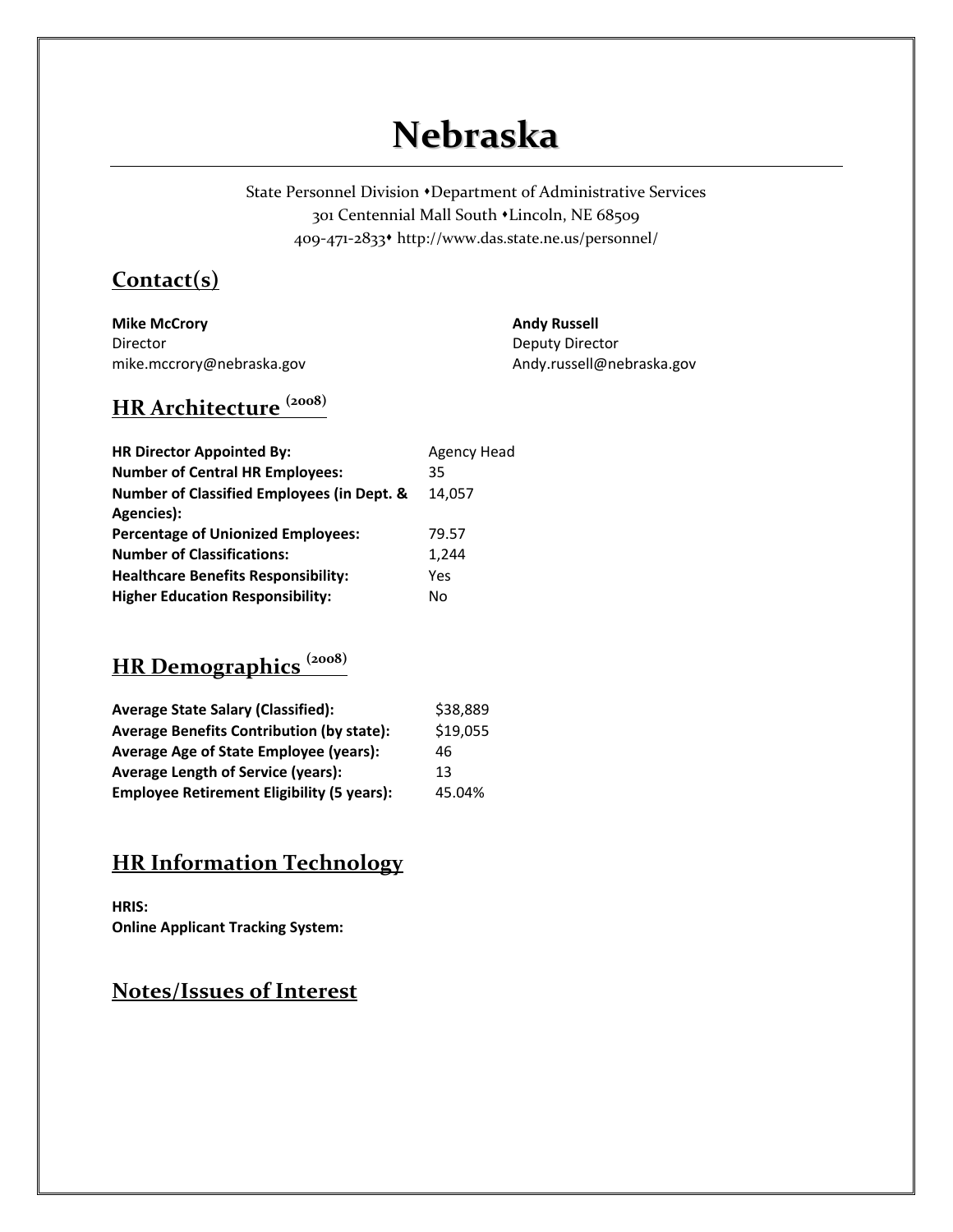## **Nevada**

Department of Personnel 239 E. Musser St #300.  $\cdot$ Carson City, NV 89710 775.684.0101\* http://www.dop.nv.gov

#### **Contact(s)**

**Teresa Thienhaus** Director thienhaus@dop.nv.gov **Peter Long** Chief Personnel Executive plong@dop.nv.gov

### **HR Architecture(2008)**

| <b>HR Director Appointed By:</b>                      | Governor                 |
|-------------------------------------------------------|--------------------------|
| <b>Number of Central HR Employees:</b>                |                          |
| <b>Number of Classified Employees (in Dept. &amp;</b> | 15,947 <sup>(2009)</sup> |
| Agencies):                                            |                          |
| <b>Percentage of Unionized Employees:</b>             | 27.15                    |
| <b>Number of Classifications:</b>                     | 1,150                    |
| <b>Healthcare Benefits Responsibility:</b>            | No                       |
| <b>Higher Education Responsibility:</b>               | Yes                      |

### **HR Demographics(2009)**

| <b>Average State Salary (Classified):</b>         | \$50,369 |
|---------------------------------------------------|----------|
| <b>Average Benefits Contribution (by state):</b>  | \$17,449 |
| <b>Average Age of State Employee (years):</b>     | 46       |
| <b>Average Length of Service (years):</b>         | q        |
| <b>Employee Retirement Eligibility (5 years):</b> | 21.03%   |

### **HR Information Technology**

**HRIS:** Custom-developed; Other (Neats by AERIS, inc.) **Online Applicant Tracking System:** Custom‐developed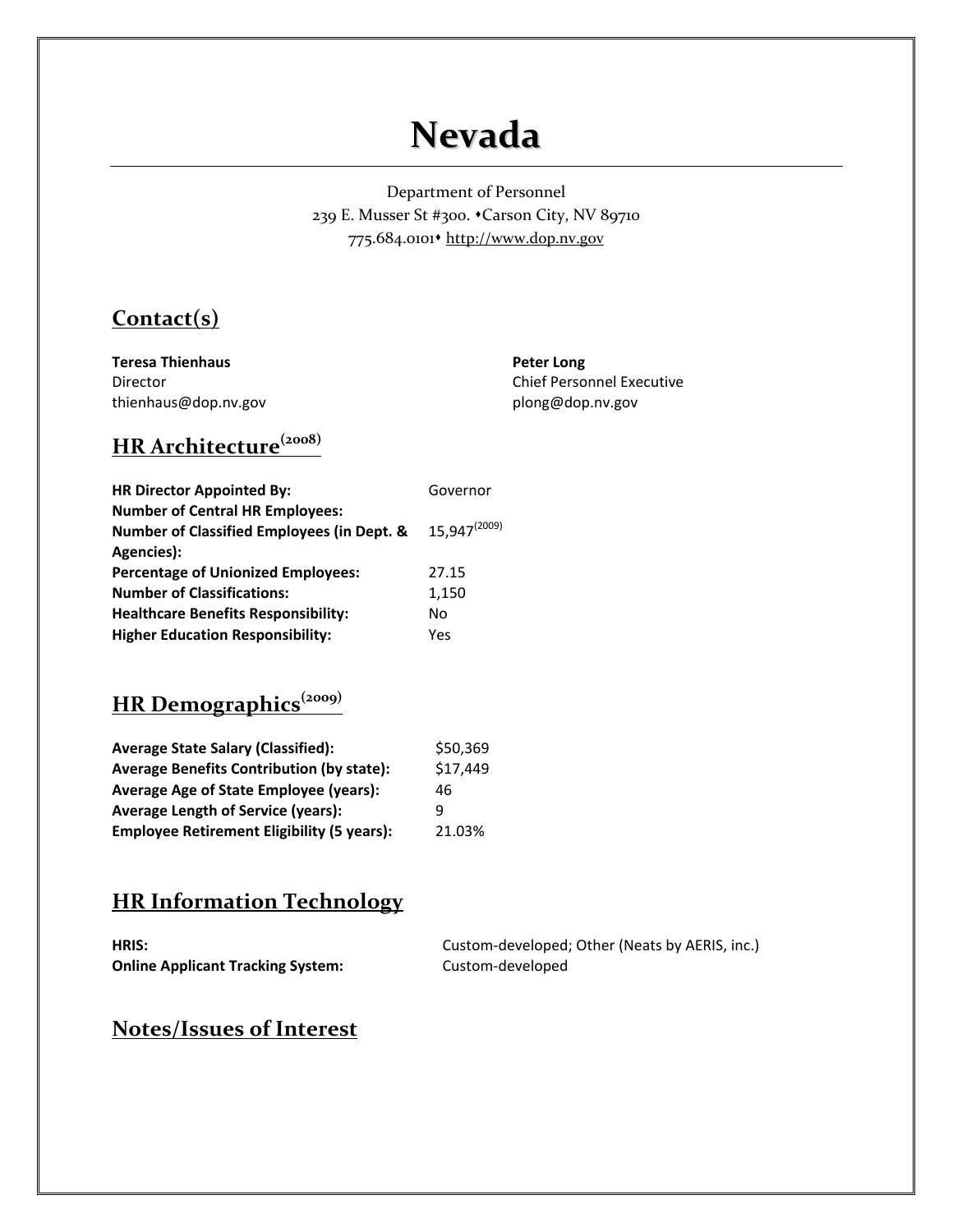# **New Hampshire**

Division of Personnel  $\bullet$  Department of Administrative Services 25 Capitol St.  $\bullet$ Concord, NH 03301 603.271.1420 http://admin.state.nh.us/hr/

#### **Contact(s)**

**Karen Hutchins** Director karen.hutchins@nh.gov **Sara Willingham** Manager, Employee Relations Sara.willingham@nh.gov

## **HR Architecture(2008)**

| <b>HR Director Appointed By:</b>                      | Governor (and Governor's Executive Council) |
|-------------------------------------------------------|---------------------------------------------|
| <b>Number of Central HR Employees:</b>                | 27                                          |
| <b>Number of Classified Employees (in Dept. &amp;</b> | $10.972^{(2009)}$                           |
| Agencies):                                            |                                             |
| <b>Percentage of Unionized Employees:</b>             | 71.06                                       |
| <b>Number of Classifications:</b>                     | 1,248                                       |
| <b>Healthcare Benefits Responsibility:</b>            | Yes                                         |
| <b>Higher Education Responsibility:</b>               | No.                                         |

### **HR Demographics(2009)**

| <b>Average State Salary (Classified):</b>         | \$45,367 |
|---------------------------------------------------|----------|
| <b>Average Benefits Contribution (by state):</b>  | \$21,254 |
| Average Age of State Employee (years):            | 49       |
| <b>Average Length of Service (years):</b>         | 10       |
| <b>Employee Retirement Eligibility (5 years):</b> | 6.16%    |

#### **HR Information Technology**

| HRIS:                                    | Custom-developed |
|------------------------------------------|------------------|
| <b>Online Applicant Tracking System:</b> | NA.              |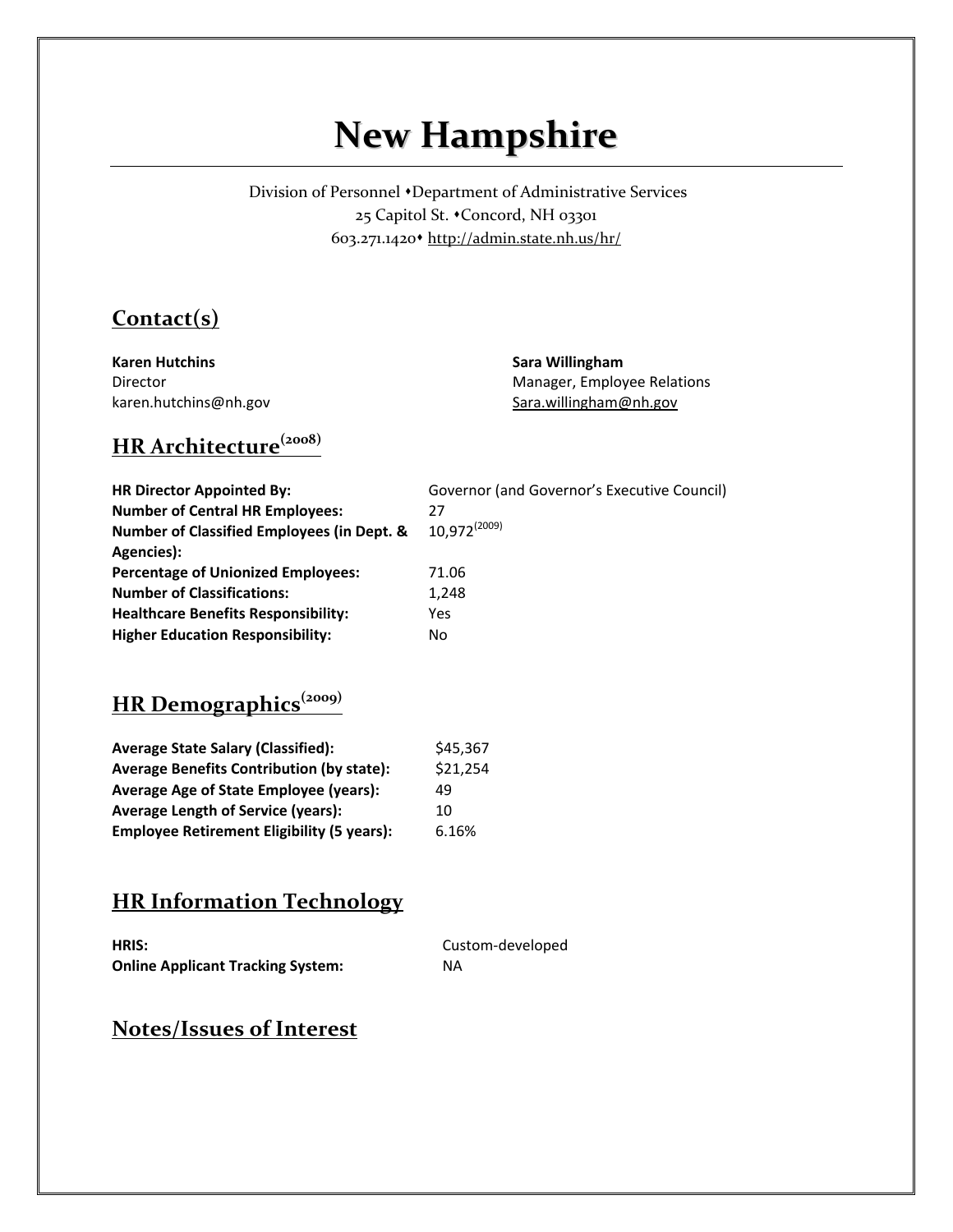# **New Jersey**

Civil Service Commission • Department of Administrative Services 44 S. Clinton Ave. • Trenton, NJ 08625 609.292.4145 http://www.state.nj.us/csc/

#### **Contact(s)**

| <b>Robert Czech</b>          | <b>Marjorie Schwartz</b>          | <b>Warren Barclay</b>          |
|------------------------------|-----------------------------------|--------------------------------|
| Commissioner                 | Deputy Commissioner               | Chief, Research Projects       |
| robert.czech@csc.state.nj.us | marjorie.schwartz@csc.state.nj.us | warren.barclay@csc.state.nj.us |

## **HR Architecture(2008)**

| <b>HR Director Appointed By:</b>                      | Governor*    |
|-------------------------------------------------------|--------------|
| <b>Number of Central HR Employees:</b>                | $337*$       |
| <b>Number of Classified Employees (in Dept. &amp;</b> | 60,747(2009) |
| Agencies):                                            |              |
| <b>Percentage of Unionized Employees:</b>             | 94.21        |
| <b>Number of Classifications:</b>                     | 3,713        |
| <b>Healthcare Benefits Responsibility:</b>            | No.          |
| <b>Higher Education Responsibility:</b>               | Yes          |

### **HR Demographics(2009)**

| <b>Average State Salary (Classified):</b>         | \$58,465 |
|---------------------------------------------------|----------|
| <b>Average Benefits Contribution (by state):</b>  | \$17,237 |
| Average Age of State Employee (years):            | 46       |
| <b>Average Length of Service (years):</b>         | 13       |
| <b>Employee Retirement Eligibility (5 years):</b> | 26.11%   |

#### **HR Information Technology**

| HRIS:                                    |  |
|------------------------------------------|--|
| <b>Online Applicant Tracking System:</b> |  |

Custom-developed **Sigma supplements legacy applicant tracking system; main** system custom‐designed.

#### **Notes/Issues of Interest**

\* Under a statute approved in July 2008, the Chair of the Civil Service Commission is appointed by the Governor from member of the Civil Service Commission, whose members are confirmed by the senate. Number of employees significantly reduced in FY 2009.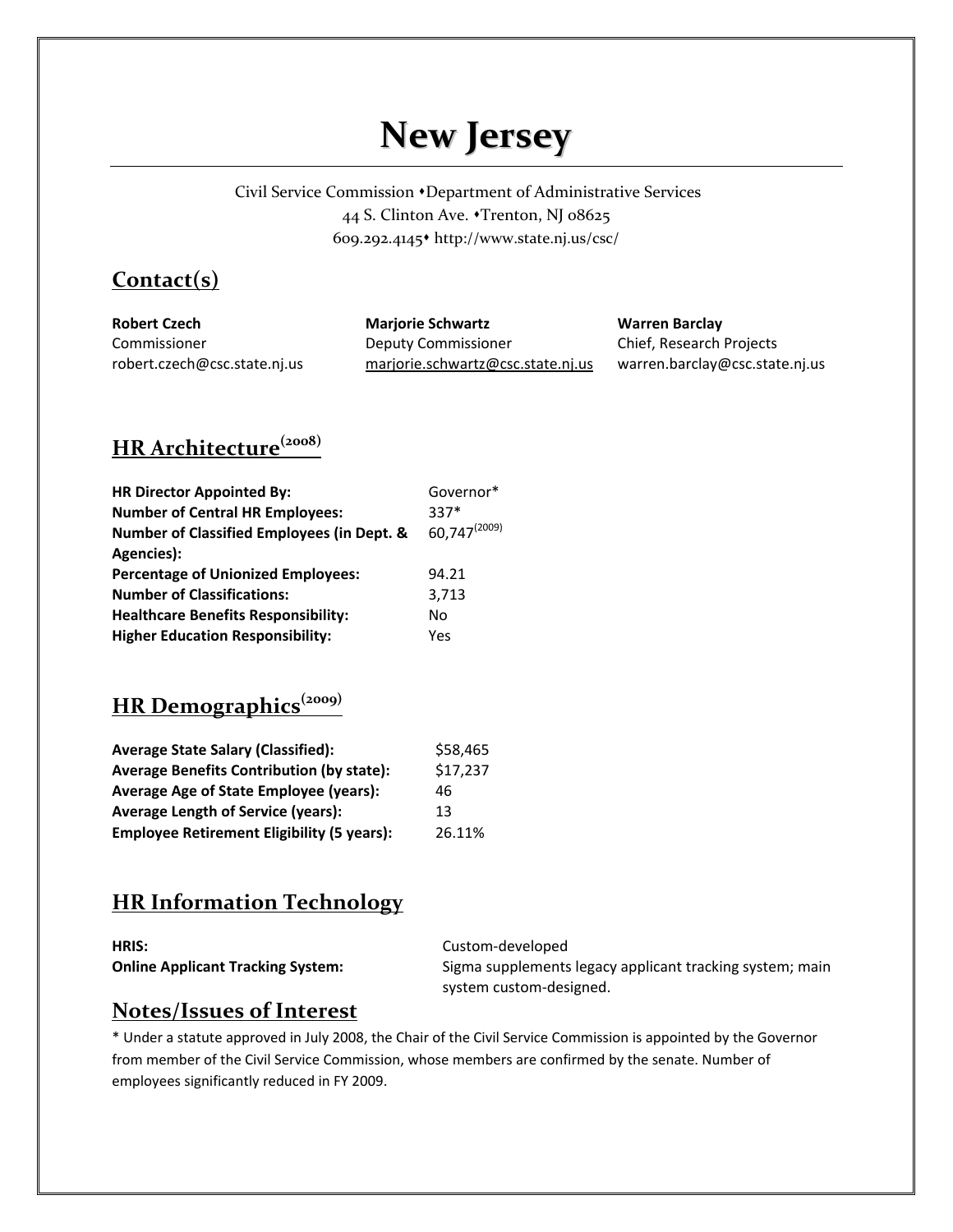## **New Mexico**

State Personnel Office 2600 Cerrillos Rd. • Santa Fe, NM 87505-0127 505.476. 7751 • http://www.spo.state.nm.us/

#### **Contact(s)**

**Sandra Perez** Director sandra.perez@state.nm.us **Dominic Garcia** Chief of Staff dominic.garcia@state.nm.us

## **HR Architecture(2008)**

| <b>HR Director Appointed By:</b>                      | Personnel Board and Commission |
|-------------------------------------------------------|--------------------------------|
| <b>Number of Central HR Employees:</b>                | 51                             |
| <b>Number of Classified Employees (in Dept. &amp;</b> | 19,878 <sup>(2009)</sup>       |
| Agencies):                                            |                                |
| <b>Percentage of Unionized Employees:</b>             | 58.36                          |
| <b>Number of Classifications:</b>                     | 866                            |
| <b>Healthcare Benefits Responsibility:</b>            | Yes                            |
| <b>Higher Education Responsibility:</b>               | No                             |

## **HR Demographics (2009)**

| <b>Average State Salary (Classified):</b>         | \$42,084 |
|---------------------------------------------------|----------|
| <b>Average Benefits Contribution (by state):</b>  | \$26,862 |
| Average Age of State Employee (years):            | 45       |
| <b>Average Length of Service (years):</b>         | q        |
| <b>Employee Retirement Eligibility (5 years):</b> | 4.9%     |

### **HR Information Technology**

| HRIS:                                    | PeopleSoft    |
|------------------------------------------|---------------|
| <b>Online Applicant Tracking System:</b> | <b>NEOGOV</b> |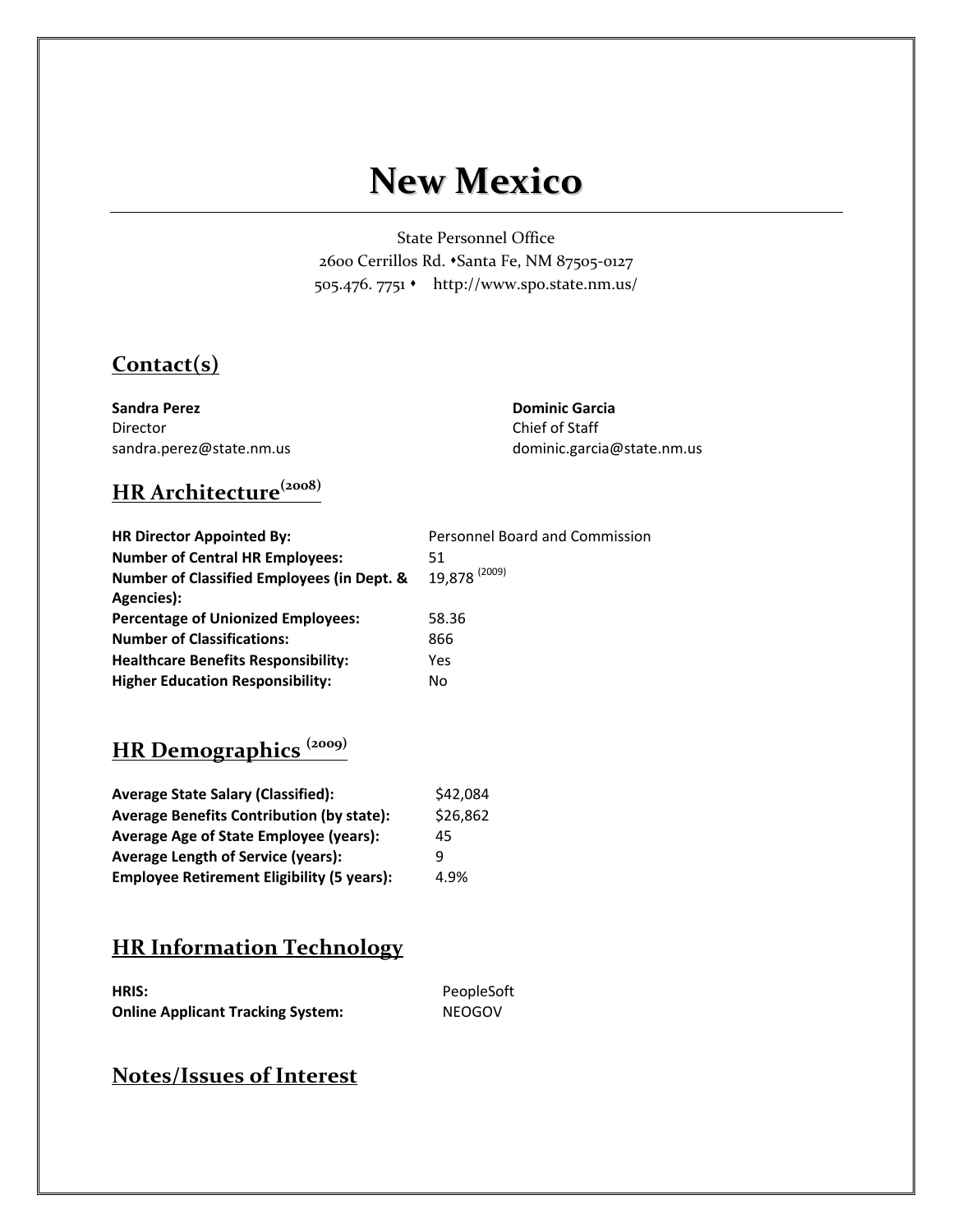# **New York**

Department of Civil Service Alfred E. Smith State Office Building \*Albany, NY 12239 518.457.3701 www.cs.state.ny.us

#### **Contact(s)**

**Nancy Groenwegen** Commissioner robin.farrell@cs.state.ny.us **Hector Millan** Deputy Commissioner hector.millan@cs.state.ny.us **Deirdre Taylor** Deputy Commissioner for Administration deirdre.taylor@cs.state.ny.us

### **HR Architecture(2009)**

| <b>HR Director Appointed By:</b>                      | Governor, Commission |
|-------------------------------------------------------|----------------------|
| <b>Number of Central HR Employees:</b>                |                      |
| <b>Number of Classified Employees (in Dept. &amp;</b> | 139.712              |
| Agencies):                                            |                      |
| <b>Percentage of Unionized Employees:</b>             |                      |
| <b>Number of Classifications:</b>                     |                      |
| <b>Healthcare Benefits Responsibility:</b>            |                      |
| <b>Higher Education Responsibility:</b>               |                      |

## **HR Demographics(2009)**

| <b>Average State Salary (Classified):</b>         | \$55,278 |
|---------------------------------------------------|----------|
| <b>Average Benefits Contribution (by state):</b>  | \$24,256 |
| Average Age of State Employee (years):            | 48       |
| <b>Average Length of Service (years):</b>         | 16       |
| <b>Employee Retirement Eligibility (5 years):</b> | 18.41%   |

#### **HR Information Technology**

**HRIS: Online Applicant Tracking System:**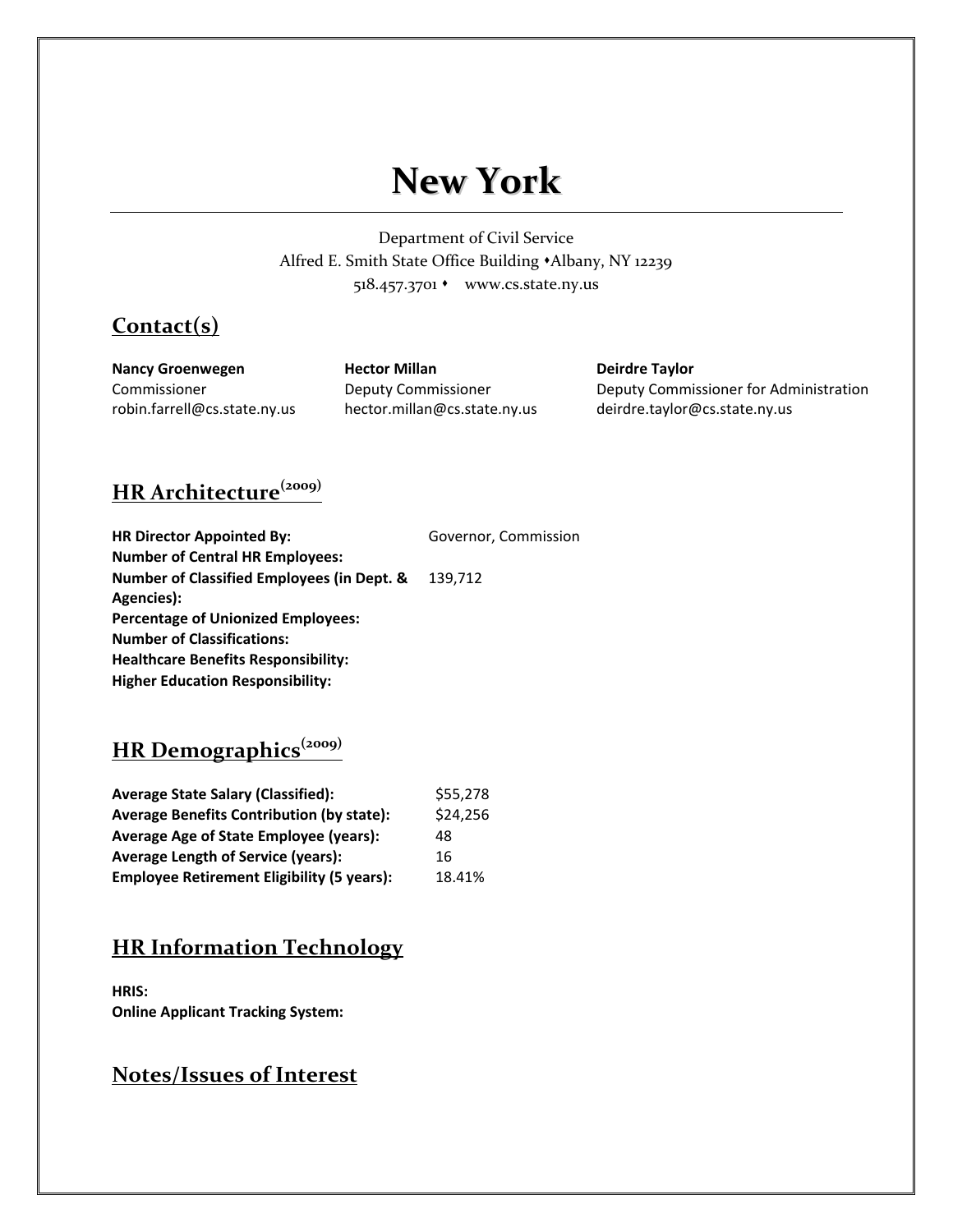# **North Carolina**

Office of State Personnel 116 W. Jones St. • Raleigh, NC 27699 919.807.4908 www.osp.state.nc.us

#### **Contact(s)**

**Linda Coleman** Director linda.coleman@ncmail.net **Ann Cobb** Deputy Director ann.cobb@ncmail.net

## **HR Architecture(2009)**

| <b>HR Director Appointed By:</b>                      | Governor |
|-------------------------------------------------------|----------|
| <b>Number of Central HR Employees:</b>                |          |
| <b>Number of Classified Employees (in Dept. &amp;</b> | 70.600   |
| Agencies):                                            |          |
| <b>Percentage of Unionized Employees:</b>             |          |
| <b>Number of Classifications:</b>                     |          |
| Healthcare Benefits Responsibility:                   |          |
| <b>Higher Education Responsibility:</b>               |          |

## **HR Demographics(2009)**

| <b>Average State Salary (Classified):</b>         | \$41,976 |
|---------------------------------------------------|----------|
| <b>Average Benefits Contribution (by state):</b>  |          |
| <b>Average Age of State Employee (years):</b>     | 45       |
| <b>Average Length of Service (years):</b>         | 11       |
| <b>Employee Retirement Eligibility (5 years):</b> | 19.22%   |

#### **HR Information Technology**

| HRIS:                                    | <b>SAP</b> |
|------------------------------------------|------------|
| <b>Online Applicant Tracking System:</b> |            |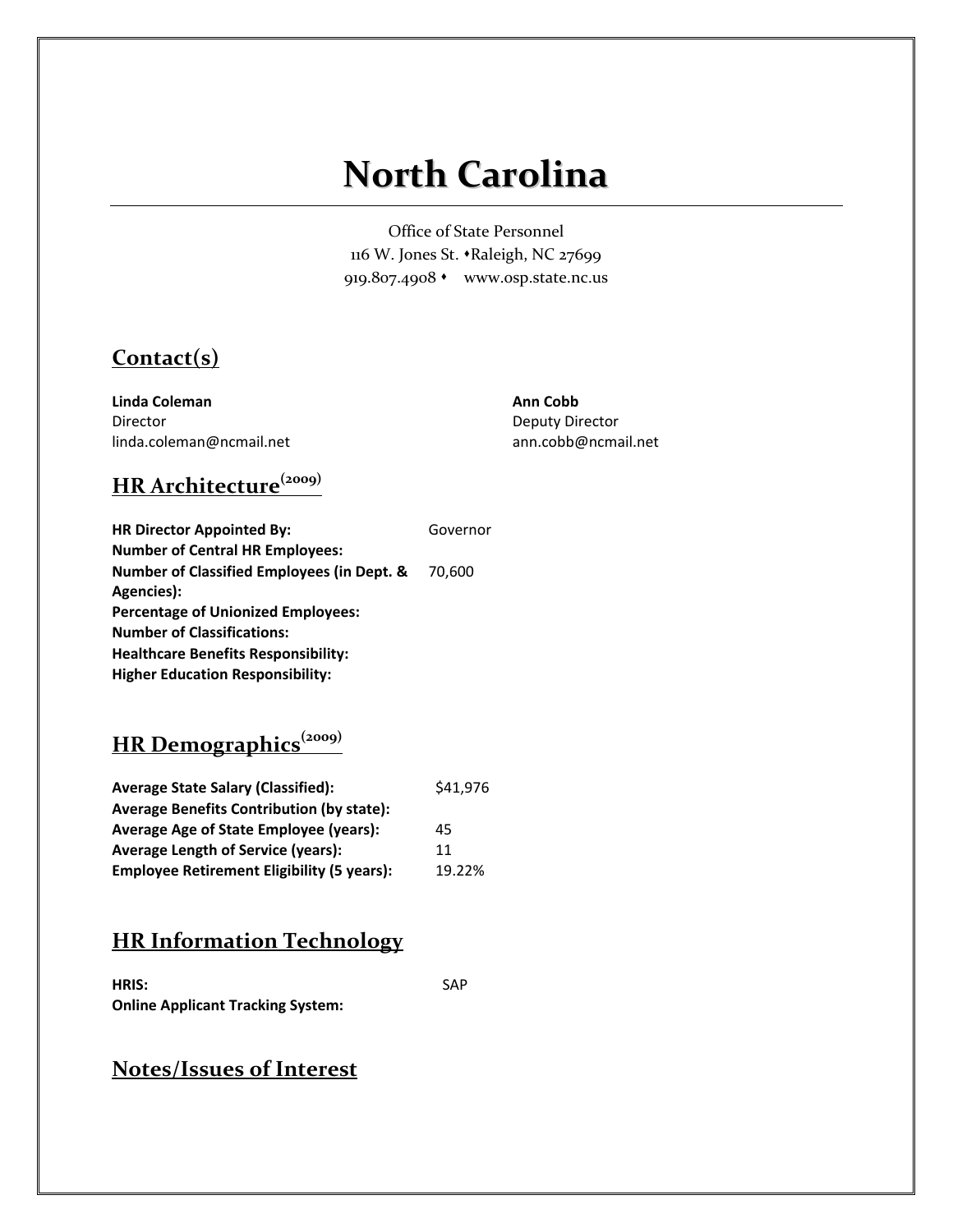# **North Dakota**

Human Resource Management Services • Office of Management & Budget 600 E. Boulevard Ave., Dept. 113 \*Bismarck, ND 58505-0120 701.328.4739 www.nd.gov/hrms

#### **Contact(s)**

**Laurie Sterioti‐Hammeren** Director lhammeren@state.nd.us

**Ken Purdy** Compensation Manager kpurdy@state.nd.us

## **HR Architecture(2008)**

| <b>HR Director Appointed By:</b>                      | Agency Head |
|-------------------------------------------------------|-------------|
| <b>Number of Central HR Employees:</b>                | 10          |
| <b>Number of Classified Employees (in Dept. &amp;</b> | 6.639       |
| Agencies):                                            |             |
| <b>Percentage of Unionized Employees:</b>             | 0           |
| <b>Number of Classifications:</b>                     | 920         |
| <b>Healthcare Benefits Responsibility:</b>            | No          |
| <b>Higher Education Responsibility:</b>               | No          |

## **HR Demographics(2008)**

| <b>Average State Salary (Classified):</b>         | \$39,624 |
|---------------------------------------------------|----------|
| <b>Average Benefits Contribution (by state):</b>  | \$21,000 |
| Average Age of State Employee (years):            | 46       |
| <b>Average Length of Service (years):</b>         | 13       |
| <b>Employee Retirement Eligibility (5 years):</b> | 28.53%   |

### **HR Information Technology**

| HRIS:                                    | PeopleSoft |
|------------------------------------------|------------|
| <b>Online Applicant Tracking System:</b> | NA.        |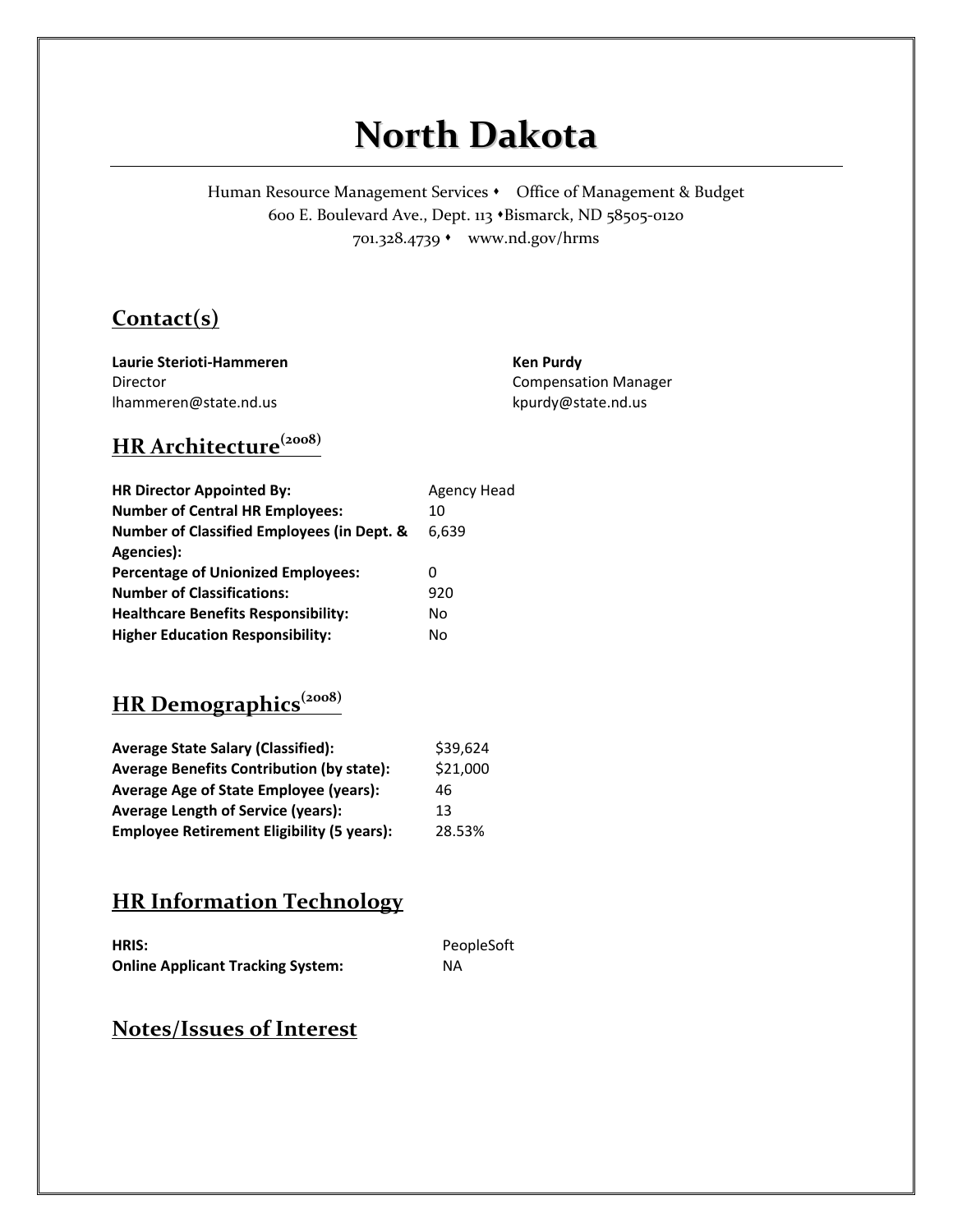# **Ohio**

Human Resources Division<sup>\*</sup> Department of Administrative Services 100 E. Broad St., 15<sup>th</sup> Floor •Columbus, OH 43215 614.466.3455 http://das.ohio.ogv/hrd

#### **Contact(s)**

**Brenda Gerhardstein** Deputy Director, Dept. of Admin. Svcs. Brenda.gerhardstein@das.state.oh.us

## **HR Architecture(2007)**

**HR** Director Appointed By: Agency Head **Number of Central HR Employees: Number of Classified Employees (in Dept. & Agencies):** 50,483 (2007) **Percentage of Unionized Employees: Number of Classifications: Healthcare Benefits Responsibility: Higher Education Responsibility:**

### **HR** Demographics<sup>(2007)</sup>

| <b>Average State Salary (Classified):</b>         | \$63,502 |
|---------------------------------------------------|----------|
| <b>Average Benefits Contribution (by state):</b>  | \$19,050 |
| <b>Average Age of State Employee (years):</b>     | 45       |
| <b>Average Length of Service (years):</b>         | 13       |
| <b>Employee Retirement Eligibility (5 years):</b> |          |

#### **HR Information Technology**

**HRIS: Online Applicant Tracking System:**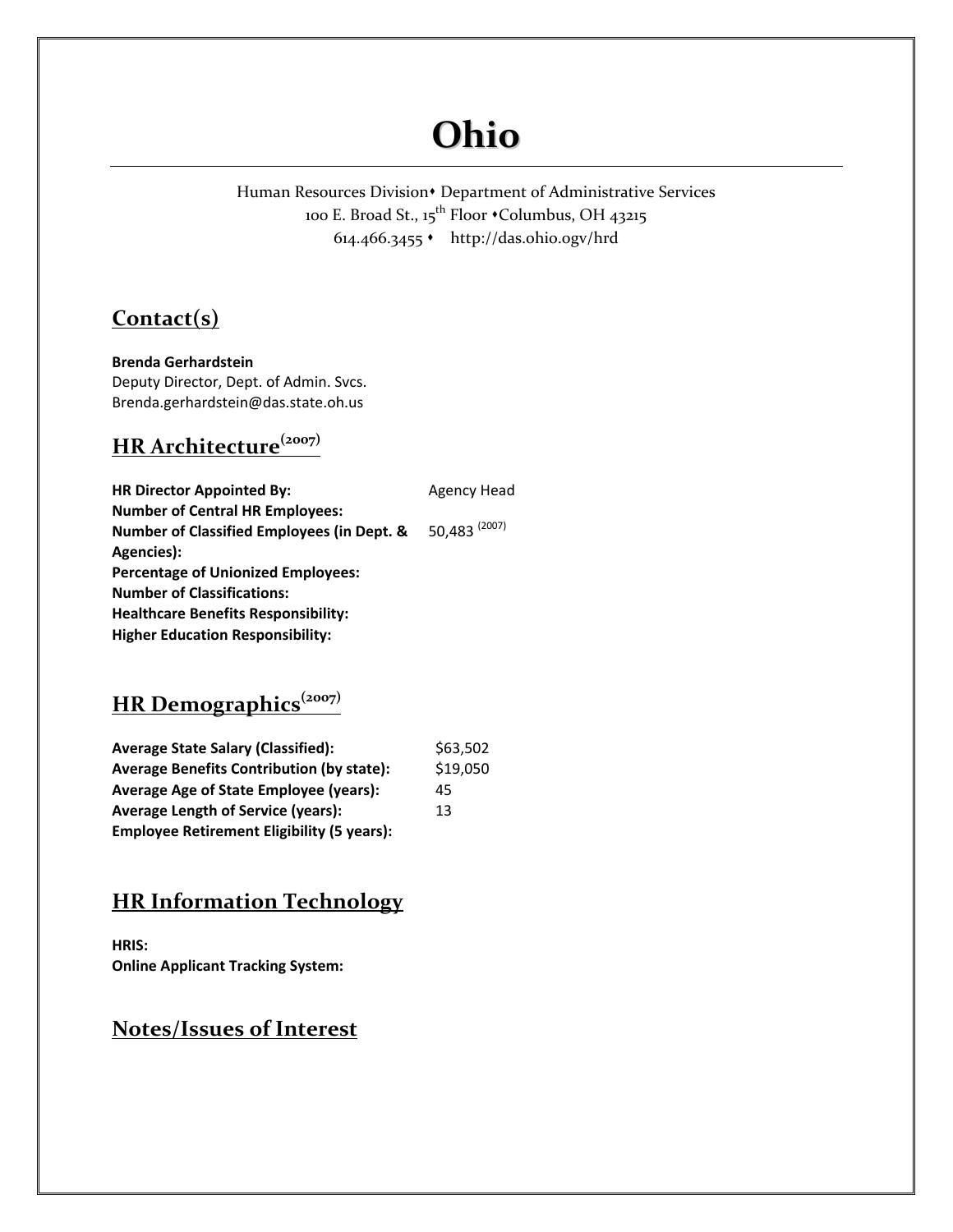# **Oklahoma**

Office of Personnel Management • Human Resources & Administration 2101 N. Lincoln Blvd, Rm. G-80  $\bullet$ Oklahoma City, OK 73105 405.521.6301 www.ok.gov/opm

#### **Contact(s)**

**Oscar B. Jackson, Jr., IPMA‐CP** Administrator & Cabinet Secretary oscar.jackson@opm.ok.gov

**Hank Batty, IPMA‐CP** Deputy Administrator hank.batty@opm.ok.gov

## **HR Architecture(2008)**

| <b>HR Director Appointed By:</b>           | Governor                 |
|--------------------------------------------|--------------------------|
| <b>Number of Central HR Employees:</b>     | 62                       |
| Number of Classified Employees (in Dept. & | 27,317 <sup>(2009)</sup> |
| Agencies):                                 |                          |
| <b>Percentage of Unionized Employees:</b>  | O)                       |
| <b>Number of Classifications:</b>          | 337                      |
| <b>Healthcare Benefits Responsibility:</b> | No                       |
| <b>Higher Education Responsibility:</b>    | No                       |

### **HR Demographics(2009)**

| <b>Average State Salary (Classified):</b>         | \$34,992 |
|---------------------------------------------------|----------|
| <b>Average Benefits Contribution (by state):</b>  | \$19,361 |
| Average Age of State Employee (years):            | 46       |
| <b>Average Length of Service (years):</b>         | 12       |
| <b>Employee Retirement Eligibility (5 years):</b> | 34.51%   |

#### **HR Information Technology**

| <b>HRIS:</b>                             | PeopleSoft v. 8 |
|------------------------------------------|-----------------|
| <b>Online Applicant Tracking System:</b> | JopAps          |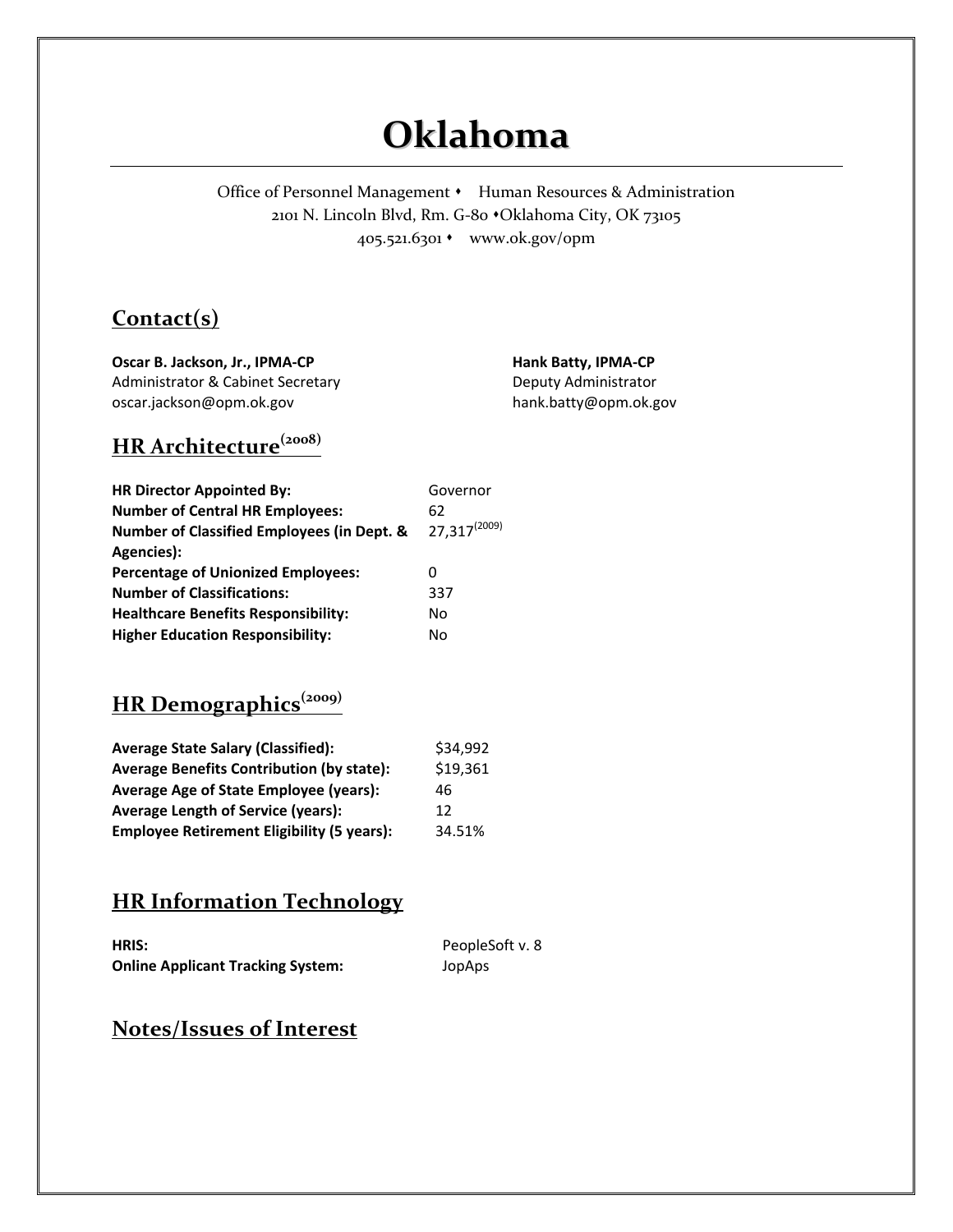## **Oregon**

Human Resource Services Division • Department of Administrative Services 155 Cottage St., NE \*Salem, OR 97310 503.378.3020 www.oregon.gov/DAS

#### **Contact(s)**

| Diana Foster             | <b>Denise Hall</b>                    |
|--------------------------|---------------------------------------|
| Administrator            | Manager, HR Audit Program & Personnel |
| diana.foster@state.or.us | denise.l.hall@state.or.us             |

#### **HR Architecture**

| <b>HR Director Appointed By:</b>           | Agency Head |
|--------------------------------------------|-------------|
| <b>Number of Central HR Employees:</b>     | 60          |
| Number of Classified Employees (in Dept. & | 32,288      |
| Agencies):                                 |             |
| <b>Percentage of Unionized Employees:</b>  | 83.01       |
| <b>Number of Classifications:</b>          | 723         |
| <b>Healthcare Benefits Responsibility:</b> | Yes         |
| <b>Higher Education Responsibility:</b>    | No          |

### **HR Demographics**

| <b>Average State Salary (Classified):</b>         | \$45,420   |
|---------------------------------------------------|------------|
| <b>Average Benefits Contribution (by state):</b>  | \$7,607.85 |
| Average Age of State Employee (years):            | 46         |
| <b>Average Length of Service (years):</b>         | 10         |
| <b>Employee Retirement Eligibility (5 years):</b> | 19.78%     |

### **HR Information Technology**

| <b>HRIS:</b>                             | Custom-developed (COBOL) |
|------------------------------------------|--------------------------|
| <b>Online Applicant Tracking System:</b> | NA.                      |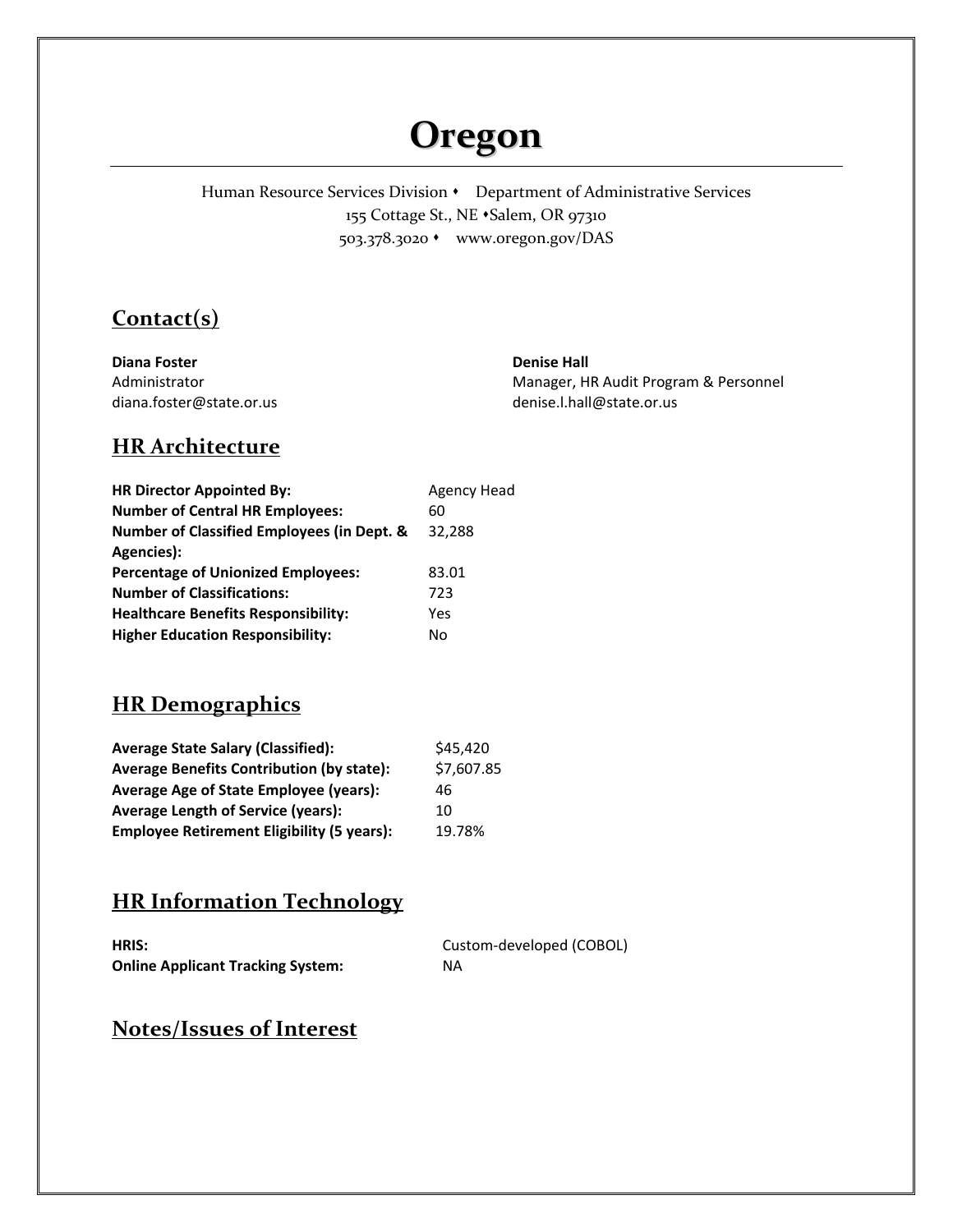## **Pennsylvania**

Human Resources and Management • Governor's Office of Administration 517 Finance Bldg. Harrisburg, PA 17110

#### 717.787.5545

http://www.portal.state.pa.us/portal/server.pt/community/human\_resources\_and\_management/404

#### **Contact(s)**

**James Honchar** Deputy Secretary jhonchar@state.pa.us **Kimberly Helton**

Director, Bureau of Wkfc. Planning & Dev. khelton@state.pa.us

#### **HR Architecture(2009)**

**HR Director Appointed By: Number of Central HR Employees: Number of Classified Employees (in Dept. &** 57,516 **Agencies): Percentage of Unionized Employees: Number of Classifications: Healthcare Benefits Responsibility: Higher Education Responsibility:**

#### **HR Demographics(2009)**

| <b>Average State Salary (Classified):</b>         | \$46,392 |
|---------------------------------------------------|----------|
| <b>Average Benefits Contribution (by state):</b>  | \$23,612 |
| <b>Average Age of State Employee:</b>             | 46       |
| <b>Average Length of Service (years):</b>         | 12       |
| <b>Employee Retirement Eligibility (5 years):</b> |          |

#### **HR Information Technology**

**HRIS:** SAP **Online Applicant Tracking System:**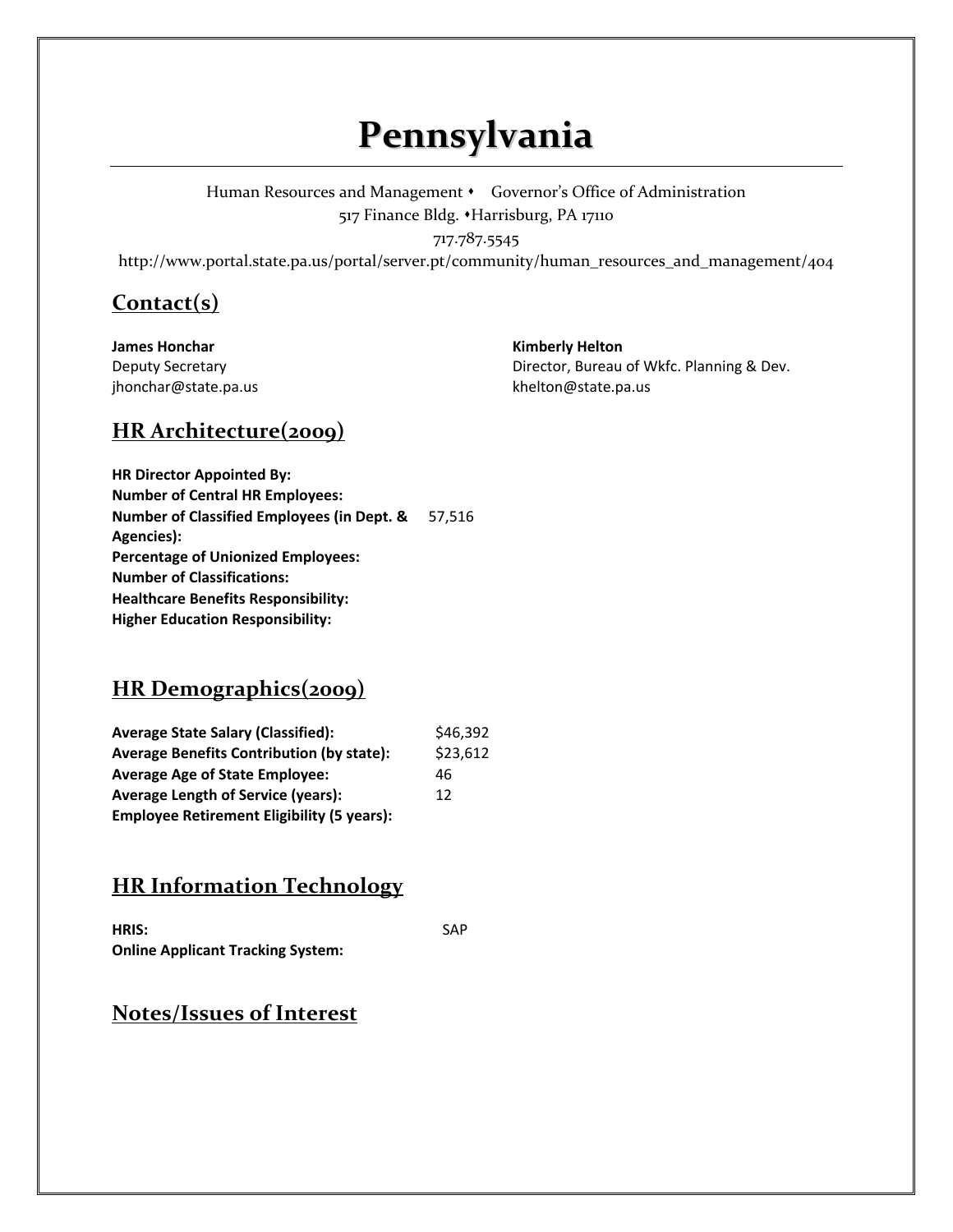# **Rhode Island**

Office of Personnel Administration 1 Capitol Hill • Providence, RI 02908-5860 401.222.2160 www.hr.ri.gov

#### **Contact(s)**

**Steve Johnston** Executive Director – HR sjohnston@mail.state.ri.us **Anthony Bucci** Personnel Administrator anthonyb@hr.ri.gov

### **HR Architecture(2009)**

**HR Director Appointed By: Number of Central HR Employees: Number of Classified Employees (in Dept. &** 8,664 **Agencies): Percentage of Unionized Employees: Number of Classifications: Healthcare Benefits Responsibility: Higher Education Responsibility:**

#### **HR Demographics(2009)**

| <b>Average State Salary (Classified):</b>         | \$47,053 |
|---------------------------------------------------|----------|
| <b>Average Benefits Contribution (by state):</b>  |          |
| <b>Average Age of State Employee (years):</b>     | 49       |
| <b>Average Length of Service (years):</b>         | 15       |
| <b>Employee Retirement Eligibility (5 years):</b> | 37.74%   |

#### **HR Information Technology**

**HRIS: Online Applicant Tracking System:**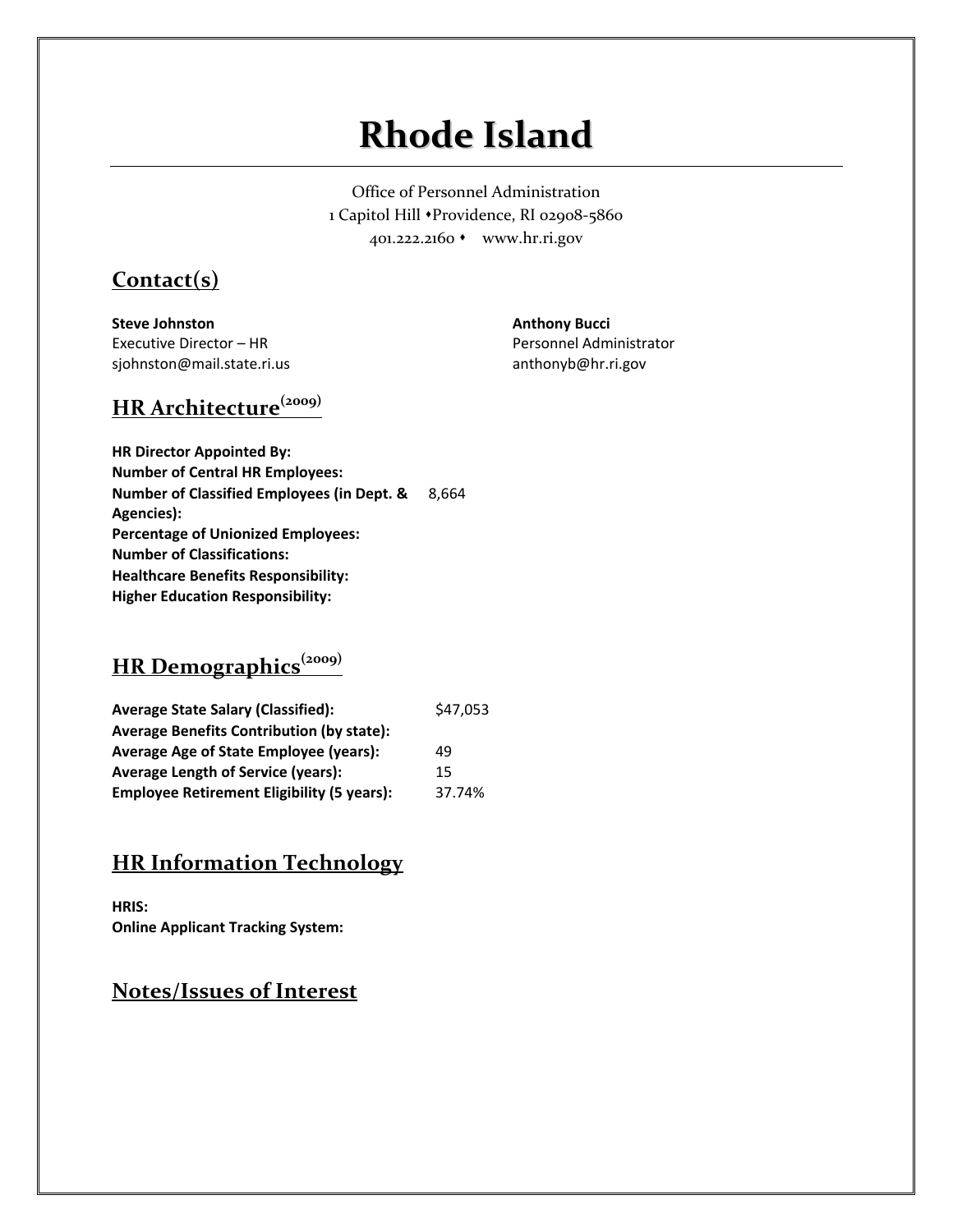# **South Carolina**

Office of Human Resources • Budget & Control Board The Capitol Complex  $\cdot$  1201 Main St., Suite 800 Columbia, SC 29201 803.737.0905 www.ohr.sc.gov

#### **Contact(s)**

**Samuel L. Wilkins, IPMA‐CP** Director swilkins@ohr.sc.gov

**Joye Lang** Assistant Director jlang@ohr.sc.gov

## **HR Architecture(2008)**

| <b>HR Director Appointed By:</b>                      | <b>Budget &amp; Control Board Director</b> |
|-------------------------------------------------------|--------------------------------------------|
| <b>Number of Central HR Employees:</b>                | 32                                         |
| <b>Number of Classified Employees (in Dept. &amp;</b> | $40.015^{(2009)}$                          |
| Agencies):                                            |                                            |
| <b>Percentage of Unionized Employees:</b>             | 0                                          |
| <b>Number of Classifications:</b>                     | 555                                        |
| <b>Healthcare Benefits Responsibility:</b>            | No                                         |
| <b>Higher Education Responsibility:</b>               | Yes                                        |

## **HR Demographics(2009)**

| <b>Average State Salary (Classified):</b>         | \$36,240     |
|---------------------------------------------------|--------------|
| <b>Average Benefits Contribution (by state):</b>  | \$10,147     |
| <b>Average Age of State Employee (years):</b>     | 45           |
| <b>Average Length of Service (years):</b>         | 12           |
| <b>Employee Retirement Eligibility (5 years):</b> | 15.93%(2008) |

### **HR Information Technology**

| HRIS:                                    | Custom-developed; SAP October 2009 |
|------------------------------------------|------------------------------------|
| <b>Online Applicant Tracking System:</b> | <b>NEOGOV</b>                      |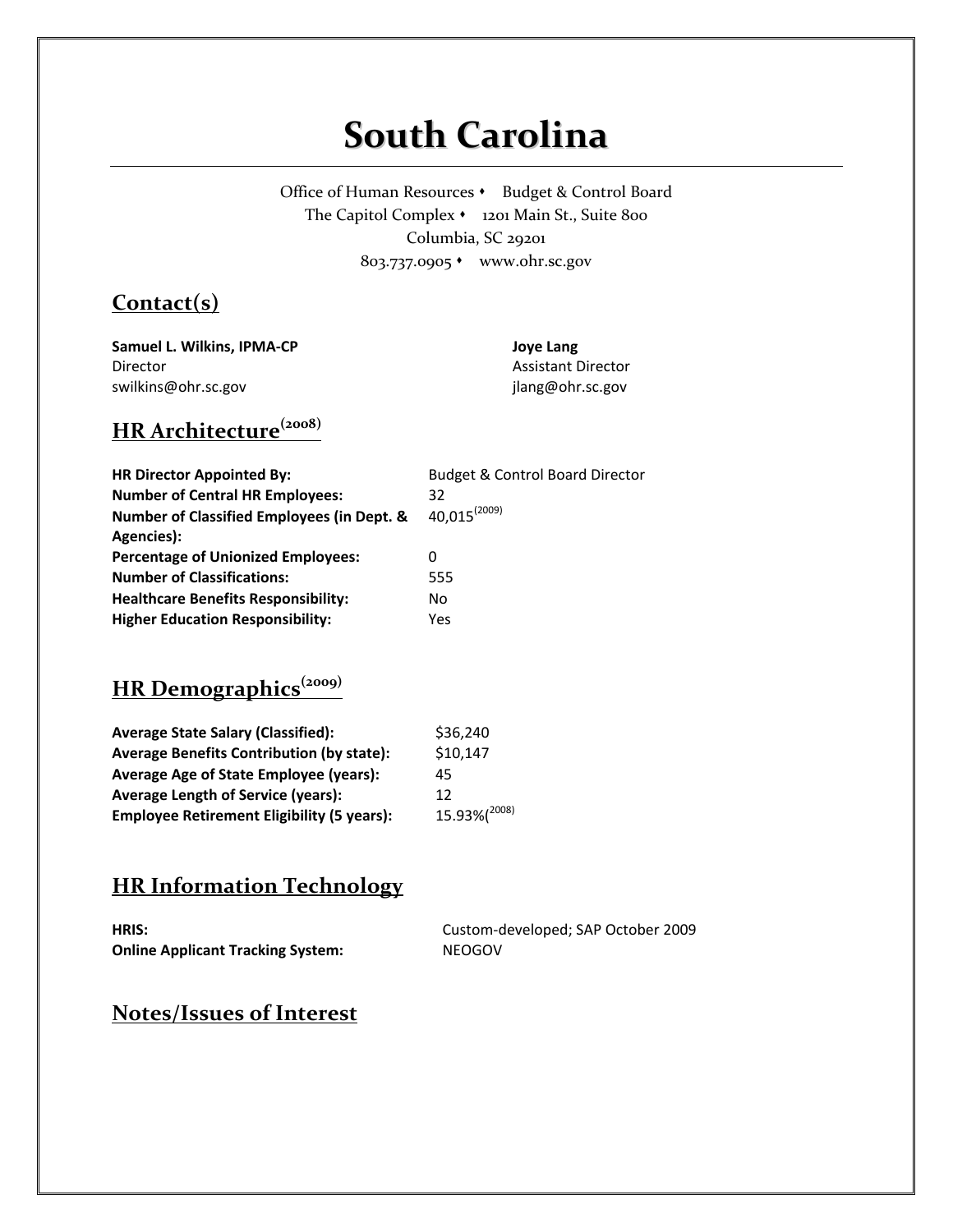# **South Dakota**

Bureau of Personnel 500 E. Capitol Ave. • Pierre, SD 57501 605.773.4918 www.bop.sd.gov

#### **Contact(s)**

**Sandra Jorgensen** Director sandy.jorgensen@state.sd.us

#### **HR Architecture**

**HR Director Appointed By: Number of Central HR Employees: Number of Classified Employees (in Dept. & Agencies): Percentage of Unionized Employees: Number of Classifications: Healthcare Benefits Responsibility: Higher Education Responsibility:**

#### **HR Demographics**

**Average State Salary (Classified): Average Benefits Contribution (by state): Average Age of State Employee (years): Average Length of Service (years): Employee Retirement Eligibility (5 years):**

#### **HR Information Technology**

**HRIS: Online Applicant Tracking System:**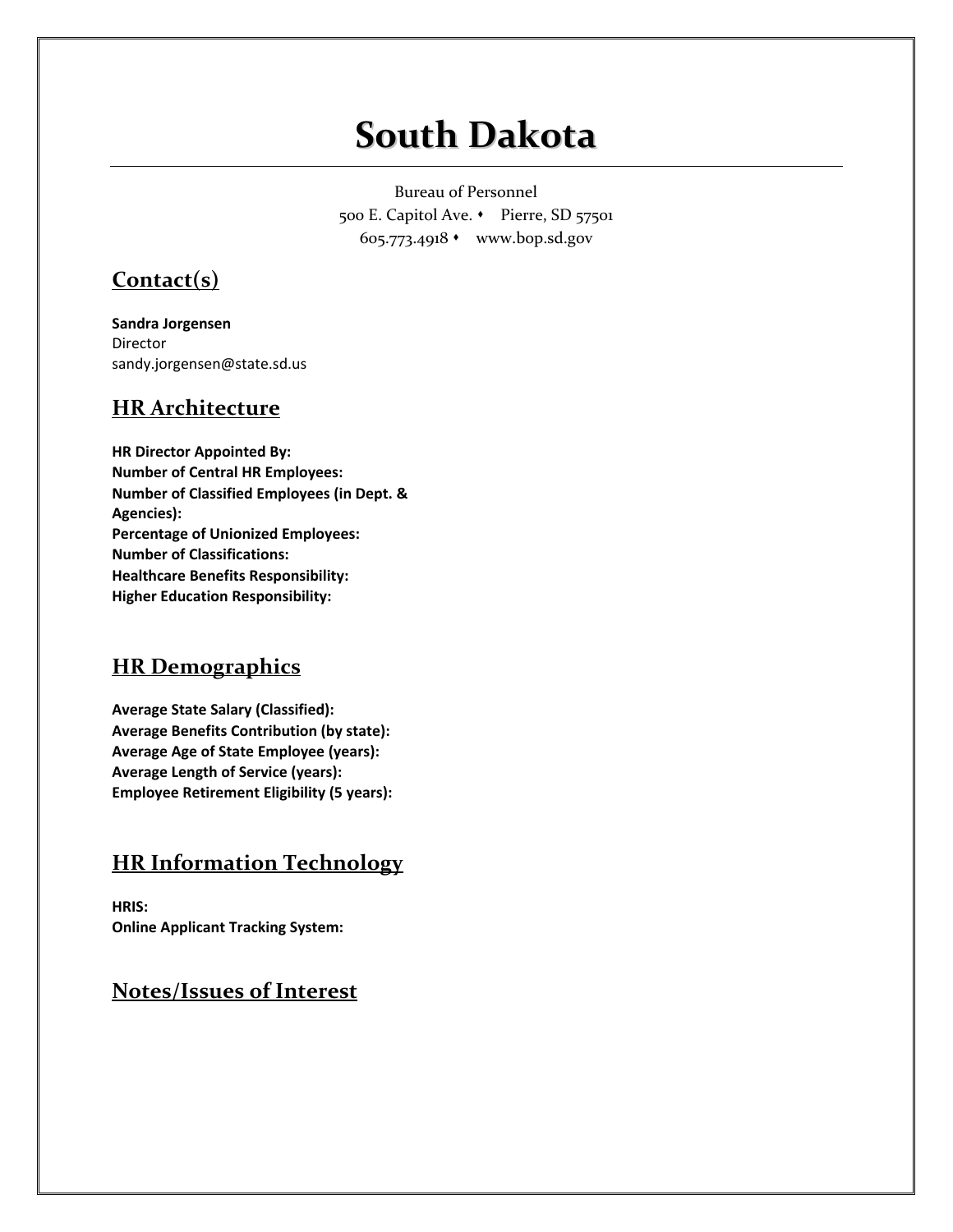## **Tennessee**

Department of Human Resources 505 Deaderick St. • James K. Polk Bldg., 2<sup>nd</sup> Floor Nashville, TN 37243 615.741.2958 www.tennessee.gov/dohr

#### **Contact(s)**

**Deborah Story** Commissioner deborah.story@state.tn.us

#### **S. Kae Carpenter**

Deputy Commissioner and General Counsel Kae.carpenter@state.tn.us

## **HR Architecture(2008)**

| <b>HR Director Appointed By:</b>                      | Governor                                         |
|-------------------------------------------------------|--------------------------------------------------|
| <b>Number of Central HR Employees:</b>                | 110                                              |
| <b>Number of Classified Employees (in Dept. &amp;</b> | 36,348 <sup>(2009)</sup>                         |
| Agencies):                                            |                                                  |
| <b>Percentage of Unionized Employees:</b>             | .95% (Brushy Mountain Correctional Complex only) |
| <b>Number of Classifications:</b>                     | 1.407                                            |
| <b>Healthcare Benefits Responsibility:</b>            | No                                               |
| <b>Higher Education Responsibility:</b>               | No                                               |

## **HR Demographics(2009)**

| <b>Average State Salary (Classified):</b>         | \$35,064   |
|---------------------------------------------------|------------|
| <b>Average Benefits Contribution (by state):</b>  | <b>SNA</b> |
| Average Age of State Employee (years):            | 49         |
| <b>Average Length of Service (years):</b>         | 13         |
| <b>Employee Retirement Eligibility (5 years):</b> | 36.18%     |

### **HR Information Technology**

| <b>HRIS:</b>                             | PeopleSoft    |
|------------------------------------------|---------------|
| <b>Online Applicant Tracking System:</b> | <b>NEOGOV</b> |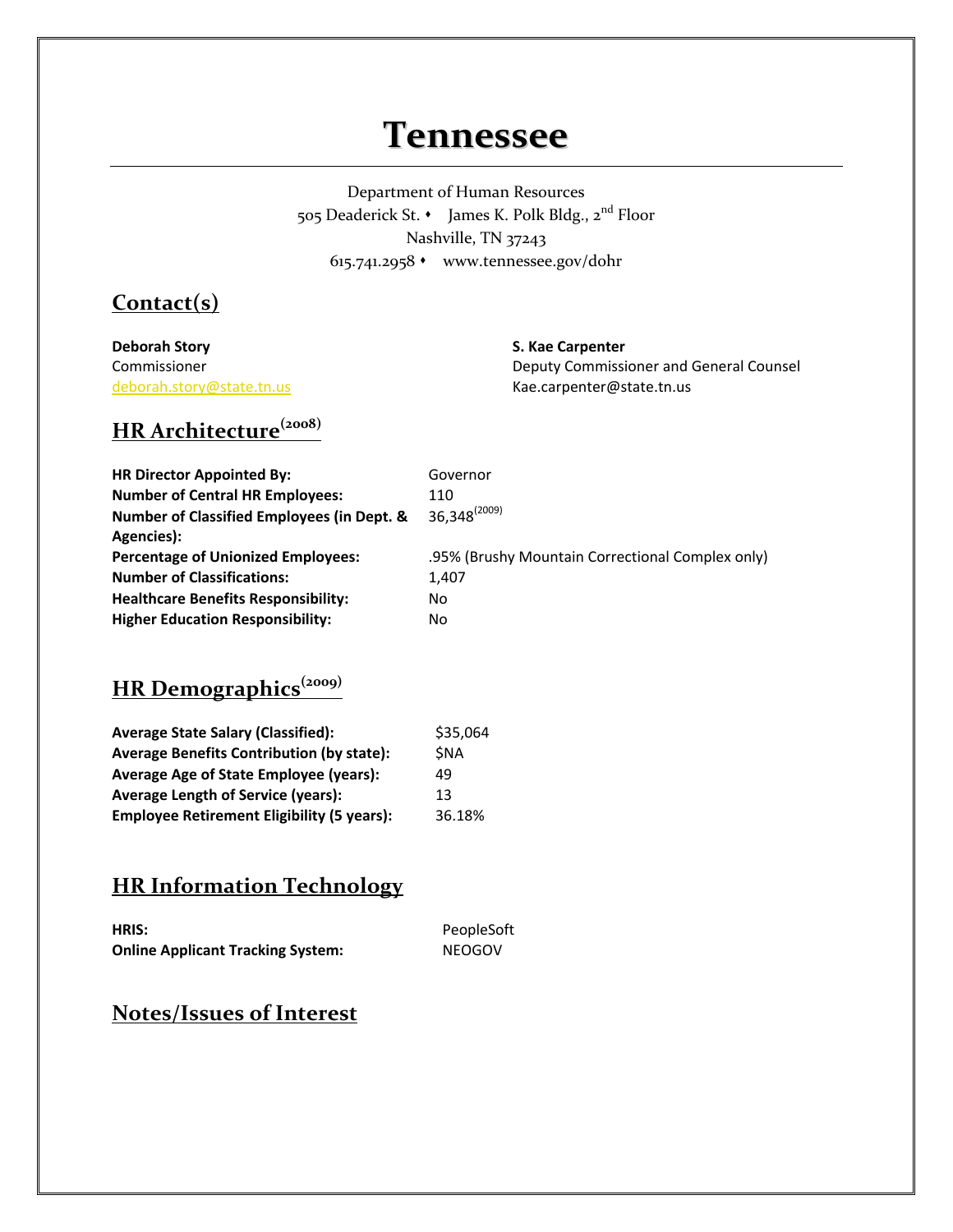# **Utah**

Department of Human Resource Management 2120 State Office Building • Salt Lake City, UT 84114-1531 801.538.3403 www.dhrm.utah.gov

#### **Contact(s)**

**Jeff C. Herring, JD, MBA, SPHR** Executive Director jherring@utah.gov

**Jean Mills‐Barber** Deputy Director jeanmills@utah.gov

## **HR Architecture(2008)**

| <b>HR Director Appointed By:</b>           | Governor          |
|--------------------------------------------|-------------------|
| <b>Number of Central HR Employees:</b>     | 180               |
| Number of Classified Employees (in Dept. & | $16,238^{(2009)}$ |
| Agencies):                                 |                   |
| <b>Percentage of Unionized Employees:</b>  | 0                 |
| <b>Number of Classifications:</b>          | 749               |
| <b>Healthcare Benefits Responsibility:</b> | No                |
| <b>Higher Education Responsibility:</b>    | Nο                |

## **HR Demographics(2009)**

| <b>Average State Salary (Classified):</b>         | \$42,553 |
|---------------------------------------------------|----------|
| <b>Average Benefits Contribution (by state):</b>  | \$28,271 |
| <b>Average Age of State Employee (years):</b>     | 44       |
| <b>Average Length of Service (years):</b>         | 11       |
| <b>Employee Retirement Eligibility (5 years):</b> | 29.01%   |

#### **HR Information Technology**

| HRIS:                                    | Custom-developed |
|------------------------------------------|------------------|
| <b>Online Applicant Tracking System:</b> | Custom-developed |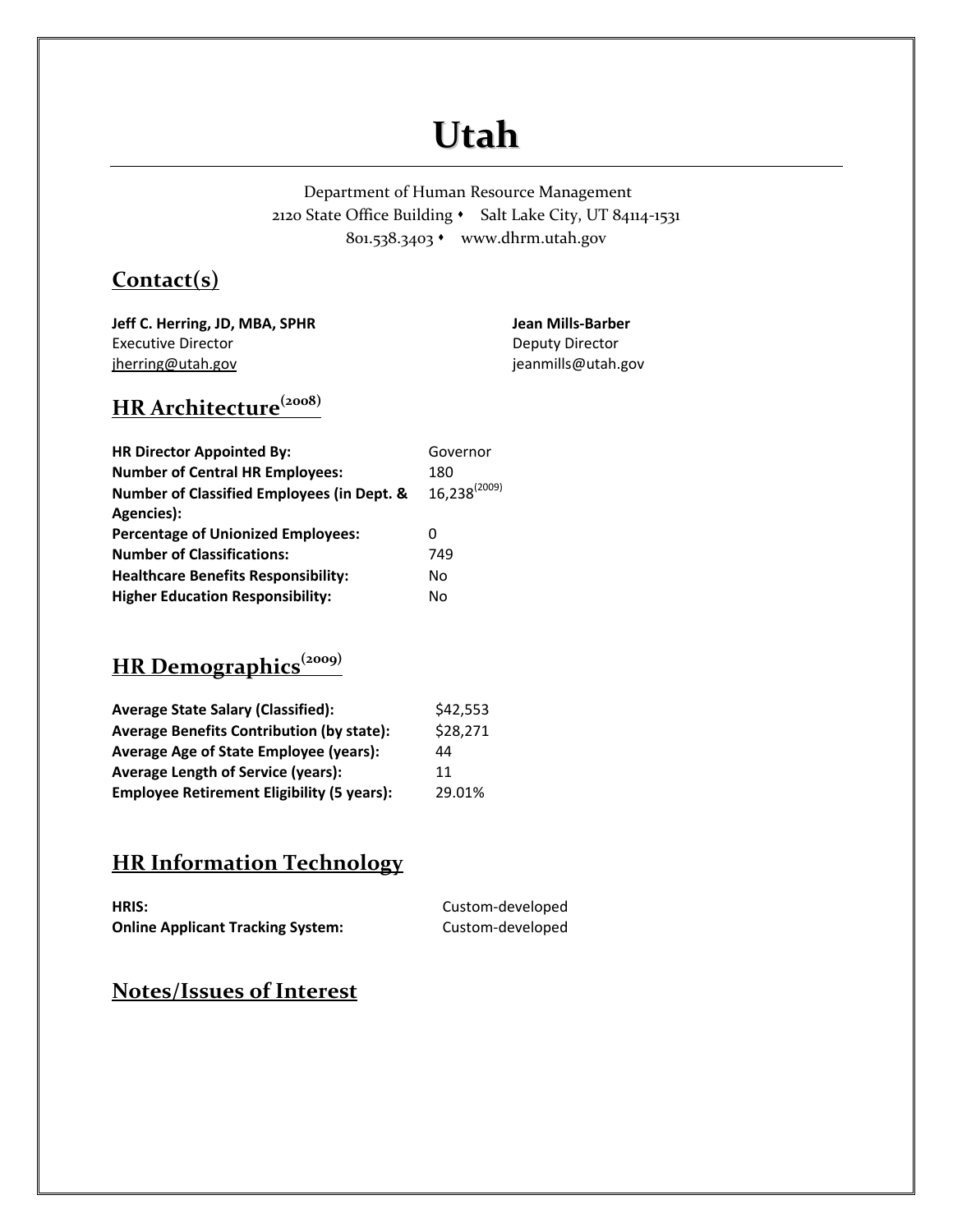## **Vermont**

Department of Human Resources 110 State St. + Montpelier, VT 802.828.3491 http://humanresources.vermont.gov/

#### **Contact(s)**

**Harold Schwartz** Commissioner harold.schwartz@state.vt.us **Kate Duffy** Deputy Commissioner kate.duffy@state.vt.us

### **HR Architecture(2009)**

**HR Director Appointed By:** Governor **Number of Central HR Employees: Number of Classified Employees (in Dept. & Agencies): Percentage of Unionized Employees: Number of Classifications: Healthcare Benefits Responsibility: Higher Education Responsibility:**

#### **HR Demographics(2009)**

| <b>Average State Salary (Classified):</b>         | \$49,009 |
|---------------------------------------------------|----------|
| <b>Average Benefits Contribution (by state):</b>  | \$18,789 |
| Average Age of State Employee (years):            | 47       |
| <b>Average Length of Service (years):</b>         | 13       |
| <b>Employee Retirement Eligibility (5 years):</b> | 28.89    |

#### **HR Information Technology**

**HRIS: Online Applicant Tracking System:**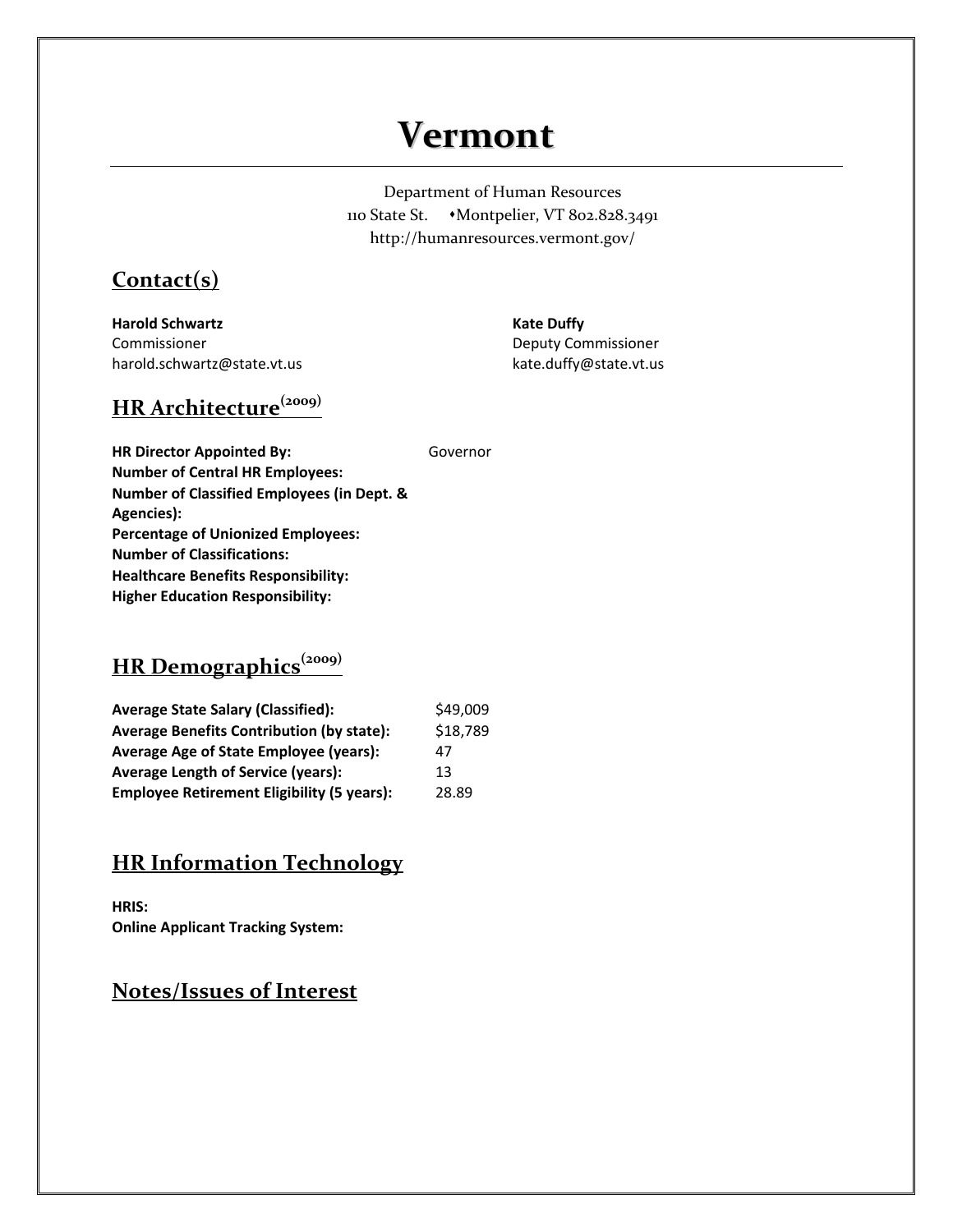# **Virginia**

Department of Human Resource Management 101 N. 14<sup>th</sup> St., 12<sup>th</sup> Floor • Richmond, VA 804.225.2237 www.dhrm.virginia.gov

#### **Contact(s)**

**Sara Redding Wilson** Director sara.wilson@dhrm.virginia.gov

## **HR Architecture(2008)**

| <b>HR Director Appointed By:</b>                      | Governor                        |
|-------------------------------------------------------|---------------------------------|
| <b>Number of Central HR Employees:</b>                | 80                              |
| <b>Number of Classified Employees (in Dept. &amp;</b> | 53.666                          |
| Agencies):                                            |                                 |
| <b>Percentage of Unionized Employees:</b>             | 0                               |
| <b>Number of Classifications:</b>                     | 282                             |
| <b>Healthcare Benefits Responsibility:</b>            | Yes                             |
| <b>Higher Education Responsibility:</b>               | Yes (classified employees only) |

### **HR Demographics (2008)**

| <b>Average State Salary (Classified):</b>         | \$42,838 |
|---------------------------------------------------|----------|
| <b>Average Benefits Contribution (by state):</b>  | \$19,091 |
| <b>Average Age of State Employee (years):</b>     | 46       |
| <b>Average Length of Service (years):</b>         | 12       |
| <b>Employee Retirement Eligibility (5 years):</b> | 23.6%    |

### **HR Information Technology**

| HRIS:                                    | Custom      |
|------------------------------------------|-------------|
| <b>Online Applicant Tracking System:</b> | PeopleAdmin |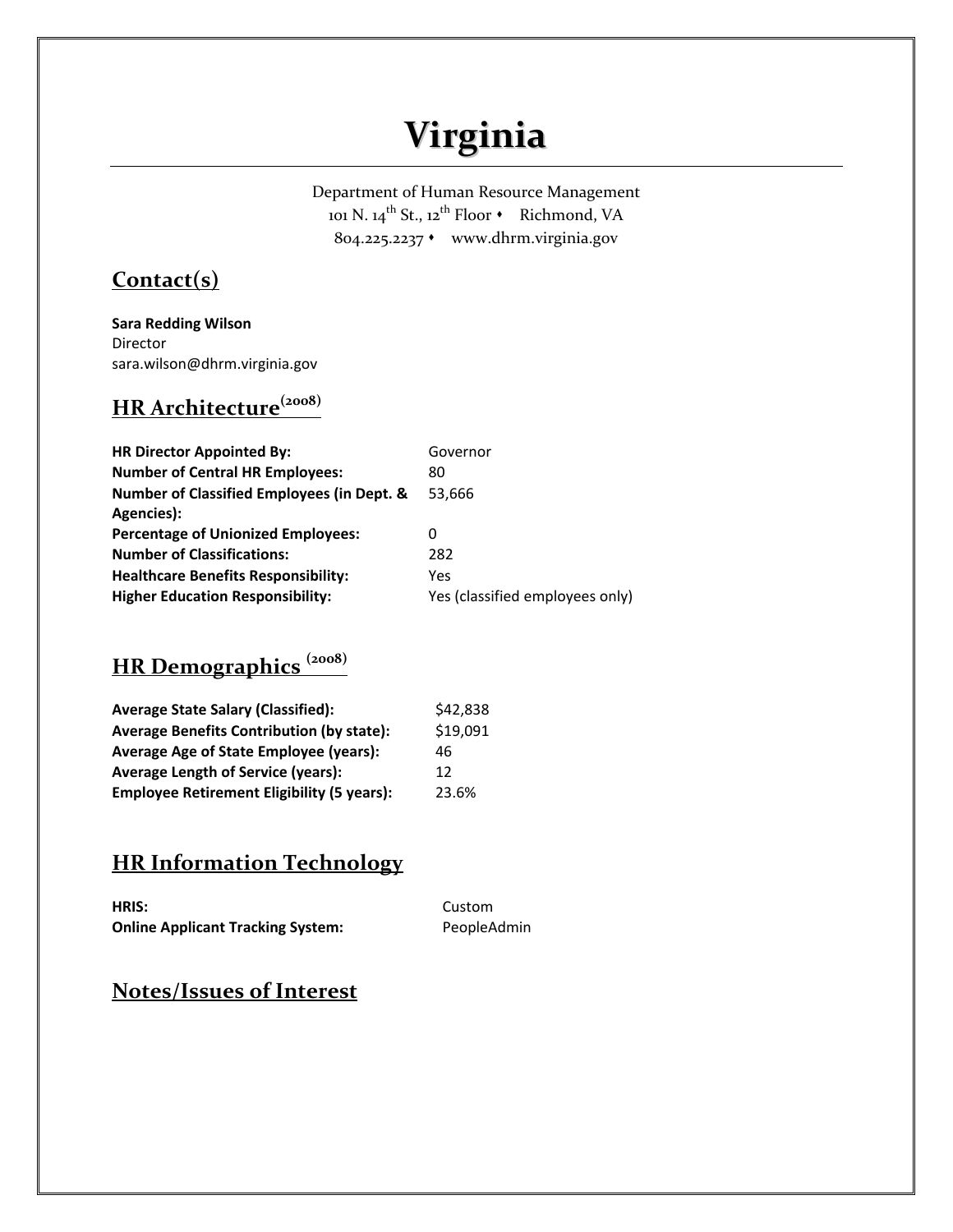# **Washington**

Department of Personnel 521 Capitol Way South • Olympia WA 360.664.6350\* www.dop.wa.gov

#### **Contact(s)**

**Eva Santos** Director evas@dop.wa.gov

## **HR Architecture(2008)**

| <b>HR Director Appointed By:</b>                      | Governor          |
|-------------------------------------------------------|-------------------|
| <b>Number of Central HR Employees:</b>                | 228               |
| <b>Number of Classified Employees (in Dept. &amp;</b> | $61,642^{(2009)}$ |
| Agencies):                                            |                   |
| <b>Percentage of Unionized Employees:</b>             | 79.09             |
| <b>Number of Classifications:</b>                     | 1,675             |
| <b>Healthcare Benefits Responsibility:</b>            | No                |
| <b>Higher Education Responsibility:</b>               | Yes               |

#### **HR Demographics**

| <b>Average State Salary (Classified):</b>         | \$52,695 |
|---------------------------------------------------|----------|
| <b>Average Benefits Contribution (by state):</b>  | \$22,132 |
| <b>Average Age of State Employee (years0:</b>     | 46       |
| <b>Average Length of Service (years):</b>         | 12       |
| <b>Employee Retirement Eligibility (5 years):</b> | ΝA       |

### **HR Information Technology**

| <b>HRIS:</b>                             | <b>SAP</b>    |
|------------------------------------------|---------------|
| <b>Online Applicant Tracking System:</b> | <b>NEOGOV</b> |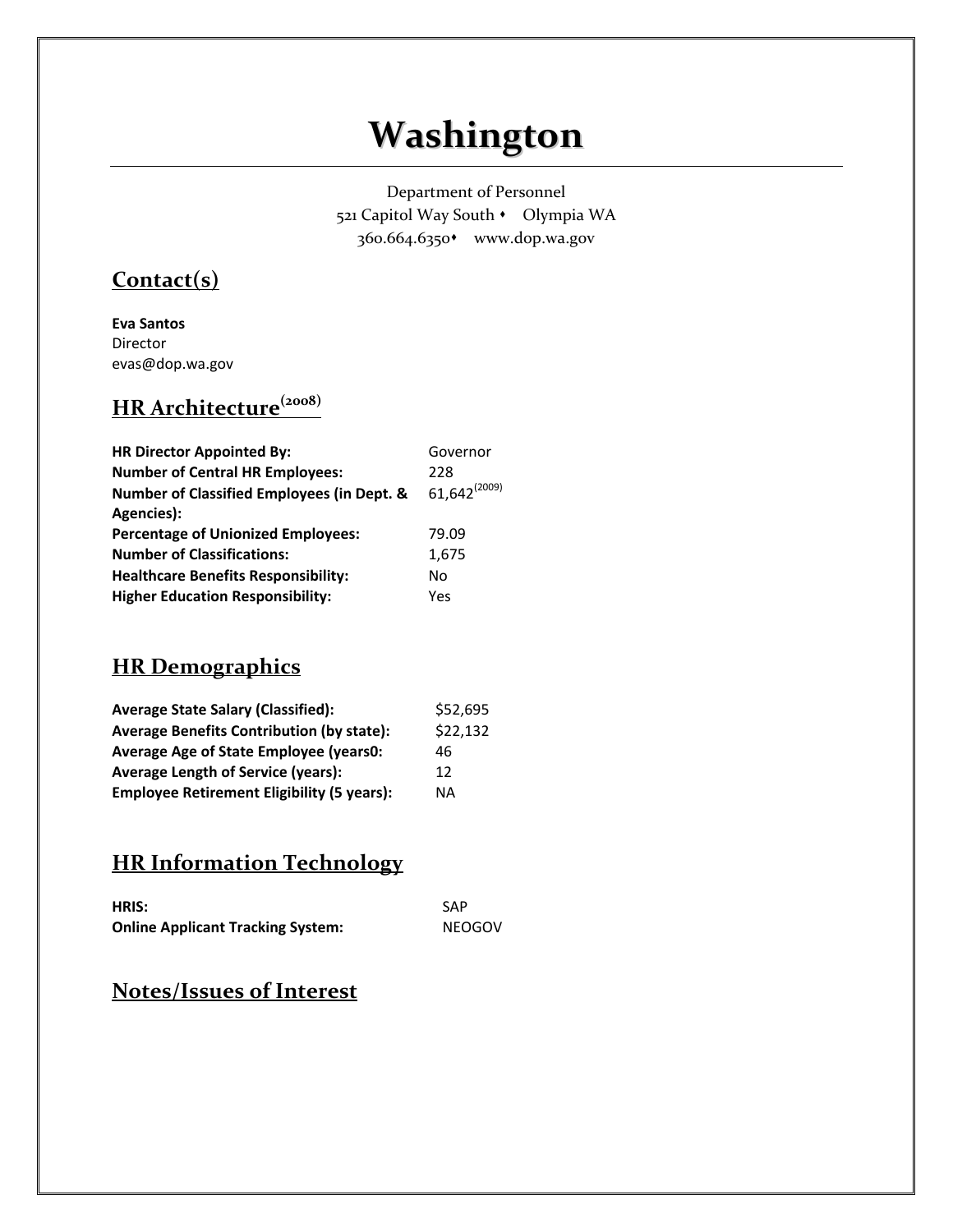# **West Virginia**

Division of Personnel • Department of Administration 1900 Kanawha Blvd. East • Charleston, WV 304.558.3950\* www.state.wv.us/admin/personnel

#### **Contact(s)**

**Sara Walker** Director sara.p.walker@wv.gov

#### **Tari Crouse**

Assistant Director tari.m.crouse@wv.gov

### **HR Architecture(2008)**

| <b>HR Director Appointed By:</b>                      | Governor                                 |
|-------------------------------------------------------|------------------------------------------|
| <b>Number of Central HR Employees:</b>                | 55                                       |
| <b>Number of Classified Employees (in Dept. &amp;</b> | 18.061                                   |
| Agencies):                                            |                                          |
| <b>Percentage of Unionized Employees:</b>             | 21 (State Police, Corrections, Highways) |
| <b>Number of Classifications:</b>                     | 1,230 (740 in use)                       |
| <b>Healthcare Benefits Responsibility:</b>            | Yes                                      |
| <b>Higher Education Responsibility:</b>               | No                                       |

### **HR Demographics(2008)**

| <b>Average State Salary (Classified):</b>         | \$32,160 |
|---------------------------------------------------|----------|
| <b>Average Benefits Contribution (by state):</b>  | \$10,083 |
| Average Age of State Employee (years):            | 46       |
| <b>Average Length of Service (years):</b>         | 12       |
| <b>Employee Retirement Eligibility (5 years):</b> | 10.47%   |

#### **HR Information Technology**

| <b>HRIS:</b>                             | PeopleSoft    |
|------------------------------------------|---------------|
| <b>Online Applicant Tracking System:</b> | <b>NEOGOV</b> |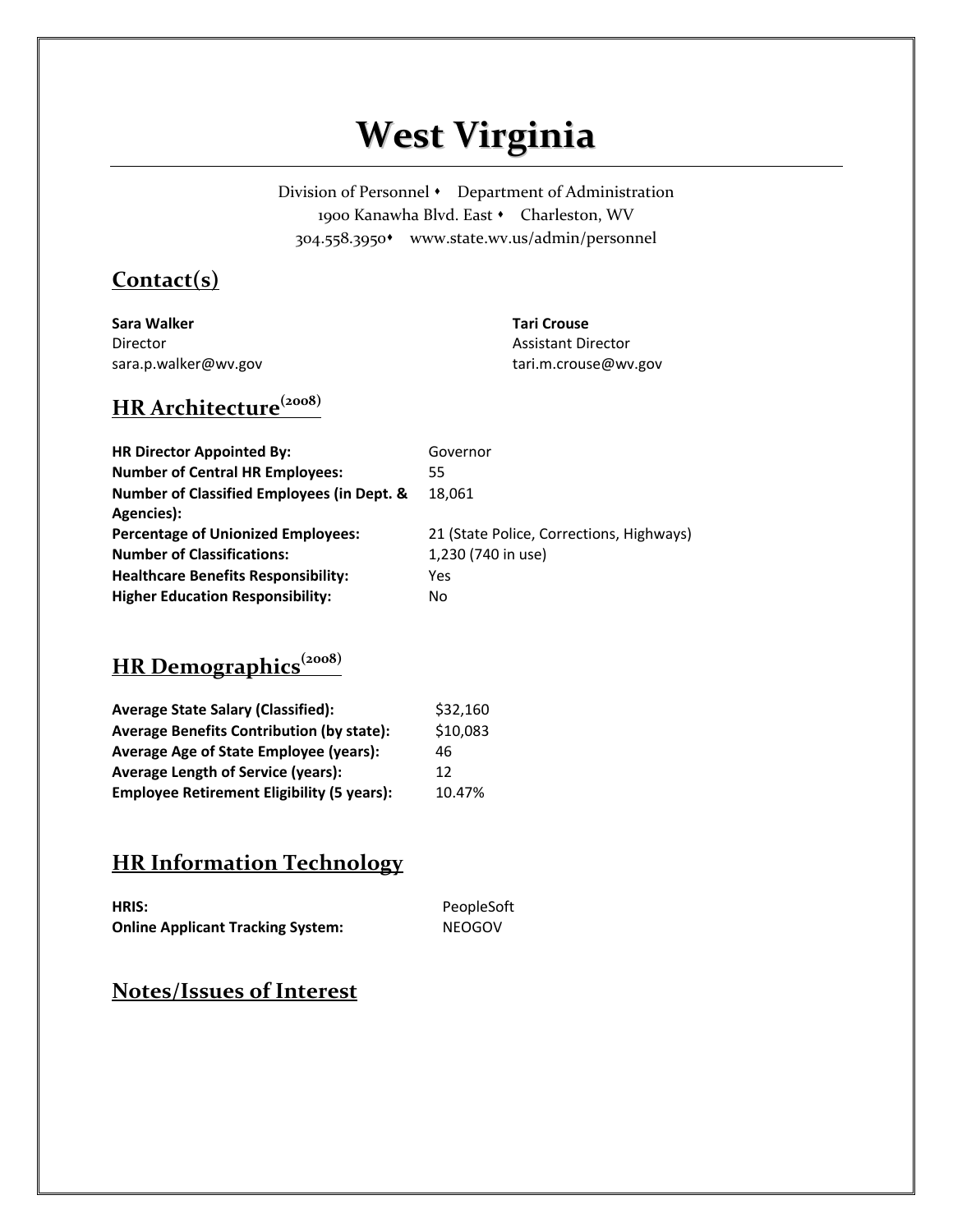## **Wisconsin**

Office of State Employment Relations 101 E. Wilson St. • Madison, WI 608.266.9820\* www.oser.state.wi.us

#### **Contact(s)**

**Sheila Conroy** Director Sheila.conroty@wisconsin.gov **Yer Vang** Executive Assistant yer.vang@wisconsin.gov

## **HR Architecture(2008)**

| <b>HR Director Appointed By:</b>                      | Governor |
|-------------------------------------------------------|----------|
| <b>Number of Central HR Employees:</b>                | 46       |
| <b>Number of Classified Employees (in Dept. &amp;</b> | 30.150   |
| Agencies):                                            |          |
| <b>Percentage of Unionized Employees:</b>             | 84.71    |
| <b>Number of Classifications:</b>                     | 1,369    |
| <b>Healthcare Benefits Responsibility:</b>            | No       |
| <b>Higher Education Responsibility:</b>               | Yes      |

## **HR Demographics(2009)**

| <b>Average State Salary (Classified):</b>         | \$48,990 |
|---------------------------------------------------|----------|
| <b>Average Benefits Contribution (by state):</b>  | \$22,895 |
| Average Age of State Employee (years):            | 46       |
| <b>Average Length of Service (years):</b>         | 14       |
| <b>Employee Retirement Eligibility (5 years):</b> | 22.30    |

#### **HR Information Technology**

| HRIS:                                    | Custom-developed |
|------------------------------------------|------------------|
| <b>Online Applicant Tracking System:</b> | Custom developed |